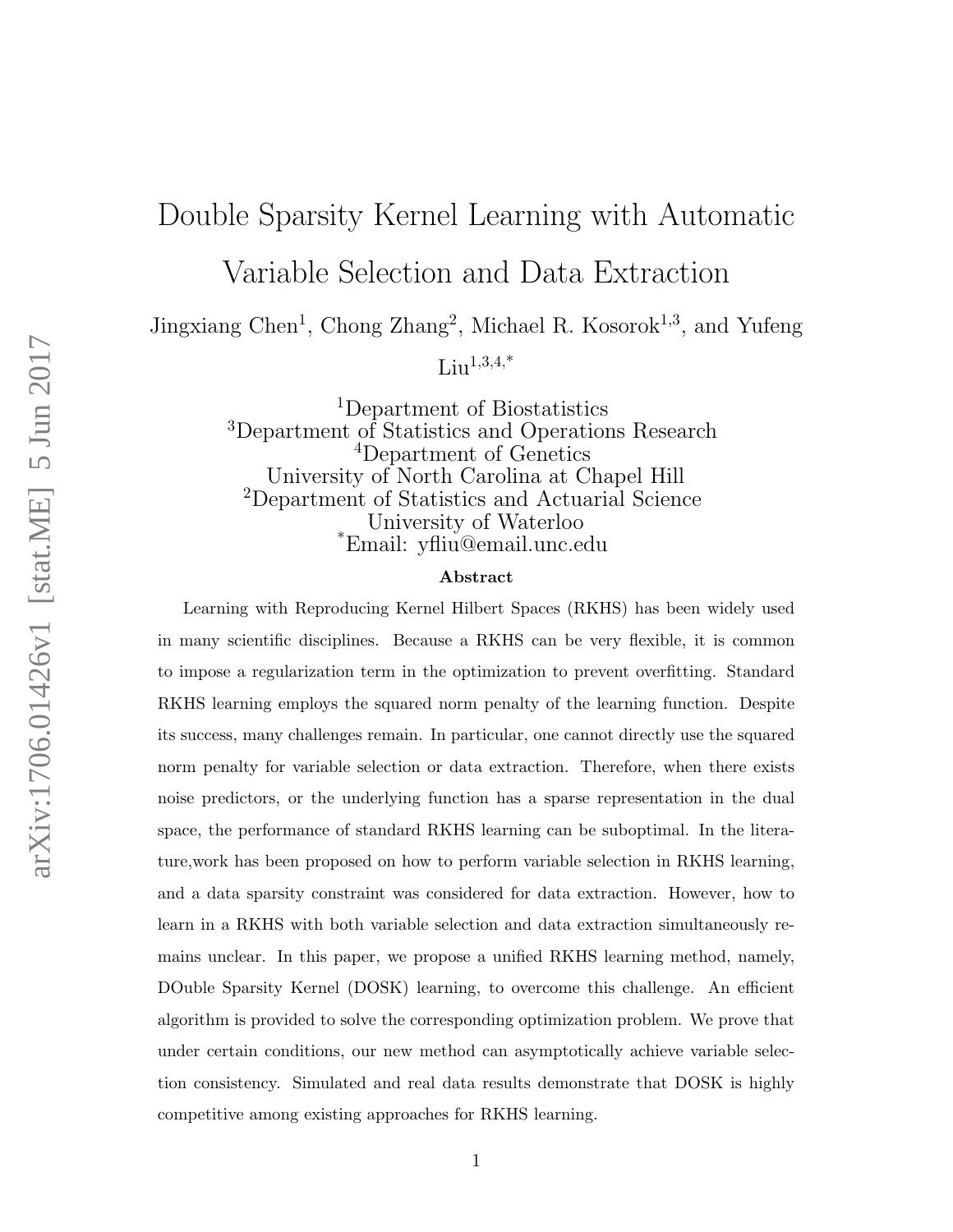Keywords: Data selection, Kernel classification, Kernel regression, Reproducing kernel Hilbert space, Selection consistency, Variable selection

### 1 Introduction

Recent advances in technology have enabled scientists to collect massive datasets with high dimensions. For example, in online movie evaluation systems, the data sets can contain rating information from millions of users on thousands of movies. Extracting knowledge from such large data sets poses unprecedented challenges to existing learning techniques. To overcome new difficulties in mining big data sets, in the last few decades, many methodologies have been proposed in the machine learning literature. In this paper, we focus on supervised learning with one response variable. In particular, the learning goal is often to train a function using a training data set, such that for new observations, one can use this function to predict the unobserved responses. See [Hastie](#page-41-0) *et al.*  $(2011)$  for a comprehensive review of supervised learning techniques.

For many applications in supervised learning, appropriate variable selection is very important to the prediction performance of the estimated function. In particular, for real data sets, many predictors do not contain useful information with respect to the response. Hence, these redundant predictors should be excluded when we make further prediction. For instance, in classification problems, [Fan and Lv](#page-40-0) [\(2008\)](#page-40-0) showed that prediction using all variables may behave similarly to random guessing, due to the noise accumulation. How to perform variable selection has drawn much attention in the literature. Traditional methods for variable selection include forward and backward selections, among others. Recently, model fitting using sparse regularization has become very popular in the learning framework. The corresponding optimization problems of these techniques are equivalent to minimizing objective functions in the  $loss + penalty$  form. The loss term measures the goodness of fit of the estimated function, and the penalty term aims to select important variables in the learning problem, which further controls the complexity of the function space to prevent overfitting.

For different learning tasks, one uses different loss functions. For example, in least squares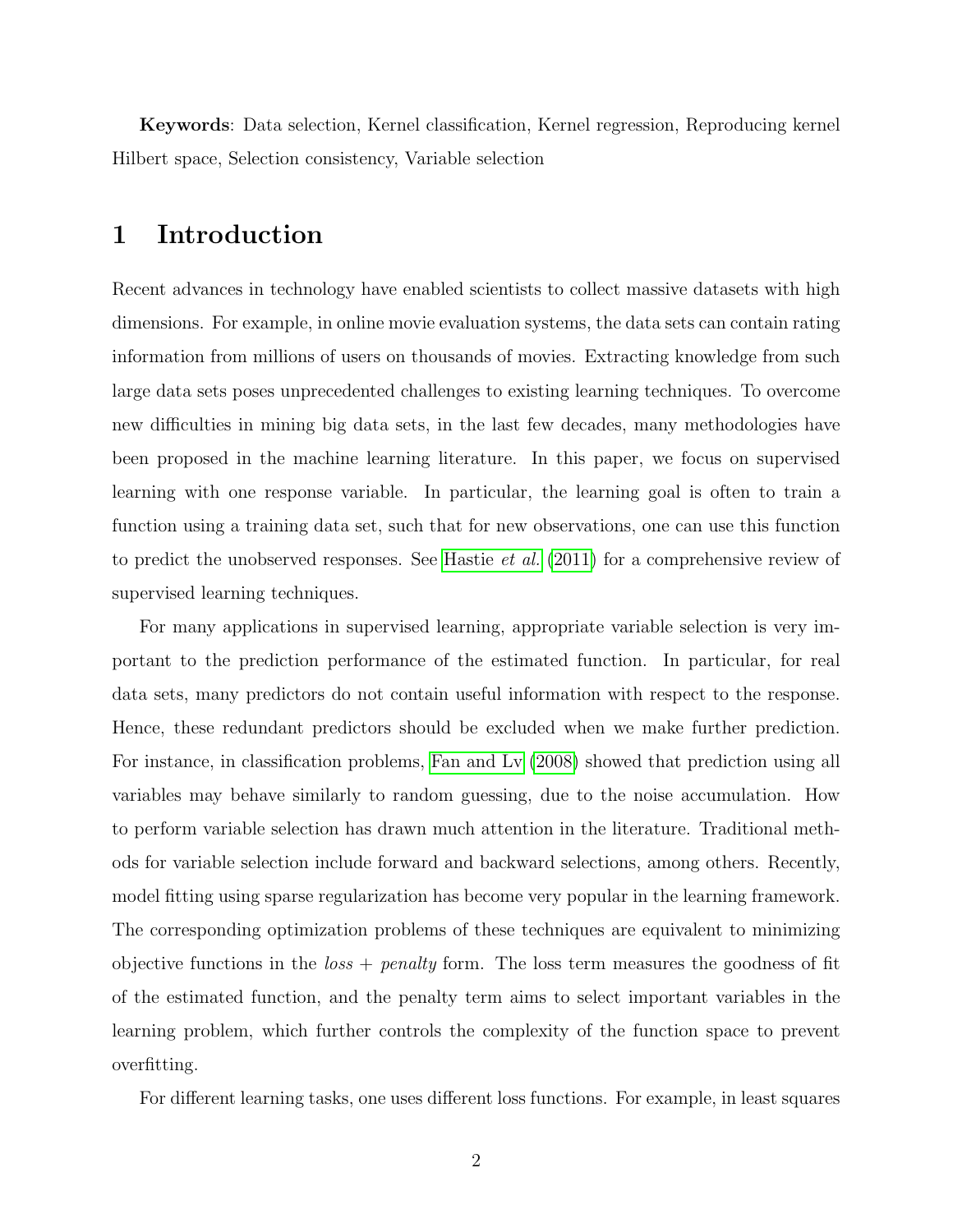regression, one uses the squared error loss, and in standard Support Vector Machines (SVM, [Boser](#page-40-1) *et al.*, [1992\)](#page-40-1), we use the hinge loss. For the penalty term, the choice depends on the corresponding functional space. In particular, if the response depends on the predictors linearly, linear learning should be used. Otherwise, one can employ various nonlinear learning methods such as splines [\(De Boor, 2001\)](#page-40-2) in regression. In this paper, we focus on learning in Reproducing Kernel Hilbert Spaces (RKHS, [Aronszajn, 1950;](#page-40-3) [Kimeldorf and Wahba, 1971\)](#page-41-1). This is a very general setting, and many nonlinear learning techniques can be regarded as special cases of RKHS learning. For example, it covers penalized linear regression, additive spline models with or without interactions, and the entire family of smoothing splines. RKHS learning has been extensively used in the literature, and has achieved great successes. See, for example, Schölkopf and Smola [\(2002\)](#page-41-2), [Shawe-Taylor and Cristianini](#page-41-3) [\(2004\)](#page-41-3), and [Hastie](#page-41-0) [et al.](#page-41-0) [\(2011\)](#page-41-0).

For linear learning, variable selection with sparse regularization has been extensively studied. See, for example, [Tibshirani](#page-42-0) [\(1996\)](#page-42-0), [Fan and Li](#page-40-4) [\(2001\)](#page-40-4), [Zou and Hastie](#page-42-1) [\(2005\)](#page-42-1), Wu [et al.](#page-42-2) [\(2009\)](#page-42-2), [Zhang](#page-42-3) [\(2010\)](#page-40-5), [Fan and Lv](#page-40-5) (2010), and the references therein. For RKHS learning, however, the problem of variable selection has received much less attention. In the literature, [Guyon](#page-41-4) et al. [\(2002\)](#page-41-4) suggested an extension of variable selection from linear learning to kernel learning using the Recursive Feature Elimination (RFE) approach. [Lin and](#page-41-5) [Zhang](#page-41-5) [\(2006\)](#page-41-5) developed the Component Selection and Smoothing (COSSO), and proposed to use the sum of component norms as the sparse penalty, instead of the squared norm penalty in standard RKHS learning. [Zhang](#page-42-4) et al. [\(2011\)](#page-42-4) proposed a structure selection method that can automatically determine whether the signal for one predictor is linear or nonlinear. Recently, [Allen](#page-40-6) [\(2012\)](#page-40-6) developed an interesting framework of variable selection in RKHS learning. In particular, [Allen](#page-40-6) [\(2012\)](#page-40-6) imposed a weight on each predictor, and proposed to train the model with a sparse penalty on the weight vector. When a fitted weight is zero, the corresponding predictor is regarded as unimportant in the learning problem, and is removed from further analysis. [Allen](#page-40-6) [\(2012\)](#page-40-6) provided the Kernel Iterative Feature Extraction (KNIFE) algorithm to solve the corresponding optimization.

Despite the current progress in variable selection for RKHS learning, many challenges remain. First, theoretical properties of sparse penalties in linear learning have been well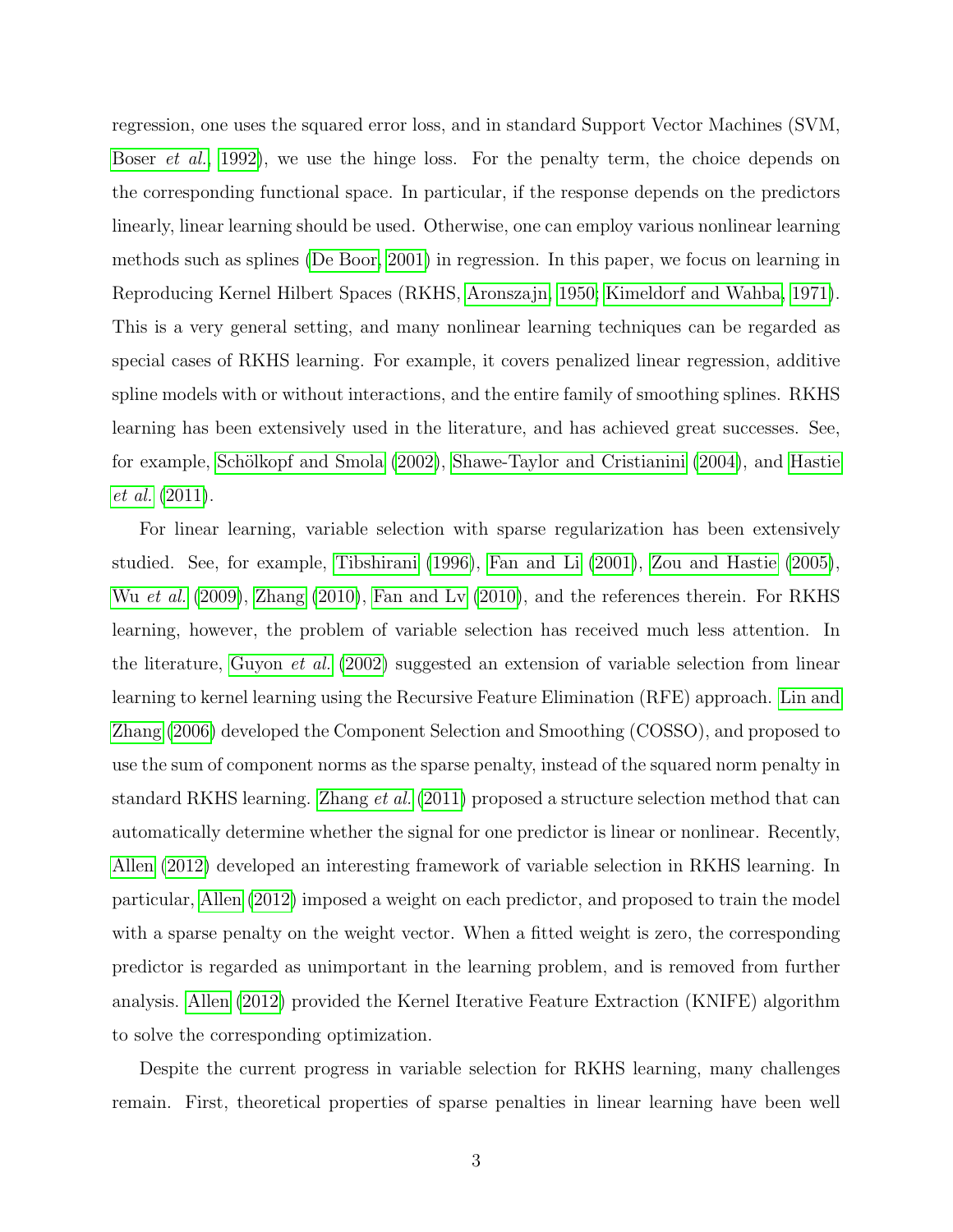studied in the literature. For example, [Fan and Li](#page-40-4) [\(2001\)](#page-40-4) and [Zou](#page-42-5) [\(2006\)](#page-42-5) proved the oracle property of their proposed methods, and [Zhao and Yu](#page-42-6) [\(2006\)](#page-42-6) showed selection consistency for LASSO problems. In contrast, theoretical properties of existing variable selection approaches for RKHS learning are much less developed. In particular, it is desirable to explore conditions under which one can have consistency for kernel variable selection. Moreover, [Allen](#page-40-6) [\(2012\)](#page-40-6) proposed to use the standard squared norm penalty on the learning function to avoid overfitting, besides the sparse penalty on the variable weight vector. However, as [Zhang](#page-42-7) et al. [\(2015\)](#page-42-7) pointed out, this approach uses all observations to represent the fitted function. This can lead to suboptimal prediction performance as the underlying function can be well approximated by a data sparse representation in the dual space (see [Zhang](#page-42-7)  $et al.$ [2015,](#page-42-7) and Section [2.2](#page-6-0) for more details). Therefore, it can be beneficial to have a regularization method that can automatically select data points for RKHS learning. To circumvent this difficulty, [Zhang](#page-42-7) et al. [\(2015\)](#page-42-7) proposed a data sparsity constraint for data extraction. However, [Zhang](#page-42-7) et al. [\(2015\)](#page-42-7) did not consider the problem of kernel variable selection, and the data sparsity method can have suboptimal performance when there are noise covariates. Therefore, it is desirable to design a new method that can perform variable selection and data extraction simultaneously.

In this paper, we propose a new DOuble Sparsity Kernel (DOSK) learning method to fill this gap. We provide an efficient algorithm to solve the corresponding optimization problem. Through numerical examples, we show that our DOSK method can often select useful predictors accurately, and the sparsely represented functions can have very good prediction performance. Moreover, under some conditions, we prove that our DOSK method can enjoy many desirable statistical properties, including variable selection consistency.

The rest of the paper is organized as follows. In Section [2,](#page-4-0) we briefly introduce standard kernel learning methods, and discuss variable selection and data extraction for learning in a RKHS. Then, we propose our DOSK method, and develop our algorithm for the corresponding optimization problem. We establish some theoretical properties of DOSK, such as selection consistency, in Section [3.](#page-11-0) Simulated and real data examples are used to demonstrate the effectiveness of our new method in Section [4.](#page-17-0) We provide some discussions in Section [5.](#page-29-0) All technical proofs are collected in the appendix.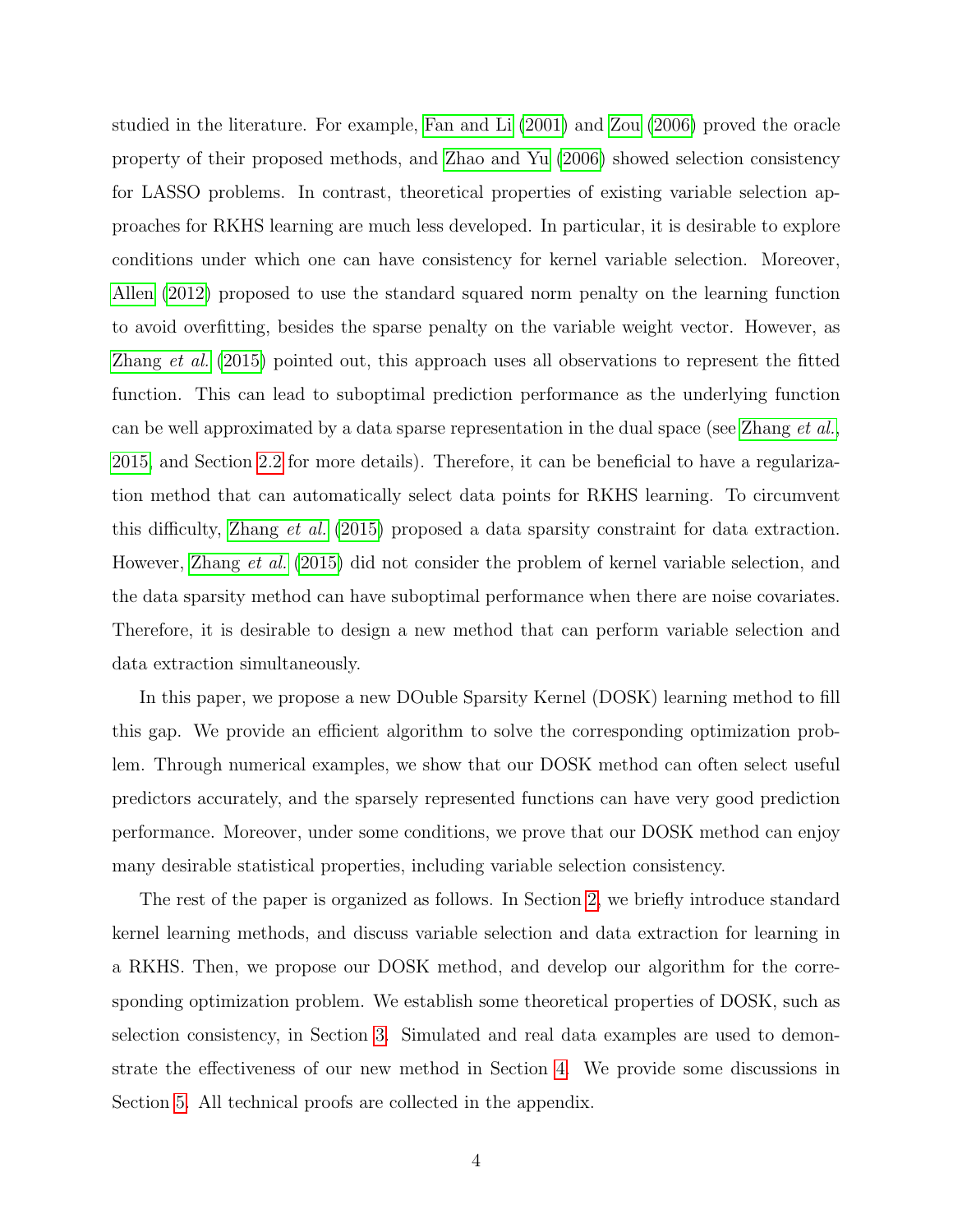### <span id="page-4-0"></span>2 Methodology

We first give a brief review of standard kernel learning in Section [2.1.](#page-4-1) Then we propose our DOSK method in Section [2.2.](#page-6-0) We discuss how to solve the corresponding optimization problem in Section [2.3.](#page-8-0)

### <span id="page-4-1"></span>2.1 Standard Learning in RKHS

Suppose each observation in the training data set  $(x_i, y_i); i = 1, \ldots, n$  is obtained from a fixed but unknown distribution  $P(X, Y)$ , where  $X \in \mathbb{R}^p$  is a vector of predictors, and Y is the response. The learning goal is to find  $f(\cdot)$  based on the training data set, so that for a new observation with only x available, the prediction of Y based on  $f(x)$  can be accurate. For example, in regression, one often uses  $f(x)$  to estimate the response Y, and in binary margin-based classification where  $Y \in \{+1, -1\}$ , one can let sign $\{f(\boldsymbol{x})\}$  be the predicted label for  $x$ . For many learning problems, the goodness of fit of  $f$  can be measured by a loss function  $L{Y, f(X)}$ . For different learning tasks, one uses different loss functions. For instance, in standard regression problems where the goal is to estimate the conditional mean of Y with given x, it is common to use the squared error loss  $L\{Y, f(\boldsymbol{X})\} = \{Y - f(\boldsymbol{X})\}^2$ . In classification problems, one can use the hinge loss  $L\{Y, f(\boldsymbol{X})\} = \{1 - Yf(\boldsymbol{X})\}$  for support vector machines (SVM, [Boser](#page-40-1) *et al.*, [1992\)](#page-40-1), and the deviance loss  $L\{Y, f(\boldsymbol{X})\}$  =  $log[1 + exp{-Yf(\boldsymbol{X})}]$  for logistic regression (Lin *[et al.](#page-41-6)*, [2000\)](#page-41-6).

The optimization problem of a learning technique typically involves minimizing an objective function in the form of  $loss + penalty$ . In particular, the objective function can be written as

<span id="page-4-2"></span>
$$
\min_{f \in \mathcal{F}} \frac{1}{n} \sum_{i=1}^{n} L\{y_i, f(\boldsymbol{x}_i)\} + \lambda J(f), \tag{1}
$$

where F is the function space for learning. Here the penalty term  $J(f)$  regularizes  $f(\cdot)$  in order to prevent overfitting, and the tuning parameter  $\lambda$  balances  $L(\cdot, \cdot)$  and  $J(f)$  with the aim to achieve a good prediction performance. The choice of the penalty term varies based on  $\mathcal F$ . For example, in standard linear regression, one often assumes that the conditional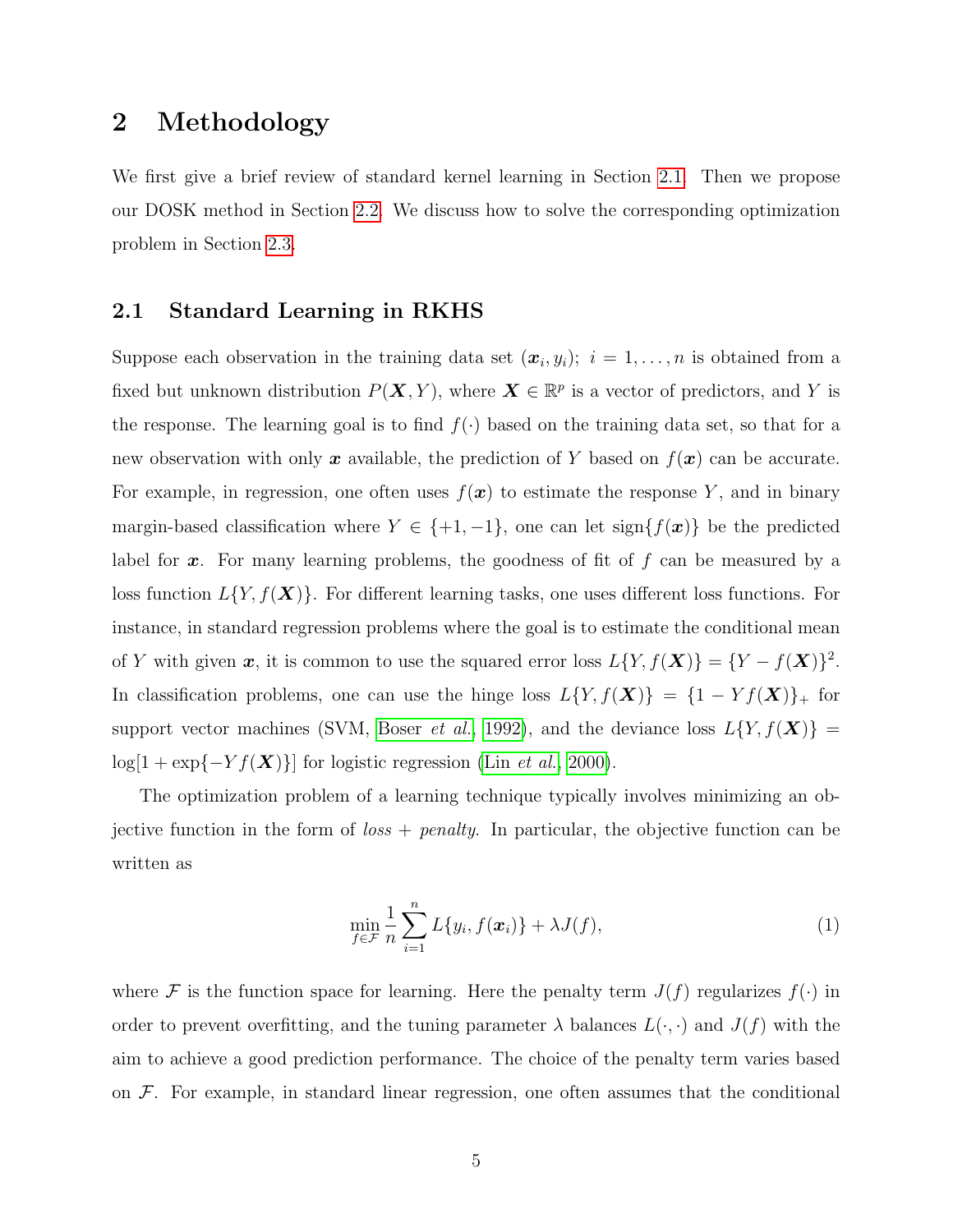mean of Y is a linear function of x, and it is common to use  $\mathcal{F} = \{f: f(x) = x^T \beta + \beta_0; \ \beta \in$  $\mathbb{R}^p$ ,  $\beta_0 \in \mathbb{R}$ . There are many popular choices for  $J(f)$  in the linear learning literature. See, for example, [Tibshirani](#page-42-0) [\(1996\)](#page-42-0), [Fan and Li](#page-40-4) [\(2001\)](#page-40-4), [Zou and Hastie](#page-42-1) [\(2005\)](#page-42-1), [Zhang](#page-42-3) [\(2010\)](#page-42-3), among others. If a linear function cannot estimate the response well, one often considers a nonlinear function space  $\mathcal F$ . In this paper, we focus on learning in RKHS. For more details about RKHS, we refer the readers to [Wahba](#page-42-8) [\(1990\)](#page-42-8), [Shawe-Taylor and Cristianini](#page-41-3) [\(2004\)](#page-41-3), and the references therein.

For learning in a RKHS  $H$ , it is common to use the squared norm penalty  $J(f) = ||f||_H^2$ , where  $||f||_{\mathcal{H}}$  is the norm of f in H. In other words, [\(1\)](#page-4-2) can be written as

<span id="page-5-0"></span>
$$
\min_{f \in \mathcal{H}} \frac{1}{n} \sum_{i=1}^{n} L\{y_i, f(\boldsymbol{x}_i)\} + \lambda \|f\|_{\mathcal{H}}^2.
$$
\n(2)

[Kimeldorf and Wahba](#page-41-1)  $(1971)$  showed that under mild conditions on L, the estimated function  $\hat{f}$  from [\(2\)](#page-5-0) has the form  $\hat{f}(\boldsymbol{x}) = \sum_{i=1}^n \hat{\alpha}_i K(\boldsymbol{x}_i, \boldsymbol{x})$ , where  $K(\cdot, \cdot)$  is the kernel function associated with  $\mathcal{H}, \mathbf{x}_i$ 's are the observed predictor vectors in the training data set, and  $\alpha_i$ 's are the parameters to estimate. Moreover, define **K** to be the gram matrix with the  $(i, j)$ th element  $K(\boldsymbol{x}_i, \boldsymbol{x}_j); i, j = 1, \ldots, n$ , and  $\boldsymbol{\alpha} = (\alpha_1, \ldots, \alpha_n)^T$ . One can verify that the penalty  $||f||_{\mathcal{H}}$  in [\(2\)](#page-5-0) can be written as  $\hat{\alpha}^T K \hat{\alpha}$ . Consequently, (2) is equivalent to the following problem,

$$
\min_{\boldsymbol{\alpha}\in\mathbb{R}^n}\frac{1}{n}\sum_{i=1}^nL\{y_i,f(\boldsymbol{x}_i)\}+\lambda\boldsymbol{\alpha}^T\boldsymbol{K}\boldsymbol{\alpha}.
$$

In practice, however, many commonly used kernel spaces, for example the well known Gaussian RKHS, do not include offsets or intercepts [\(Minh, 2010\)](#page-41-7). This can lead to suboptimal results for some learning problems. For instance, in quantile regression, if one is interested in estimating the  $100\tau\%$  quantile of the response with  $\tau$  close to 0 or 1, a regression function without an intercept can have inferior performance. Therefore, in this paper, we consider learning in RKHS with intercepts. In particular, in [\(1\)](#page-4-2), we assume that  $f = \tilde{f} + b \in \mathcal{H} \oplus \mathbb{R}$ , and let  $J(f)$  be the squared norm of  $\tilde{f}$ , where  $\tilde{f}$  is the projection of f onto  $H$ . The Representer's Theorem [\(Kimeldorf and Wahba, 1971\)](#page-41-1) shows that under mild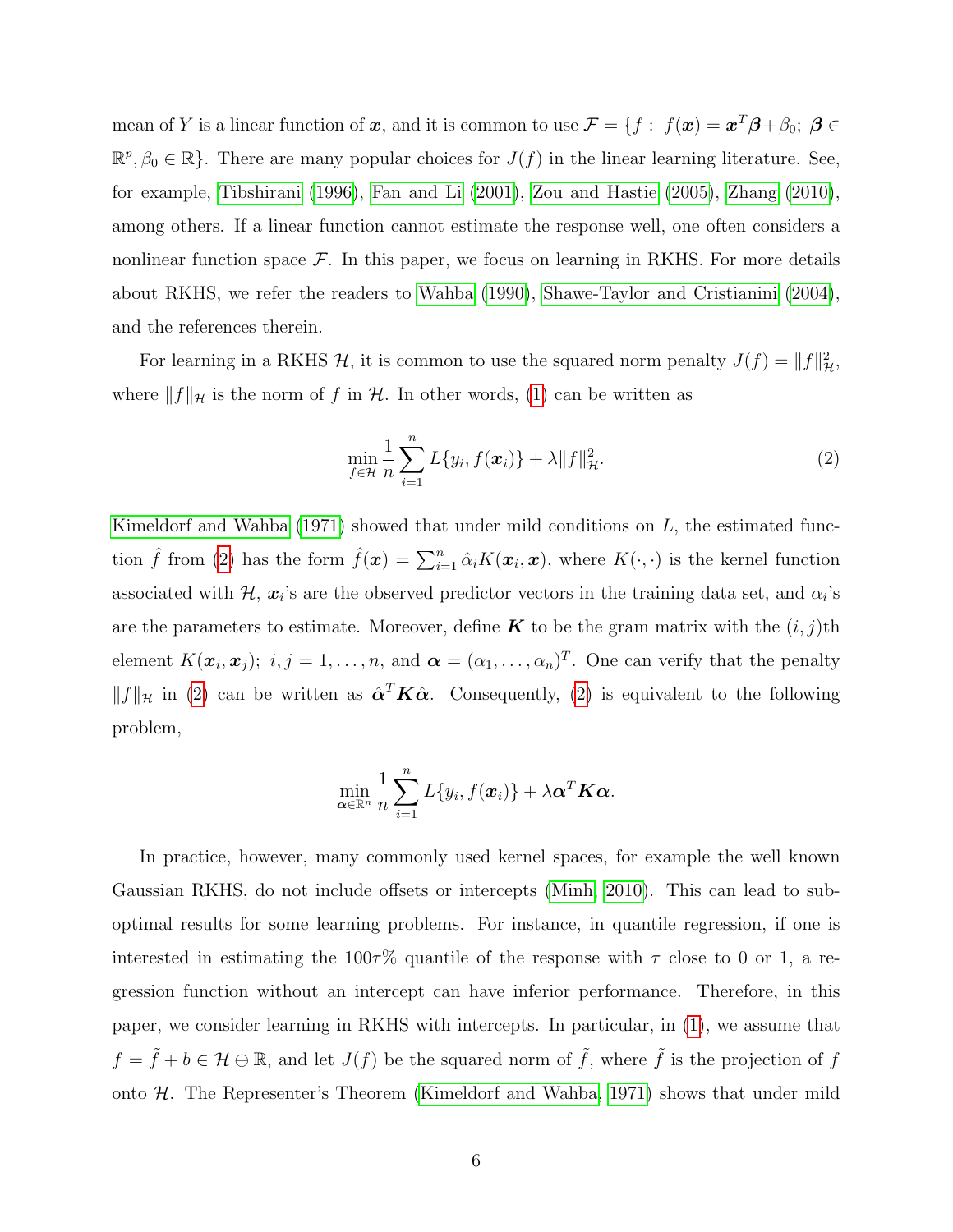conditions,  $\hat{f}(\boldsymbol{x}) = \sum_{i=1}^{n} \hat{\alpha}_i K(\boldsymbol{x}_i, \boldsymbol{x}) + \hat{b}$ , where b is the intercept term, and  $J(\hat{f}) = \hat{\boldsymbol{\alpha}}^T \boldsymbol{K} \hat{\boldsymbol{\alpha}}$ . Hence, for standard RKHS learning, the optimization problem  $(2)$  with an intercept in f can be written as

<span id="page-6-1"></span>
$$
\min_{\boldsymbol{\alpha} \in \mathbb{R}^n, b \in \mathbb{R}} \frac{1}{n} \sum_{i=1}^n L\{y_i, \sum_{j=1}^n \alpha_j K(\boldsymbol{x}_i, \boldsymbol{x}_j) + b\} + \lambda \boldsymbol{\alpha}^T \boldsymbol{K} \boldsymbol{\alpha}.
$$
\n(3)

### <span id="page-6-0"></span>2.2 Double Sparsity Kernel Learning

Despite the success of standard kernel learning methods, many challenges remain. First, the standard squared norm penalty cannot perform automatic variable selection. When the underlying signal depends only on a small fraction of the predictors (note that the corresponding relationship can be nonlinear), learning with all predictors can lead to overfitting, and consequently unsatisfactory results. In the literature, [Zhang](#page-42-4) et al. [\(2011\)](#page-42-4) and [Allen](#page-40-6) [\(2012\)](#page-40-6), among others, proposed different methods for variable section in RKHS learning. In particular, to perform variable selection in kernel learning, [Allen](#page-40-6) [\(2012\)](#page-40-6) proposed the idea of variable weighted kernel learning as follows. For a weight vector  $\mathbf{w} \in \mathbb{R}^p$  and any  $\mathbf{x}_1, \mathbf{x}_2 \in \mathbb{R}^p$ , we define the variable weighted kernel function  $K_{\mathbf{w}}(\mathbf{x}_1, \mathbf{x}_2) = K(\mathbf{w} \odot \mathbf{x}_1, \mathbf{w} \odot \mathbf{x}_2)$ , where  $w \odot x$  denotes the element-wise product of vectors. In other words, the *j*th element of  $\mathbf{w}, w_j$ , represents the weight of the j<sup>th</sup> predictor of  $\boldsymbol{X}$  in the kernel function. For any positive definite kernel function  $K$ , one can verify by Mercer's Theorem that the newly defined variable weighted kernel  $K_{\mathbf{w}}(\cdot, \cdot)$  naturally introduces a RKHS over the domain of  $\mathbf{X}$ . For identifiability, we impose the constraint that  $w_j \in [0,1]$  for all j. In the variable weighted kernel function, if  $w_j = 0$ , then the jth predictor of **X** has no impact on f or the prediction. Therefore, one can impose an  $L_1$  type penalty on the vector  $w$  to achieve variable selection in RKHS learning. In particular, [Allen](#page-40-6) [\(2012\)](#page-40-6) proposed KNIFE for learning in a RKHS with variable selection, with the following optimization

<span id="page-6-2"></span>
$$
\min_{\alpha,b,w} \left[ \frac{1}{n} \sum_{i=1}^n L\{y_i, \sum_{j=1}^n K_{\mathbf{w}}(\boldsymbol{x}_i, \boldsymbol{x}_j) \alpha_j + b \} + \lambda_1 \|\mathbf{w}\|_1 + \lambda_2 \boldsymbol{\alpha}^T K_{\mathbf{w}} \boldsymbol{\alpha} \right],
$$
\n(4)

where  $\lambda_1$  and  $\lambda_2$  are tuning parameters, and  $\mathbf{w} \in [0,1]^p$ .

To better illustrate the variable weighted kernel function, we consider several commonly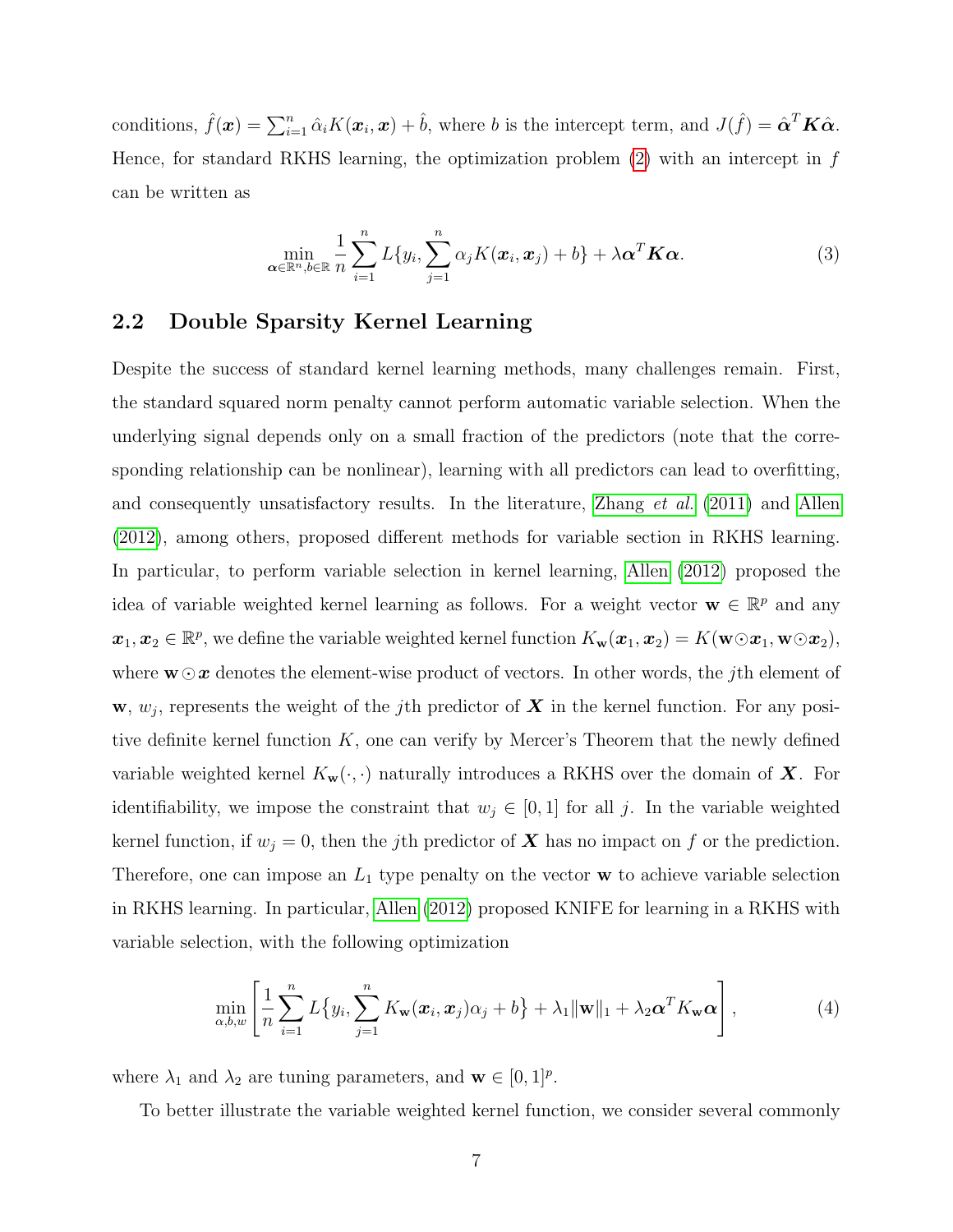used RKHSs as examples. Define  $x_{ik}$  to be the kth element of  $x_i$ . The linear variable weighted kernel is  $K_{\mathbf{w}}(\boldsymbol{x}_i, \boldsymbol{x}_j) = \sum_{k=1}^p w_k^2 x_{ik} x_{jk}$ , the polynomial variable weighted kernel is  $K_{\mathbf{w}}(\boldsymbol{x}_i, \boldsymbol{x}_j) = \{c + \sum_{k=1}^p w_k^2(x_{ik}x_{jk})\}^d$  with  $c \in \mathbb{R}$  and  $d \in \mathbb{N}$ , the Gaussian variable weighted kernel is  $K_{\mathbf{w}}(\boldsymbol{x}_i, \boldsymbol{x}_j) = \exp\{-\gamma \sum_{k=1}^p (w_k x_{ik} - w_k x_{jk})^2\}$  with  $\gamma \in \mathbb{R}^+$ , and the Laplacian variable weighted kernel is  $K_{\mathbf{w}}(\boldsymbol{x}_i, \boldsymbol{x}_j) = \exp(-\gamma \sum_{k=1}^p |w_k x_{ik} - w_k x_{jk}|)$  with  $\gamma \in \mathbb{R}^+$ .

Recently, [Zhang](#page-42-7) *et al.* [\(2015\)](#page-42-7) showed that in some cases, using the squared norm penalty  $\|\cdot\|_{\mathcal{H}}^2$  for learning in RKHS can lead to suboptimal results. In particular, in a given learning problem, let  $f^*(x)$  be the minimizer of the conditional expected loss. In other words,  $f^*(\mathbf{x}) = E[L\{Y, f(\mathbf{X})\} | \mathbf{X} = \mathbf{x}]$  for any  $\mathbf{x}$  (e.g.,  $f^*(\mathbf{x})$  is the conditional mean of  $Y(\mathbf{x})$  in standard regression). [Zhang](#page-42-7) *et al.* [\(2015\)](#page-42-7) observed that if  $f^*(x)$  can be well approximated by a function with a sparse representation in the RKHS (in other words,  $f^*(\cdot)$  can be well approximated by  $\sum_{i=1}^{n} \alpha_i K(\boldsymbol{x}_i, \cdot) + b$  for only some nonzero  $\alpha_i$ ), learning with the squared norm penalty can have the potential danger of overfitting. To overcome this difficulty, one can apply an  $L_1$  penalty on the vector  $\alpha$  for data selection of the estimated function. For RKHS learning problems, [Zhang](#page-42-7) et al. [\(2015\)](#page-42-7) proposed the data sparsity constraint with the following optimization

<span id="page-7-0"></span>
$$
\min_{\alpha,b} \left[ \frac{1}{n} \sum_{i=1}^n L\{y_i, \sum_{j=1}^n K(\boldsymbol{x}_i, \boldsymbol{x}_j) \alpha_j + b \} + \lambda ||\boldsymbol{\alpha}||_1 \right],
$$
\n(5)

where  $K(\cdot, \cdot)$  is the standard kernel function and  $\|\boldsymbol{\alpha}\|_1 = \sum_{i=1}^n |\alpha_i|$ . Using the quantile regression as an example, [Zhang](#page-42-7) et al. [\(2015\)](#page-42-7) showed that, in certain cases, learning with the data sparsity constraint in [\(5\)](#page-7-0) can improve the prediction performance.

Although data extraction was used in [Zhang](#page-42-7) *et al.* [\(2015\)](#page-42-7), their method does not consider variable selection. Hence, when there are noise predictors in  $x$ , the proposed approach can be suboptimal. To our knowledge, not much work has been done on simultaneous data extraction and variable selection in the literature. To fill this gap, we propose our DOuble Sparsity Kernel learning (DOSK) method as follows

<span id="page-7-1"></span>
$$
\min_{\boldsymbol{\alpha},b,w} \left[ \frac{1}{n} \sum_{i=1}^n L\{y_i, \sum_{j=1}^n K_{\mathbf{w}}(\boldsymbol{x}_i, \boldsymbol{x}_j) \alpha_j + b \} + \lambda_1 ||\boldsymbol{\alpha}||_1 + \lambda_2 ||\mathbf{w}||_1 + \lambda_3 \boldsymbol{\alpha}^T K_{\mathbf{w}} \boldsymbol{\alpha} \right], \qquad (6)
$$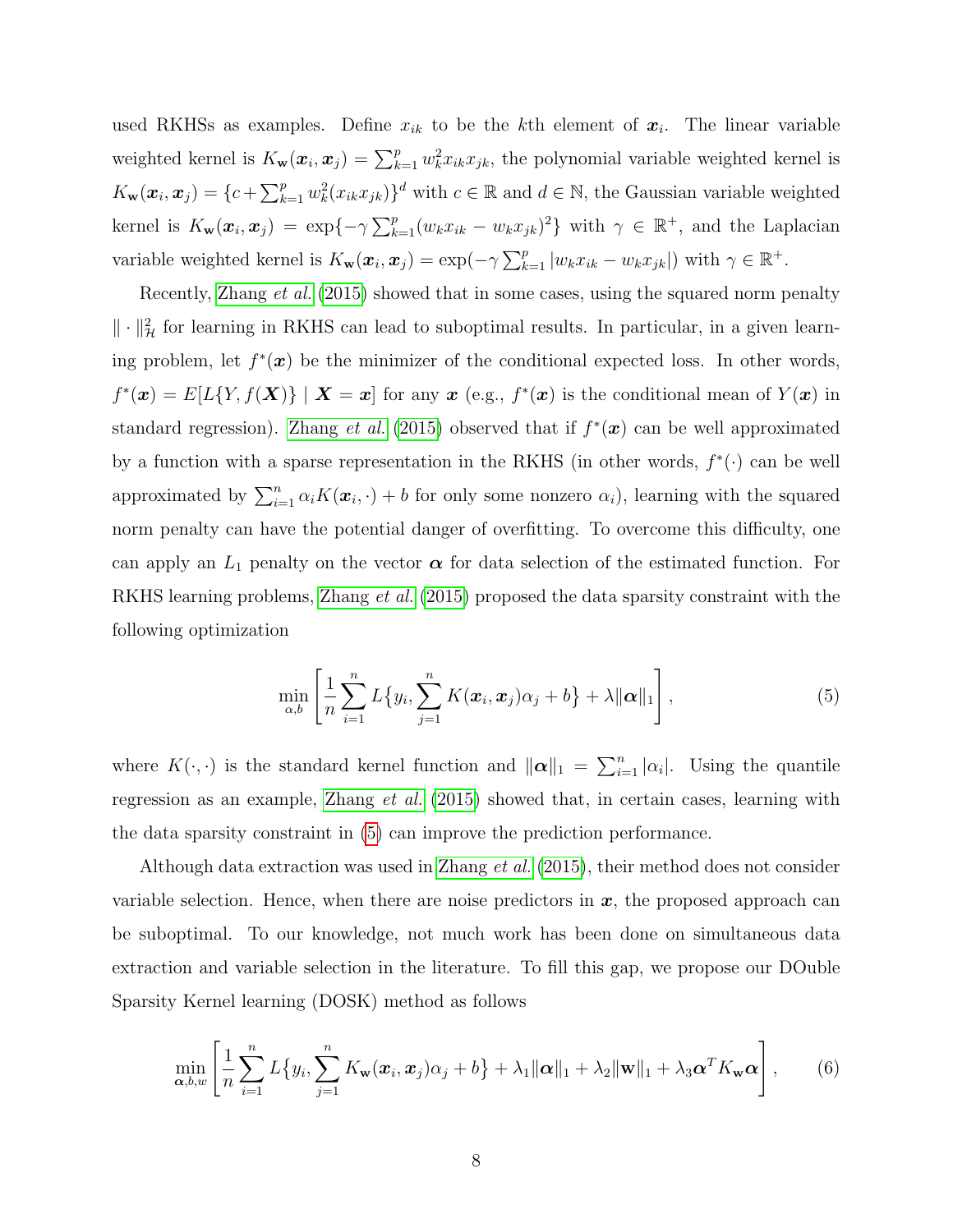with  $\lambda_i \geq 0$ ;  $i = 1, 2, 3$ ,  $K_{\mathbf{w}}(\mathbf{x}_1, \mathbf{x}_2) = K(\mathbf{w} \odot \mathbf{x}_1, \mathbf{w} \odot \mathbf{x}_2)$  as defined earlier with  $\mathbf{w} \in [0, 1]^p$ .

The framework of our DOSK [\(6\)](#page-7-1) is very general, in the sense that it includes many existing approaches as special cases. In particular, when  $\lambda_1 = \lambda_2 = 0$ , [\(6\)](#page-7-1) reduces to the standard squared norm penalized kernel learning [\(3\)](#page-6-1). When  $\lambda_1 = 0$ , [\(6\)](#page-7-1) reduces to the KNIFE approach [\(4\)](#page-6-2) proposed by [Allen](#page-40-6) [\(2012\)](#page-40-6). If  $\lambda_2 = \lambda_3 = 0$ , [\(6\)](#page-7-1) becomes the data sparsity learning  $(5)$  in [Zhang](#page-42-7) *et al.* [\(2015\)](#page-42-7). Because DOSK is a general framework of RKHS learning, one can use various approaches to solve the optimization problem [\(6\)](#page-7-1), based on the choice of the loss function  $L(\cdot, \cdot)$ , w and  $\lambda_l$ ;  $l = 1, 2, 3$ . For example, in linear kernel learning with  $\lambda_2 \neq 0$ , one can verify that [\(6\)](#page-7-1) is a biconvex problem with respect to  $({\bf{\alpha}}^T, b)^T$  and w, and can be solved by the alternate convex search algorithm [\(Gorski](#page-41-8) et al., [2007\)](#page-41-8). For more general DOSK problems, we propose a unified algorithm to solve [\(6\)](#page-7-1) in the Section 2.3.

Note that although we impose multiple penalties in [\(6\)](#page-7-1), our DOSK method can circumvent the difficulty of over-penalization by choosing  $(\lambda_1, \lambda_2, \lambda_3)$  carefully. In particular, in Section [3,](#page-11-0) we show that if the tuning parameters are chosen appropriately, our DOSK method can enjoy many desirable theoretical properties.

### <span id="page-8-0"></span>2.3 Computational Algorithm for DOSK

The major difficulty of solving the optimization  $(6)$  is that even L is convex, the composite loss function  $L\{y, \sum_{j=1}^n K_{\mathbf{w}}(\mathbf{x}, \mathbf{x}_j)\alpha_j + b\}$  may not be convex with respect to  $(\mathbf{w}^T, \mathbf{\alpha}^T, b)^T$ . Consequently, many existing algorithms for convex optimizations [\(Boyd and Vandenberghe,](#page-40-7) [2004\)](#page-40-7) cannot be used directly. On the other hand, one can verify that if the loss function L is convex, the optimization [\(6\)](#page-7-1) is convex respect to  $({\bf{\alpha}}^T,b)^T$  for a fixed w. Hence, a natural way to circumvent the difficulty of non-convex optimization is to update w and  $({\bf \alpha}^T, b)^T$  recursively. This, however, cannot be done directly, as for a general kernel function  $K(\cdot, \cdot), L\{y, \sum_{j=1}^n K_{\mathbf{w}}(\boldsymbol{x}, \boldsymbol{x}_j) \alpha_j + b\}$  is not biconvex with respect to **w** and  $(\boldsymbol{\alpha}^T, b)^T$ . One way to tackle this problem is that for fixed  $({\bf{\alpha}}^T, b)^T$ , we can find a linear approximation of the variable weighted kernel function  $K_{\bf w}$  in a small neighbourhood of  $({\bf w}^T, {\bf \alpha}^T, b)^T$  [\(Allen,](#page-40-6) [2012\)](#page-40-6). Thus, to update w, one can employ the linear approximation of  $K_w$  to make the corresponding objective function convex. Note that in the literature, the idea of local linear approximation has been widely used to solve optimizations for many learning problems. See,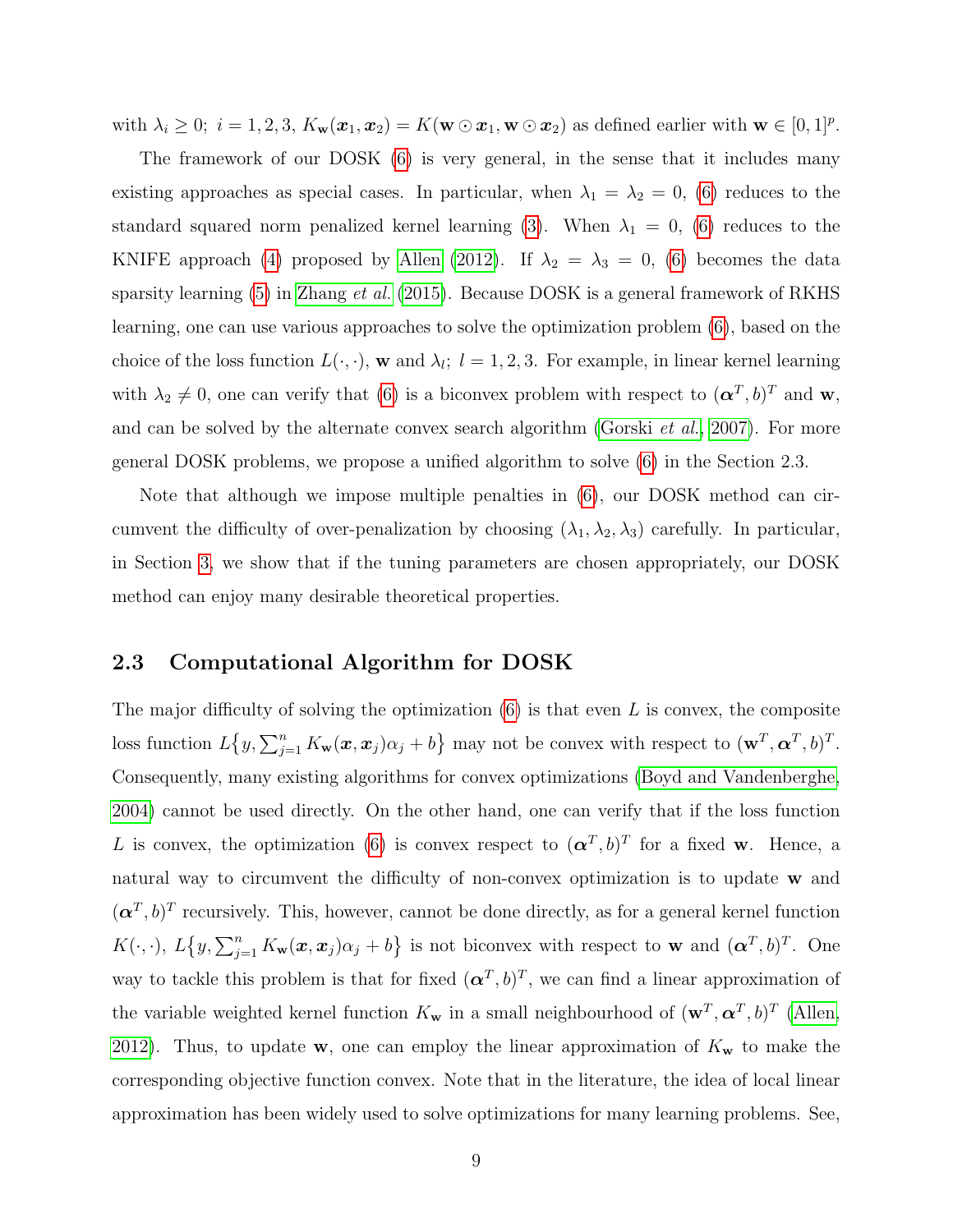for example, [An and Tao](#page-40-8) [\(1997\)](#page-40-8), [Zou and Li](#page-42-9) [\(2008\)](#page-42-9), Lee [et al.](#page-41-9) [\(2012\)](#page-41-9), among others.

To introduce our algorithm for DOSK, we need some further notation. Let the ob-jective function in [\(6\)](#page-7-1) be  $\phi(\alpha, b, \mathbf{w})$ . Define an  $n \times p$  matrix  $A(\mathbf{w})$ , whose *i*th row is  $\sum_{j=1}^n \alpha_j \nabla_{\mathbf{w}} K_{\mathbf{w}}(\mathbf{x}_i, \mathbf{x}_j)^T$ , and an  $n \times n$  matrix  $B(\mathbf{w})$  with the  $(i, j)$ th element  $B(i, j)$  =  $K_{\mathbf{w}}(\boldsymbol{x}_i, \boldsymbol{x}_j) - \nabla K_{\mathbf{w}}(\boldsymbol{x}_i, \boldsymbol{x}_j)^T \mathbf{w}$ . Here  $\nabla_{\mathbf{w}} K_{\mathbf{w}}(\boldsymbol{x}_i, \boldsymbol{x}_j)$  is the gradient vector of  $K_{\mathbf{w}}(\boldsymbol{x}_i, \boldsymbol{x}_j)$  with respect to w. By Taylor's expansion, one can verify that for  $w_1$  and  $w_2$ , we have

$$
K_{\mathbf{w}_1}\alpha = A(\mathbf{w}_2)\mathbf{w}_1 + B(\mathbf{w}_2)\alpha + o(||\mathbf{w}_1 - \mathbf{w}_2||_2). \tag{7}
$$

Define  $c_{w_2}(w_1) = A(w_2)w_1 + B(w_2)\alpha$ , which is a linear function of  $w_1$ . When  $w_1$  and  $w_2$ are close, we can use c as the local linear approximation of  $K_w \alpha$  in our DOSK optimization algorithm. In particular, we outline the general algorithm to solve [\(6\)](#page-7-1) in Algorithm 1 below.

#### Algorithm 1:

- 1. Initialize  $\mathbf{w}^{(0)}$ ,  $\boldsymbol{\alpha}^{(0)}$  and  $b^{(0)}$  with  $w_j \in [0,1]$  for  $1 \leq j \leq p$ .
- 2. The  $\alpha$  step: fix  $\mathbf{w}^{(t-1)}$  and  $b^{(t-1)}$ , and find  $\alpha^{(t)} = \operatorname{argmin}_{\alpha} \phi(\alpha, b^{(t-1)}, \mathbf{w}^{(t-1)})$ . The optimization problem is convex, and independent of the  $\lambda_2 \|\mathbf{w}\|_1$  term in [\(6\)](#page-7-1).
- 3. The b step: fix  $\mathbf{w}^{(t-1)}$  and  $\boldsymbol{\alpha}^{(t)}$ , and find  $b^{(t)} = \operatorname{argmin}_{b} \frac{1}{n}$  $\frac{1}{n}\sum_{i=1}^n L\big\{y_i,\sum_{j=1}^n K_{\mathbf{w}^{(t-1)}}(\boldsymbol{x}_i,\boldsymbol{x}_j)\alpha_j^{(t)}+b\big\}.$  This is a convex optimization with one parameter, and can be solved by standard methods.
- 4. The **w** step: fix  $b^{(t)}$  and  $\alpha^{(t)}$ , and define  $c_{\mathbf{w}^{(t-1)}}(\mathbf{w}) = A(\mathbf{w}^{(t-1)})\mathbf{w} + B(\mathbf{w}^{(t-1)})\alpha^{(t)}$ . Let  ${\{\boldsymbol{c}_{\mathbf{w}^{(t-1)}}(\mathbf{w})\}_i}$  be the *i*th element of  $\boldsymbol{c}_{\mathbf{w}^{(t-1)}}(\mathbf{w})$ . Under the constraint  $\mathbf{w}^{(t)} \in [0,1]^p$ , find  $\mathbf{w}^{(t)} = \arg\min_{\mathbf{w}} \frac{1}{n}$  $\frac{1}{n}\sum_{i=1}^n L[y_i, \{\mathbf{c}_{\mathbf{w}^{(t-1)}}(\mathbf{w})\}_i + b^{(t)}] + \lambda_2 \|\mathbf{w}\|_1 + \lambda_3 \mathbf{w}^T A(\mathbf{w}^{(t-1)}) \boldsymbol{\alpha}^{(t)}.$
- This is a standard quadratic programming problem.
- 5. Repeat steps 2-4 until convergence.

In the  $\alpha$  and b steps in Algorithm 1, the corresponding objective functions are convex, therefore after updating the parameters, the value of  $\phi$  decreases. On the other hand, in the w step, we replace the original objective function  $\phi$  by its local linear approximation, and solve a quadratic programming problem. Denote the solution to this quadratic programming problem by  $\mathbf{w}^{(QP)}$ . In Algorithm 1, the updated  $\mathbf{w}^{(t)} = \mathbf{w}^{(QP)}$  can have some distance from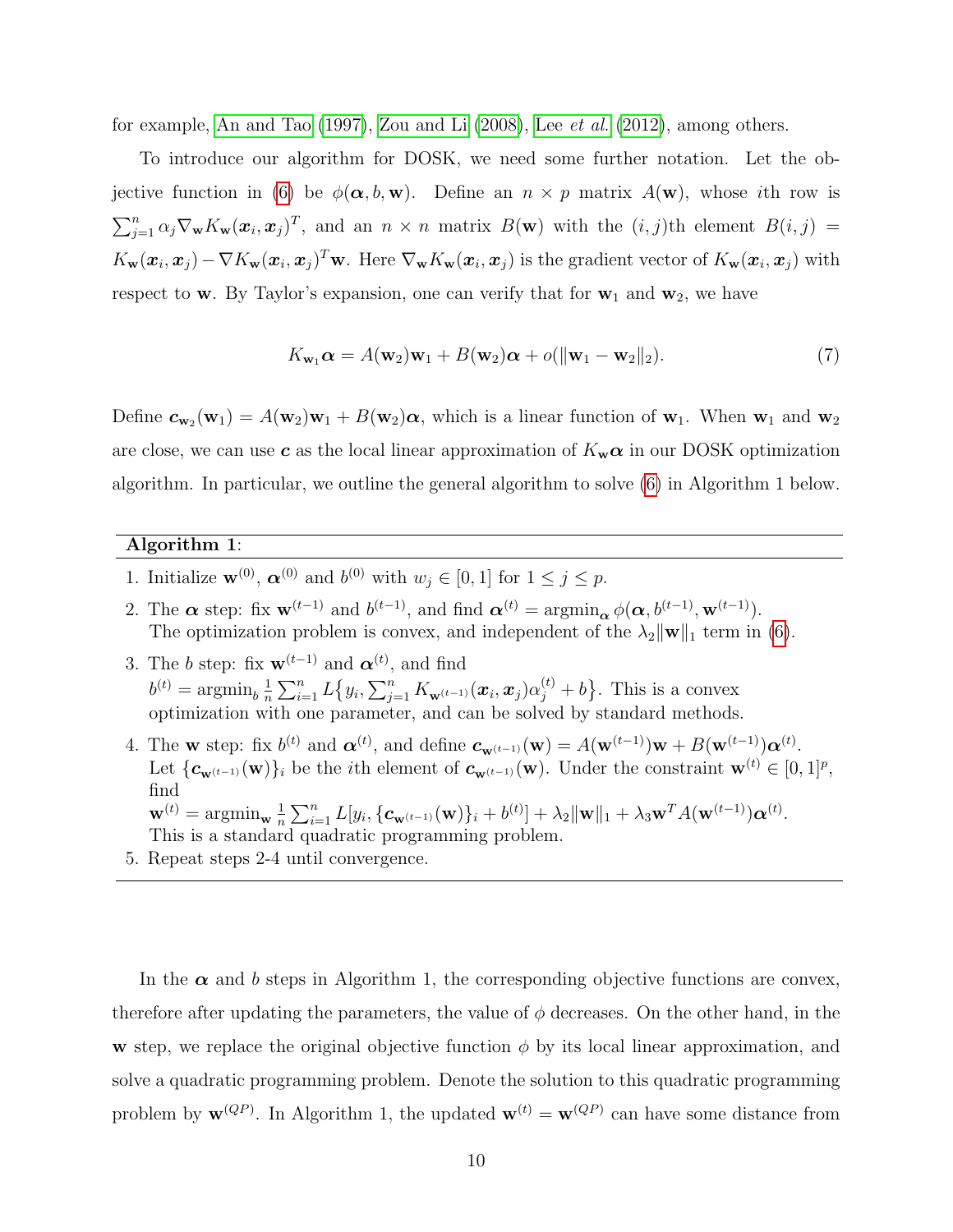$\mathbf{w}^{(t-1)}$ , hence the original  $\phi$  function is not guaranteed to decrease. One possible way to overcome this difficulty is that in the **w** step, instead of having  $\mathbf{w}^{(t)} = \mathbf{w}^{(QP)}$ , we can treat  $\mathbf{w}^{(QP)} - \mathbf{w}^{(t-1)}$  as a direction in which  $\phi$  tends to decrease, and determine the appropriate step size by conducting a line search. In particular, we present the revised algorithm in Algorithm 2.

#### Algorithm 2:

- 1. Initialize  $\mathbf{w}^{(0)}$ ,  $\boldsymbol{\alpha}^{(0)}$  and  $b^{(0)}$  with  $w_j \in [0,1]$  for  $1 \leq j \leq p$ .
- 2. The  $\alpha$  step: fix  $\mathbf{w}^{(t-1)}$  and  $b^{(t-1)}$ , and find  $\alpha^{(t)} = \operatorname{argmin}_{\alpha} \phi(\alpha, b^{(t-1)}, \mathbf{w}^{(t-1)})$ . The optimization problem is convex, and independent of the  $\lambda_2 \|\mathbf{w}\|_1$  term in [\(6\)](#page-7-1).
- 3. The b step: fix  $\mathbf{w}^{(t-1)}$  and  $\boldsymbol{\alpha}^{(t)}$ , and find  $b^{(t)} = \operatorname{argmin}_{b} \sum_{i=1}^{n} L\big\{y_i, \sum_{j=1}^{n} K_{\mathbf{w}^{(t-1)}}(\boldsymbol{x}_i, \boldsymbol{x}_j) \alpha_j^{(t)} + b\big\}.$  This is a convex optimization with one parameter, and can be solved by standard methods.
- 4. The **w** step: fix  $b^{(t)}$  and  $\alpha^{(t)}$ , and define  $\mathbf{w}^{(\text{temp})} = \mathbf{w}^{(t-1)}$ .
	- (a) Define  $c_{\mathbf{w}(\text{temp})}(\mathbf{w}) = A(\mathbf{w}^{(\text{temp})})\mathbf{w} + B(\mathbf{w}^{(\text{temp})})\alpha^{(t)}.$ Let  $\{\mathbf{c}_{\mathbf{w}(\text{temp})}(\mathbf{w})\}_i$  be the *i*th element of  $\mathbf{c}_{\mathbf{w}(\text{temp})}(\mathbf{w})$ . Under the constraint  $\mathbf{w} \in [0,1]^p$ , find  $\mathbf{w}^{(QP)} = \arg\!\min_{\mathbf{w}} \frac{1}{n}$  $\frac{1}{n}\!\sum_{i=1}^n\! \sum_{l=1}^n\! \left[y_{i}, \{\boldsymbol{c}_{\mathbf{w}^{(\text{temp})}}(\mathbf{w})\}_i + b^{(t)}\right] + \lambda_2\|\mathbf{w}\|_1 + \lambda_3\mathbf{w}^TA(\mathbf{w}^{(\text{temp})})\boldsymbol{\alpha}^{(t)}.$ (b) Define  $\Delta \mathbf{w} = \mathbf{w}^{(QP)} - \mathbf{w}^{(\text{temp})}$ . Find the best step size s by

 $s = \operatorname{argmin}_{u \geq 0} \phi(\boldsymbol{\alpha}^{(t)}, b^{(t)}, \mathbf{w}^{(\text{temp})} + u\Delta \mathbf{w}).$ 

(c) Set 
$$
\mathbf{w}^{(\text{temp})} = \mathbf{w}^{(\text{temp})} + s\Delta\mathbf{w}
$$
.

- (d) Repeat steps (a)-(c) until convergence, and set  $\mathbf{w}^{(t)} = \mathbf{w}^{(\text{temp})}$ .
- 5. Repeat steps 2-4 until convergence.

In Algorithm 2, one can verify that after updating the parameters, the  $\phi$  function value would not increase. This helps to guarantee that we can obtain a stationary point of the objective function using Algorithm 2. In particular, we have the following theorem.

<span id="page-10-0"></span>**Theorem 1.** Suppose that the loss function L in  $(6)$  is a convex and continuously differentiable function, and the variable weighted kernel  $K_w$  is a convex or concave and continuously differentiable function of w. Then the solution from Algorithm 2 is a stationary point of the objective function.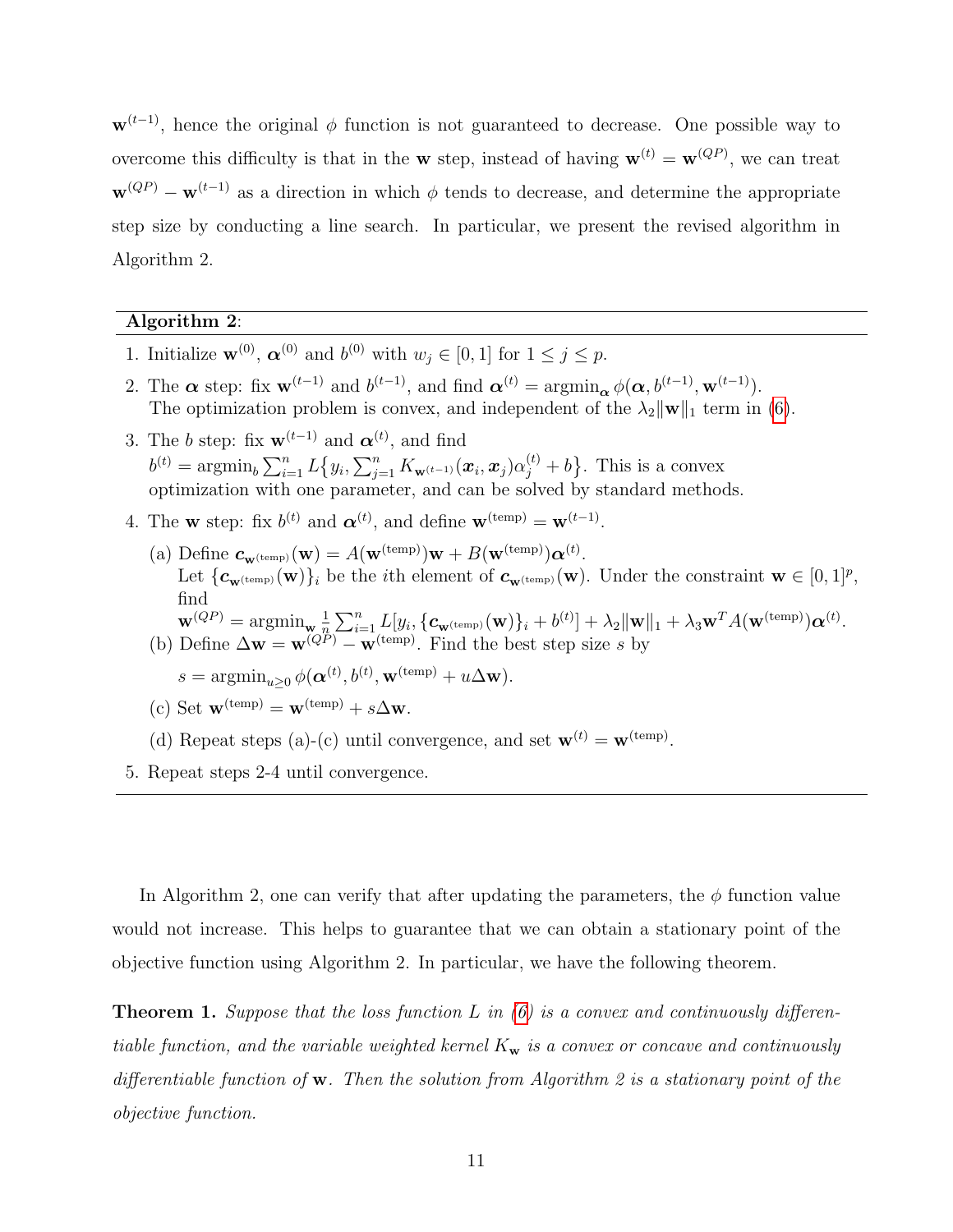Remark 1: Theorem [1](#page-10-0) is valid for many loss functions, e.g., the squared error loss in standard regression, and the deviance loss in logistic regression. For many other loss functions that are not differentiable, such as the hinge loss in SVM, or the check loss function in quantile regression, one can consider an alternative continuous approximation to the loss function. For example, [Wang](#page-42-10) *et al.* [\(2007\)](#page-42-10) proposed the hybrid huberized hinge loss for SVM. One can verify that the hybrid huberized loss meets the condition in Theorem [1,](#page-10-0) and the corresponding solution is a stationary point. Moreover, for many commonly used kernel functions, the assumptions on  $K_{\mathbf{w}}$  in Theorem [1](#page-10-0) are satisfied. For example, one can verify that the variable weighted kernel introduced by the Laplacian RKHS, or by the linear kernel when all elements in  $x$  are non-negative, is convex with respect to  $w$ .

Remark 2: Algorithm 2 replaces the quadratic programming step in Algorithm 1 by the descent direction and line search method. This approach is guaranteed to decrease the objective function value at each iteration step, at the cost of a more complex computation. On the other hand, our numerical experience shows that Algorithm 1 almost always decreases the objective for commonly used kernels and loss functions. Therefore, we use Algorithm 1 in the numerical examples, whereas in each step we check if the objective function decreases. If not, we then employ the line search approach as in Algorithm 2 instead.

Remark 3: Since the objective function can be non-convex, it is possible that the numerical solution is just a stationary point, not the global minimum. To increase the chance of finding the optimal solution, we suggest to use multiple different starting points, compare the corresponding results, and choose the fitted model with the smallest objective function value.

## <span id="page-11-0"></span>3 Statistical Learning Theory

In this section, we explore the theoretical properties of the proposed DOSK method. In particular, we first study the convergence rate of the excess risk for various learning problems under certain conditions, and then show that DOSK can enjoy selection consistency for high dimensional learning problems. Moreover, we show that the expected loss using the estimated function  $\hat{f}$ ,  $E[L\{y, \hat{f}(\boldsymbol{X})\}]$ , can be well approximated by the empirical loss on the training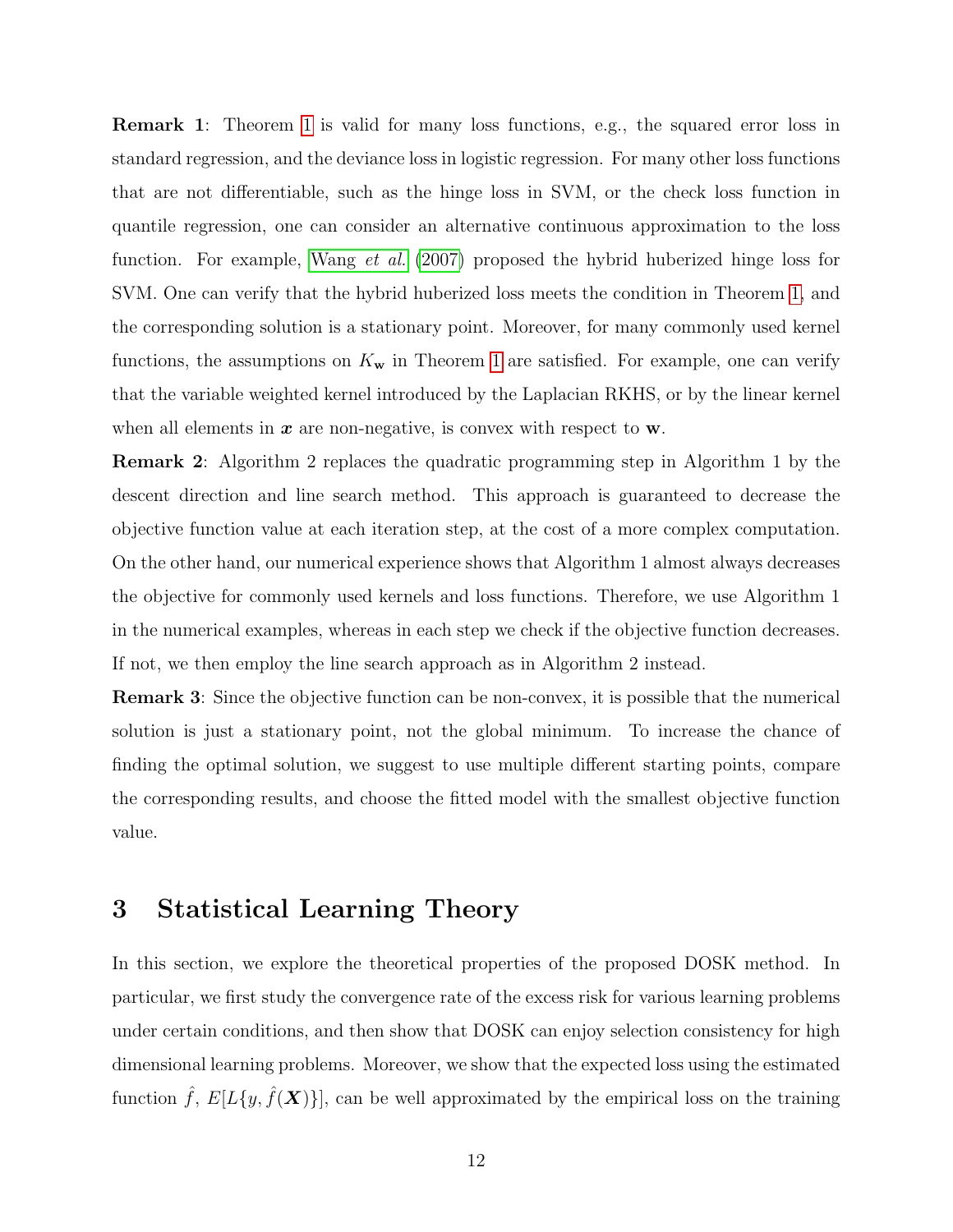data, in the sense that the corresponding difference converges to zero with a fast convergence rate.

To state our theory, we first introduce some technical assumptions, and provide detailed discussions on why these conditions are needed. We also discuss some cases where these conditions are met. We would like to point out that most of the assumptions in this paper are mild and reasonable, which can be satisfied or checked for various real applications.

To begin with, we need to present some further notation. Let  $\mathbf{w}^* = (\mathbf{w}_{(1)}^T, \mathbf{w}_{(0)}^T)^T$  be the underlying variable weight vector, where elements in  $w_{(1)}$  are non-zero, and elements in  $w_{(0)}$ are zero. In other words, the predictors in x that correspond to  $w_{(0)}$  are noise covariates. Accordingly, one can define  $\bm{x} = (\bm{x}_{(1)}^T, \bm{x}_{(0)}^T)$ , such that predictors in  $\bm{x}_{(1)}$  contain useful information for the learning problem. In this paper, we focus on the case that the number of useful predictors is finite (i.e.,  $|\mathbf{w}_{(1)}| < \infty$ ). Furthermore, with a little abuse of notation, we let  $|| f ||_{\mathcal{H}} = || \tilde{f} ||_{\mathcal{H}}$ , where  $\tilde{f}$  is the projection of f onto  $\mathcal{H}$ .

We impose our first assumption on the distribution of  $X$  and  $X_{(1)}$ , where  $X$  and  $X_{(1)}$ correspond to the p dimension random vector and the vector containing important variables. **Assumption 1:** Every element in **X** ranges in [0, 1]. Furthermore, the distribution of  $\mathbf{X}_{(1)}$ is absolutely continuous with respect to the Lebesgue measure, where the corresponding Radon-Nikodym derivative is bounded away from 0.

In Assumption 1, we restrict our consideration on  $\mathbf{X} \in [0,1]^p$ . One can verify that our theory can be naturally generalized to the case where the elements in  $\boldsymbol{X}$  are uniformly bounded. We defer the discussion on the second part of Assumption 1 until after Assumption 4.

In the next assumption, we impose some constraints on the kernel function  $K(\cdot, \cdot)$ .

**Assumption 2:** The kernel function  $K(\cdot, \cdot)$  is separable and sup  $K(\cdot, \cdot) < \infty$ . Furthermore, the kernel function  $K_{\mathbf{w}^*}(\mathbf{x},\cdot)$  is Lipshcitz with respect to  $\mathbf{x}_{(1)}$ , i.e. the useful variables vector, in terms of the  $L_2$  norm.

The first part of Assumption 2 is very mild, and has been frequently used in the literature. See, for example, [Steinwart and Scovel](#page-42-11) [\(2007\)](#page-42-11), [Blanchard](#page-40-9) et al. [\(2008\)](#page-40-9), [Zhang](#page-42-7) et al. [\(2015\)](#page-42-7), among others. It suggests that the corresponding RKHS  $H$  is not too complex, in the sense that its diameter would not be infinity. The second part is used to ensure that the best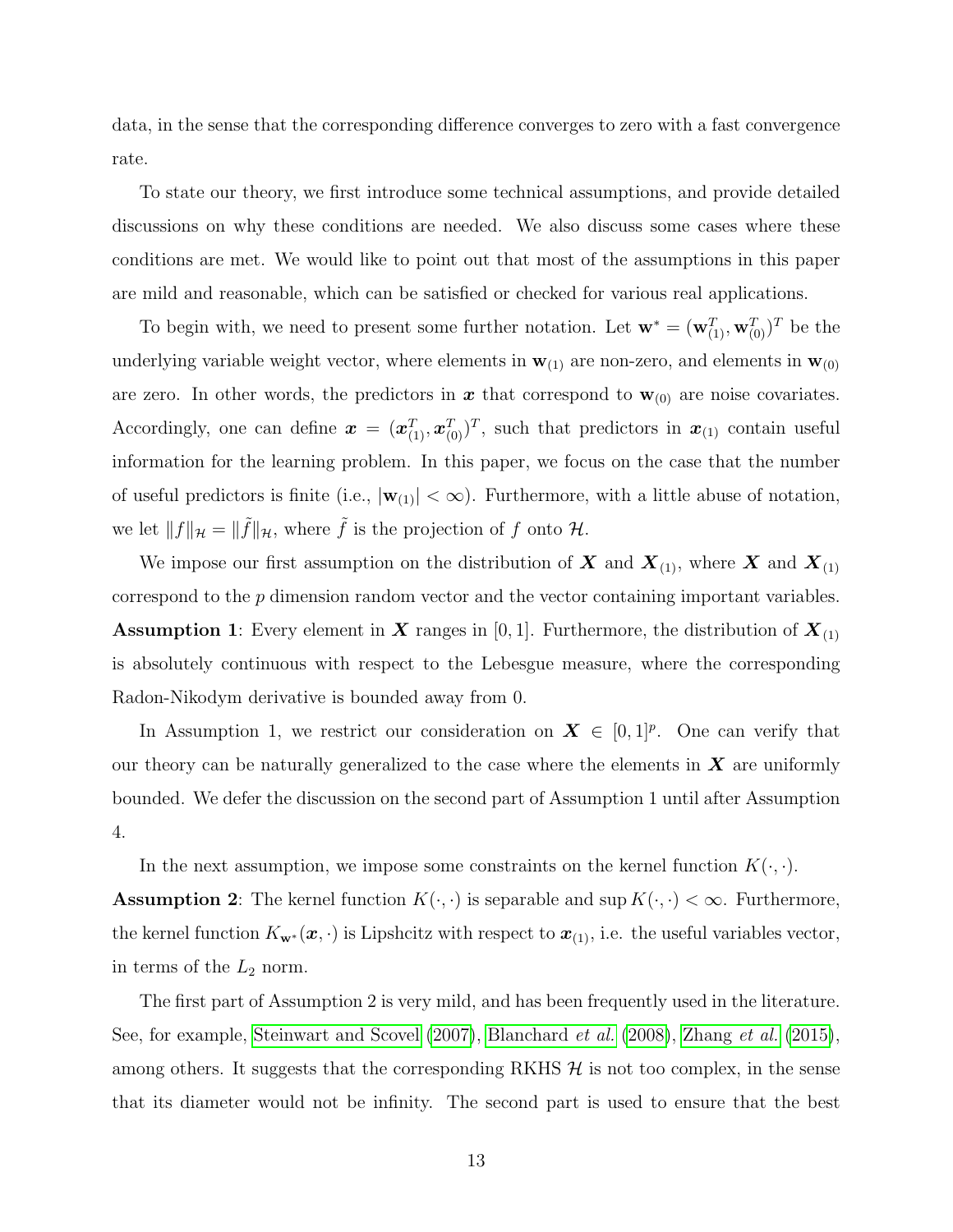learning function using n observations can converge to the underlying function in a fast rate. See the proof of Lemma [2](#page-31-0) for more details. This assumption is valid for many commonly used kernel functions such as the Gaussian kernel and the polynomial kernel.

In Assumption 3, we assume that  $L$  can be treated as a univariate function. This is a very mild condition, and is valid for many learning problems. For example, in standard least squares regression, we have  $L(u) = u^2$  where  $u = (f - y)$ , and in logistic regression,  $L(u) = \log{1 + \exp(-u)}$  where  $u = yf$  and  $y \in \{+1, -1\}$ .

**Assumption 3:** The loss function  $L(u)$  has a second order derivative with  $0 < L''(u) < \infty$ for every  $u$ .

Assumption 3 is needed to ensure that the expected loss function is strictly convex around the underlying optimal solution. Moreover, the second order differentiability helps to control the convergence rate of the estimated function  $\hat{f}$  to the best function. See the discussion of Assumption 5 for more details.

Next, we consider assumptions on the function  $f(x)$ . Recall that the learning goal is to obtain  $f(x)$  from the training data set for good prediction performance. Therefore, we consider the "best" function  $f_0$ , in the sense that its corresponding expected loss  $E[L\{Y, f_0(\boldsymbol{X})\}]$ is the minimum among all possible  $E[L\{Y, f(\boldsymbol{X})\}]$ . Consequently,  $f_0$  can have the best prediction performance under mild conditions. For instance, in classification,  $f_0$  can achieve the minimal classification error rate, given that the loss function  $L$  is Fisher consistent [\(Liu,](#page-41-10) [2007\)](#page-41-10). We will prove that under certain conditions on  $f_0$ , the estimated function  $\hat{f}$  would converge to  $f_0$  with a desirable convergence rate.

**Assumption 4:** The underlying function  $f_0$  has a sparse representation in the RKHS. In particular, there exist  $\gamma_1, \ldots, \gamma_m, z_1, \ldots, z_m$ , and  $b_0$  such that  $f_0(\boldsymbol{x}) = \sum_{j=1}^m \gamma_j K_{\mathbf{w}^*}(\boldsymbol{z}_j, \boldsymbol{x}) +$ b<sub>0</sub>. Here m is a fixed integer,  $\gamma_j \neq 0$ , and  $\mathbf{z}_j \in [0,1]^p$  for  $j = 1, \ldots, m$ .

As a remark, we note that some RKHSs are very rich, in the sense that many functions can be well approximated by  $f \in \mathcal{H}$ . For example, [Steinwart and Scovel](#page-42-11) [\(2007\)](#page-42-11) proved that all step functions can be approximated by  $f$  in the Gaussian RKHS arbitrarily well under mild conditions, and this result can be generalized to the case of continuous functions. However, if  $f_0$  does not have a sparse representation in the RKHS, the function in  $H$  that approximates  $f_0$  well may have an infinite norm. When  $\hat{f}$  approaches  $f_0$  as  $n \to \infty$ ,  $\|\hat{f}\|_{\mathcal{H}}$  would be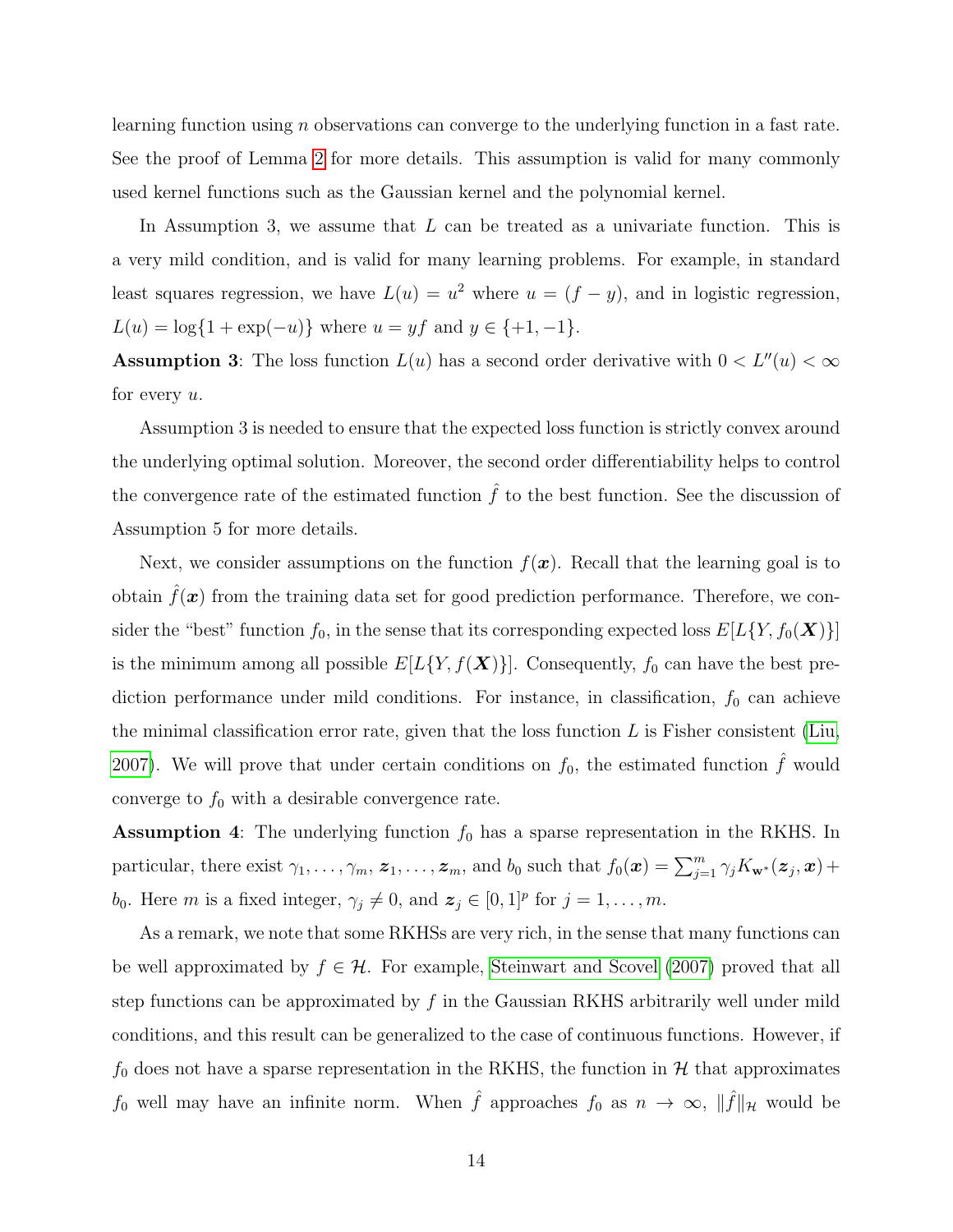unbounded. Consequently, the variation of  $\hat{f}$  due to the randomness of the sample can be very large. In the literature, [Bartlett](#page-40-10) et al. [\(2005\)](#page-40-10), among others, pointed out that large variation of  $f$  can lead to suboptimal prediction performance. Assumption 4 ensures that the underlying function  $f_0$  has a finite norm in the RKHS. In the proof of Theorem [2,](#page-16-0) we show that with an appropriate  $\lambda_1$ , the data selection can provide a sparsely represented function  $\hat{f}$  whose norm can be bounded away from infinity. This is crucial to prove the convergence of  $\hat{f}$  to  $f_0$ , which further leads to the selection consistency of our DOSK method.

The next assumption ensures that in the updating scheme,  $\hat{f}$  would converge to the global solution, once we are at a point that is close enough. To state this assumption, we first introduce some further notation. Define  $\|\cdot\|_{*,2}$  to be the restricted  $L_2$  norm with respect to the partition of w. In particular,  $\|\boldsymbol{x} - \boldsymbol{z}\|_{*,2} = \|\boldsymbol{x}_{(1)} - \boldsymbol{z}_{(1)}\|_2$ . For any  $n \gg m$ , we define  $(\boldsymbol{\alpha}_n^*, b_n^*)$  as follows. Notice that the empirical loss function value does not change if we switch the order of the pairs  $(x_i, y_i)$  and  $(x_j, y_j)$  for  $i \neq j$ . Hence, without loss of generality, we can assume that  $x_j$  is the observation that is closest to  $z_j$  in terms of the  $\|\cdot\|_{*,2}$  norm among the training data set  $\{(\boldsymbol{x}_i, y_i); i = 1, \ldots, n\}$ , for  $j = 1, \ldots, m$ . When  $n \gg m$ , we can assume that each  $x_j$  is distinct (in other words,  $x_j$  would not be closest to  $z_u$  and  $z_v$  simultaneously, compared to other observations). Next, define  $(\boldsymbol{\alpha}_n^*,b_n^*)$  such that  $\boldsymbol{\alpha}_n^* = (\gamma_1,\ldots,\gamma_m,0,\ldots,0)^T$ with length n,  $b_n^* = b_0$ , and let  $f_{\boldsymbol{\alpha}_n^*,b_n^*}(\boldsymbol{x}) = \sum_{i=1}^n \alpha_j^* K_{\mathbf{w}^*}(\boldsymbol{x}_i,\boldsymbol{x}) + b_n^*$ . The definition of  $(\boldsymbol{\alpha}_n^*,b_n^*)$ helps to show that the approximation error of the DOSK method under Assumption 4 converges to 0 very quickly. See the proof of Lemma [4](#page-34-0) in the appendix for more discussions.

Before stating Assumption 5, we would like to discuss the second part of Assumption 1, which ensures that with large enough  $n$ , the underlying function can be well approximated by the sparsely represented function  $f_{\boldsymbol{\alpha}_n^*,b_n^*}(\boldsymbol{x})$  from our training data. In particular, Assumption 1 guarantees that as  $n \to \infty$ ,  $f_{\alpha_n^*,b_n^*}(\bm{x})$  can approach  $f_0(\bm{x})$  with a rate very close to  $O_P(n^{-1})$ in terms of the  $\|\cdot\|_2$  norm. See Lemma [2](#page-31-0) and the corresponding proof for more discussions. **Assumption 5**: For any p and  $n \gg m$ , there exists a neighborhood  $\mathcal N$  of  $((\mathbf w^*)^T, (\boldsymbol\alpha_n^*)^T, b_n^*)^T$ , such that in N, the expected loss function  $E\left[\sum_{i=1}^n L\{Y_i, f(\boldsymbol{X}_i)\}\right]$  is strictly convex with respect to  $(\mathbf{w}^T, \boldsymbol{\alpha}^T, b)^T$ .

Assumption 5 is necessary for our theory, because if the loss function is not strictly convex, a small perturbation in the training data set can lead to a significant change of  $f$ .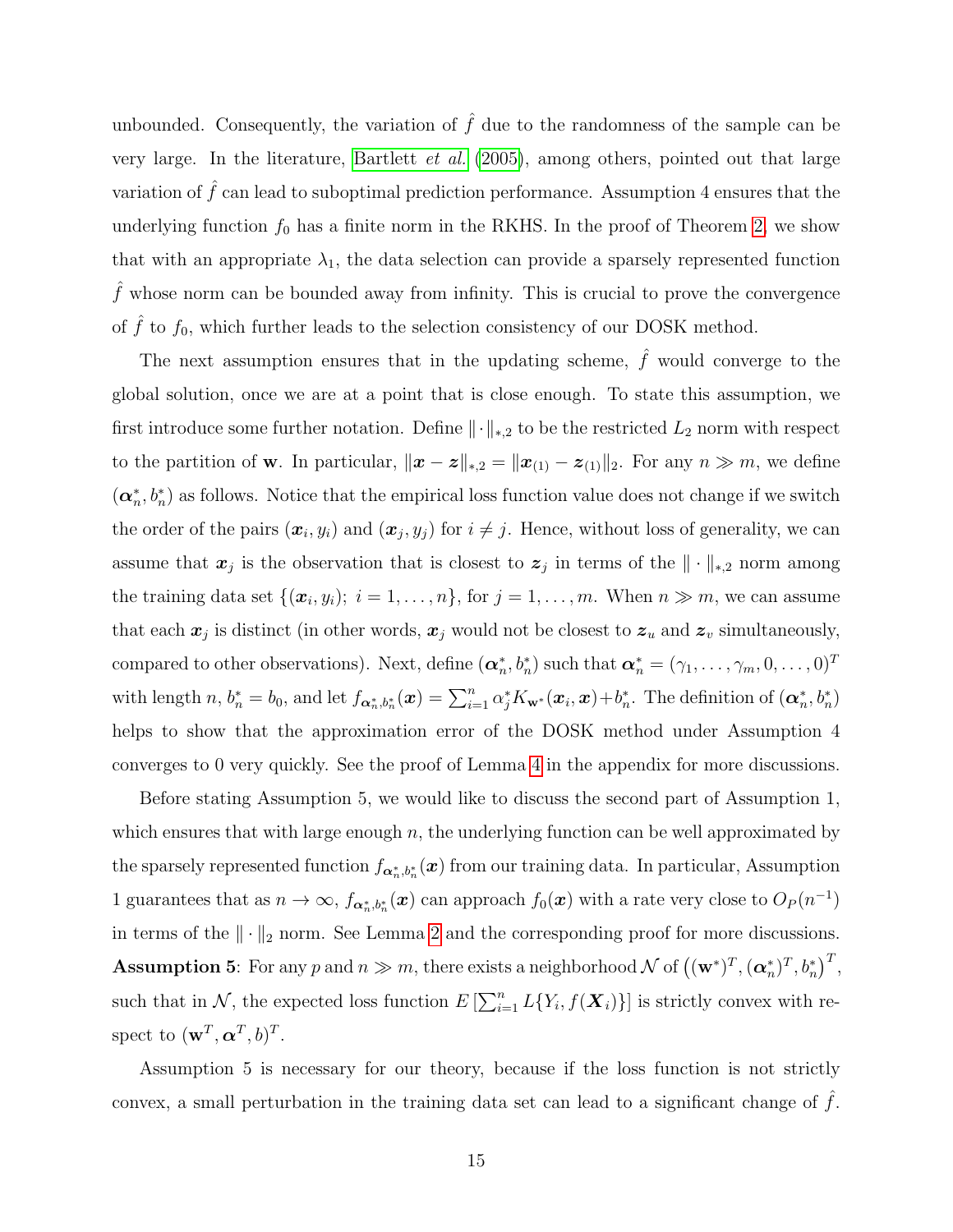See, for example, the discussion on a similar issue for quantile regression using the check loss function in [Li and Zhu](#page-41-11) [\(2008\)](#page-41-11). Consequently, the convergence rate of  $\hat{f}$  to  $f_0$  can be difficult to obtain. To our knowledge, there has been no theoretical result on selection consistency that does not rely on the assumption or fact of local convexity. Notice that Assumption 3 is important to the validity of Assumption 5, because if  $L$  is not strictly convex, it is likely that the expected loss function is not convex even if the kernel function is locally convex. For instance, if we use the hinge loss  $L(u) = [1 - u]_+$  which is piecewise linear, Assumption 5 cannot be satisfied.

Next, we impose constraints on the signal strength in the learning problem. For variables weighted learning, the j<sup>th</sup> predictor provides useful information if and only if the weight  $w_i$ is positive. Variable selection consistency means that  $sign(\hat{w}_j) = sign(w_j)$  for all j with a high probability, where  $sign(0) = 0$ . The next assumption is an important part of sufficient conditions for variable selection consistency.

**Assumption 6:** For any  $w_j$  in  $\mathbf{w}_{(1)}$ ,  $\frac{\partial E[L\{Y,f_0(\mathbf{X})\}]}{\partial w_j}$  $\frac{\partial Y_{i}f_{0}(\mathbf{X})_{j}}{\partial w_{j}}\mid_{w_{j}=0, w_{i}=w_{i}^{*}, i\neq j} < 0$ , and for any  $w_{j}$  in  $\mathbf{W}_{(0)},\ \frac{\partial E[L\{Y_{,f0}(\boldsymbol{X})\}]}{\partial w_{\delta}}$  $\frac{Y,f_0(\mathbf{X})\}}{\partial w_j} \mid_{w_j=0, w_i=w_i^*, i\neq j} \geq 0.$  Here  $w_i^*$  is the *i*th element of  $\mathbf{w}^*$ .

In Assumption 6, we measure the signal strength of  $w_j$  by its partial derivative with respect to the expected loss function evaluated at  $\mathbf{w}^*$  (except the jth weight is at zero). In the literature, there are many existing assumptions on the signal strength that are (essentially) similar to Assumption 6. For example, one can verify that for regular linear regression with the squared error loss, Assumption 6 reduces to that the non-zero coefficients are bounded away from zero. This is analogous to the assumptions considered in [Fan and Peng](#page-40-11) [\(2004\)](#page-40-11) and [Fan and Lv](#page-40-5) [\(2010\)](#page-40-5), among others. Furthermore, we require the partial derivative with respect to the noise covariates are non-negative.

In the last assumption, we focus on regression problems, where  $Y = f_0(\mathbf{X}) + \epsilon(\mathbf{X})$  with  $\epsilon(X)$  being the random error term. Notice that we include both the homoscedastic and the heteroscedastic cases here, as  $\epsilon$  can have different distributions for different X. If the distribution of  $\epsilon$  has a very heavy tail, there is a large probability that we observe a  $y_i$ that is very far away from  $f_0(x_i)$ . This outlier can lead to a severely biased estimation  $\hat{f}$ . Assumption 7 aims to control the probability of an extreme  $y_i$ , which can help to bound the magnitude of the estimated  $b$ . Recall that if a random variable  $U$  is sub-Gaussian with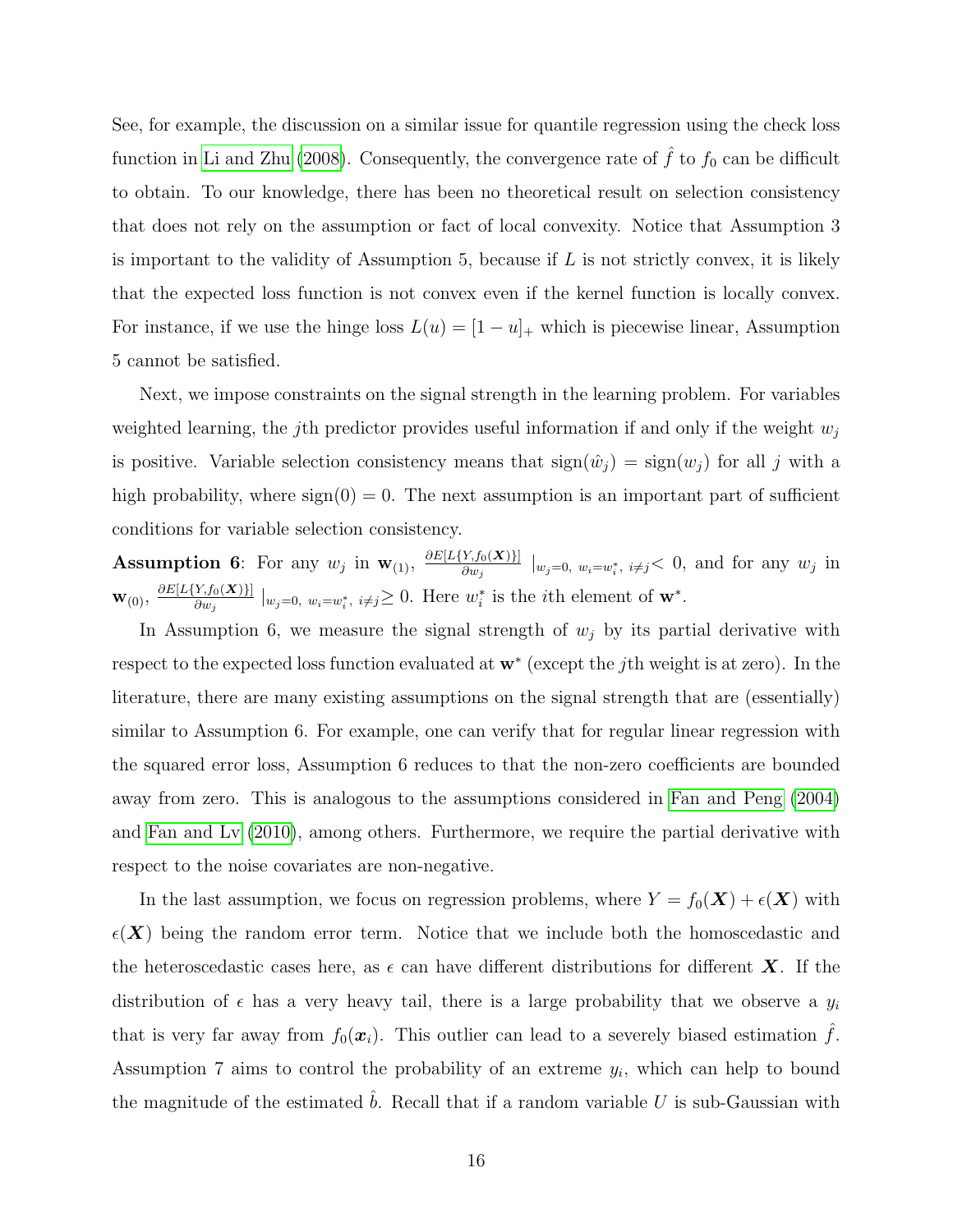parameter s, then  $pr(|U| > u) \leq 2 \exp(-u^2/s)$  for large enough u.

**Assumption 7:** In a regression problem, the error term  $\epsilon(X)$  follows a sub-Gaussian distribution with a universal parameter  $s < \infty$  for any X.

Assumption 7 is very general, as many distributions are sub-Gaussian. For example, in linear regression, we often assume that  $\epsilon \sim N(0, \sigma^2)$  with finite  $\sigma$ . This is a homoscedastic case of Assumption 7, and normal random variables are known to be sub-Gaussian. Furthermore, all random variables with bounded ranges are sub-Gaussian, and distributions with small kurtosis are sub-Gaussian.

We are ready to present our main theorems. The first theorem studies the convergence rate of  $\hat{f}$  to  $f_0$ . Recall that  $a \vee b = \max(a, b)$  for  $a, b \in \mathbb{R}$ .

<span id="page-16-0"></span>**Theorem 2.** Suppose Assumptions 1-7 hold, and  $\log(p)$ / √  $\overline{n} \to 0$  as  $n \to \infty$ . If we choose  $\lambda_1 = O\{\log(n)^{-1}\}, \ \lambda_2 = O\{\{\log(p) \vee \log(n)\}\}/\sqrt{2}$  $\overline{n}$ , and  $\lambda_3 = o(\lambda_1)$  in [\(6\)](#page-7-1), we have that the corresponding global solution  $(\hat{\mathbf{w}}^T, \hat{\mathbf{\alpha}}^T, \hat{b})^T$  to [\(6\)](#page-7-1) satisfies that  $\|\hat{f} - f_0\|_2 = O_P\{\log(n)/\sqrt{\}$  $\overline{n}\},$ where  $\hat{f}(\boldsymbol{x}) = \sum_{j=1}^n \hat{\alpha}_j K_{\hat{\mathbf{w}}}(\boldsymbol{x}, \boldsymbol{x}_j) + \hat{b}$ .

Theorem [2](#page-16-0) suggests that  $\hat{f}$  converges to  $f_0$  at a rate very close to the "parametric rate"  $O_P(n^{-1/2})$ . Comparing Theorem [2](#page-16-0) with the theoretical results in [Zhang](#page-42-7) *et al.* [\(2015\)](#page-42-7), one can see that the multiple penalties in [\(6\)](#page-7-1) do not affect the performance of  $\hat{f}$ , as long as the corresponding  $\lambda$ 's are appropriately selected. This helps to justify that our DOSK method can avoid the issue of over-penalization by carefully choosing the tuning parameters.

Next, we study the selection consistency of our DOSK method. Our results suggest that we can have selection consistency if  $p$  is of a polynomial order of  $n$ .

<span id="page-16-1"></span>**Theorem 3.** Suppose Assumptions 1-7 hold. Furthermore, assume that  $\log(p)/$ √  $\overline{n} \to 0$  as  $n \to \infty$ . If we choose  $\lambda_1 = O\{\log(n)^{-1}\}, \ \lambda_2 = O\{\log(p) \vee \log(n)\}/\sqrt{\frac{n}{n}}$  $\overline{n}$ , and  $\lambda_3 = o(\lambda_1)$ in [\(6\)](#page-7-1), we have that the corresponding global solution  $(\hat{\mathbf{w}}^T, \hat{\mathbf{\alpha}}^T, \hat{b})^T$  to (6) satisfies that, with probability tending to 1 as  $n \to \infty$ ,  $sign(\hat{w}_j) = sign(w_j^*)$  for  $j = 1, ..., p$ , where  $w_j^*$  is the jth element of **w**<sup>\*</sup>.

Theorem [3](#page-16-1) shows that our DOSK method can enjoy the desirable asymptotic selection consistency at the global solution. In other words, if the sample size is large, one can often correctly identify the important and unimportant variables in the learning problem. This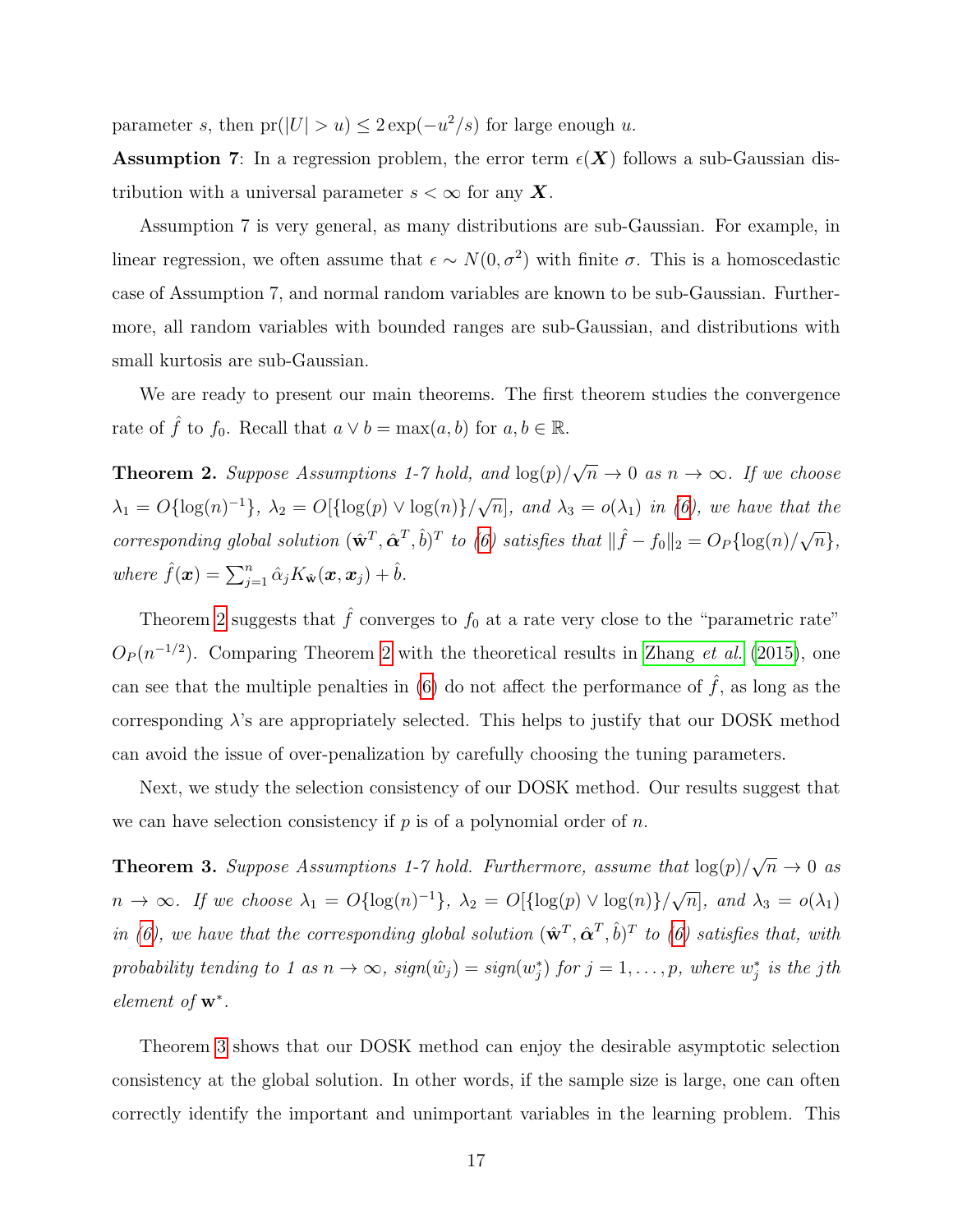can help researchers to obtain a better understanding of the relationship between predictors and the response, and provide a more interpretable model for future prediction.

The next theorem studies the prediction performance of the obtained  $\hat{f}$ . In particular, since one uses the loss function L to measure the goodness of fit of  $\hat{f}$ , it is desirable to obtain a bound for the expected loss  $E[L{Y, \hat{f}(X)}]$ . For example, in regression problems,  $E[L\{Y, \hat{f}(\boldsymbol{X})\}]$  indicates the average prediction error using  $\hat{f}$ . In margin-based classification where the loss function  $L$  dominates the  $0 - 1$  loss function (which is further equivalent to the prediction error rate),  $E[L\{Y, \hat{f}(\boldsymbol{X})\}]$  can be regarded as an upper bound of the future misclassification rate. In the next theorem, we show that under the assumptions specified above, the empirical measurement  $n^{-1} \sum_{i=1}^{n} [L\{y_i, \hat{f}(\boldsymbol{x}_i)\}]$  converges to its expectation  $E[L\{Y, \hat{f}(\boldsymbol{X})\}]$  at the rate  $O_P[\{\log(p) \vee \log(n)\}/\sqrt{\}$  $\overline{n}$ .

<span id="page-17-1"></span>**Theorem 4.** Suppose Assumptions 1-7 hold. Furthermore, assume that  $\log(p)/$ √  $\overline{n} \to 0$ as  $n \to \infty$ . If we choose  $\lambda_1 = O\{\log(n)^{-1}\}, \lambda_2 = O\{\log(p) \vee \log(n)\}/\sqrt{\log(n)}$  $\overline{n}$ ], and  $\lambda_3 =$  $o(\lambda_1)$  in [\(6\)](#page-7-1), we have that the corresponding global solution  $(\hat{\mathbf{w}}^T, \hat{\boldsymbol{\alpha}}^T, \hat{b})^T$  to (6) satisfies that,  $|E[L\{Y, \hat{f}(\boldsymbol{X})\}] - n^{-1} \sum_{i=1}^{n} [L\{y_i, \hat{f}(\boldsymbol{x}_i)\}]| = O_P[\{\log(p) \vee \log(n)\}/\sqrt{n}],$  where  $\hat{f}(\boldsymbol{x}) =$  $\sum_{j=1}^n \hat{\alpha}_j K_{\hat{\mathbf{w}}}(\bm{x},\bm{x}_j) + \hat{b}.$ 

Theorem [4](#page-17-1) shows that the empirical average loss  $n^{-1} \sum_{i=1}^{n} [L\{y_i, \hat{f}(\boldsymbol{x}_i)\}]$  from the training data set, can be a good estimate of the expected loss  $E[L\{Y, \hat{f}(\boldsymbol{X})\}]$ . As discussed above, this empirical loss can provide valuable information on the prediction performance of  $\hat{f}$ .

As a remark, we would like to point out that our theorems can be generalized to the case of local solutions, provided that similar conditions as in Assumptions 4-6 are met. For example, the convexity of local solutions can be stated in an analogous manner as in Assumption 5, and the corresponding signal strength can be measured by the partial derivatives as in Assumption 6.

## <span id="page-17-0"></span>4 Numerical Analysis

In this section, we use regression and classification as examples of learning techniques, and explore the numerical performance of our proposed DOSK method using simulated and real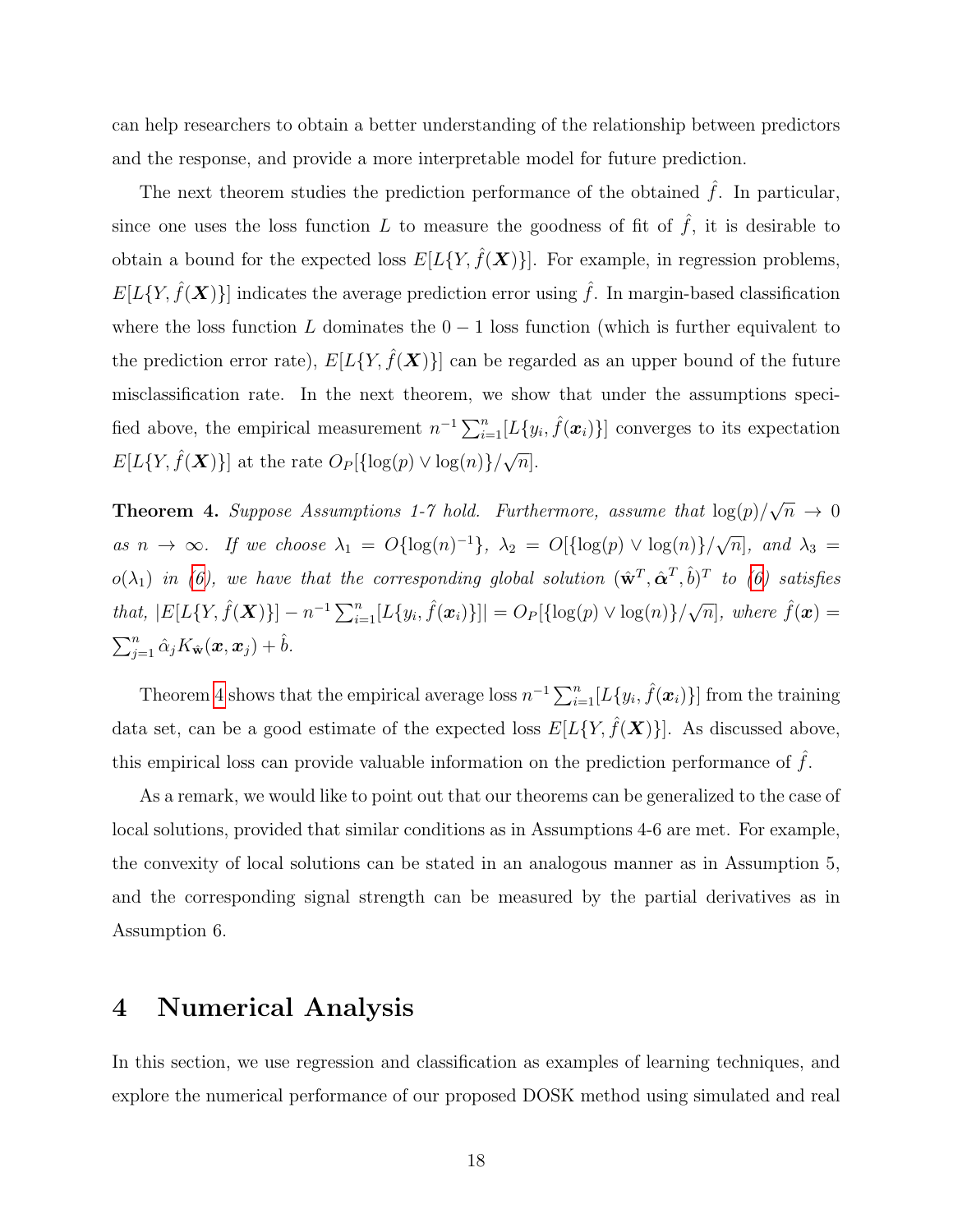data sets. In Section [4.1,](#page-19-0) we study the empirical prediction behavior of DOSK using synthetic data sets, and in Section [4.2,](#page-26-0) we examine the performance of DOSK in real data applications. We compare our method with some existing approaches in the literature. In particular, for regression problems, we compare our DOSK method with the standard linear ridge regression, LASSO, standard  $L_2$  kernel learning as in  $(3)$ , COSSO and KNIFE. Moreover, we implement the Sure Independence Screening (SIS) and Recursive Feature Elimination (RFE) methods with  $L_2$  kernel learning. Notice here the generalization of SIS from linear learning to kernel learning is analogous to the approach discussed in [Guyon](#page-41-4) et al. [\(2002\)](#page-41-4). We employ the squared error loss function for all regression techniques. For classification methods, we use the SVM hinge loss for DOSK, and compare with the standard kernel SVM, kernel SIS SVM, kernel RFE SVM and KNIFE SVM.

In all numerical examples, we select the tuning parameters as follows. For our DOSK method, because there are three tuning parameters  $\lambda_1-\lambda_3$  and potential kernel parameters (such as the  $\gamma$  parameter in the Gaussian kernel), we fix  $\lambda_3 = 0.5$ , and let other parameters be selected from a set of candidates. In particular, we let  $\lambda_1$  vary in  $\{0, 0.25, 0.5\}$ , and let  $\lambda_2$  vary in  $\{2^i; i = -3, -2, \ldots, 2, 3\}$ . As we will show in Section 4.1 that the selection of  $\lambda_3$ , the tuning parameter for the quadratic kernel regularization term, does not appear to play an essential role in maximizing the prediction accuracy of DOSK as long as its value is taken within a certain range. For the kernel parameters, because we use the Gaussian and Laplacian kernels (whose kernel functions are discussed in Section [2.2\)](#page-6-0) in our analysis, we let the parameter  $\gamma$  vary in  $\{0.1, 0.2, \ldots, 0.9, 1\}$ , a candidate set whose range always covers  $1/2\hat{\sigma}^2$  where  $\hat{\sigma}$  is the median of the Euclidean distances between each pair of the observations. In our experience, this tuning procedure works reasonably well for the numerical examples in this paper. For real applications, one can perform finer tuning procedures using a larger candidate set of tuning parameters. For other existing approaches except SIS and RFE, the tuning parameters are chosen in an analogous manner. The best set of tuning parameters that minimizes the prediction error in five fold cross validations on the training data set is then selected, and we report the corresponding prediction errors on a separate testing data set. Here the prediction error for regression examples is measured by the Mean Prediction Error (MPE, [Hastie](#page-41-0) *et al.*, [2011\)](#page-41-0),  $\frac{1}{n}\sum_{i=1}^{n} {\{\hat{f}(\boldsymbol{x}_i) - y_i\}}^2$ . The error measure for classification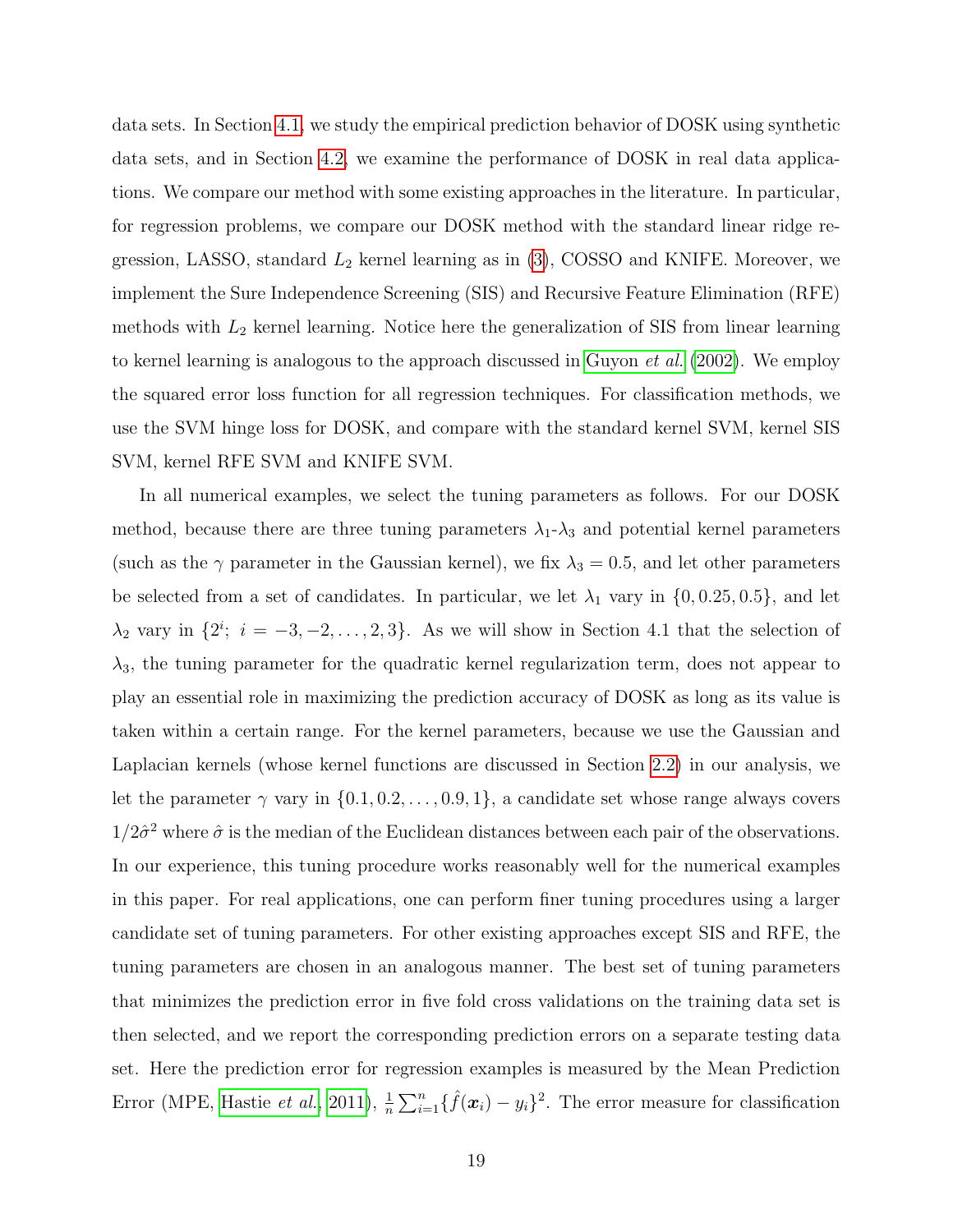problems is the misclassification rate (MCR),  $\frac{1}{n} \sum_{i=1}^{n} I[y_i \neq \text{sign}\{\hat{f}(\boldsymbol{x}_i)\}]$ , where  $I(\cdot)$  is the indicator function.

#### <span id="page-19-0"></span>4.1 Simulated Examples

In this section, we conduct four simulated examples to demonstrate the performance of our DOSK method. The first two examples are regression problems, and the last two are classification problems. In each example, we let the responses depend only on several predictors, and we add noise covariates in the date sets. We denote by  $p_0$  the number of noise predictors. To assess various methods, we repeat each example 50 times and report the average prediction errors on the training and testing data sets. Furthermore, for all the methods that have variable selection, we report the True Positive (TP) rates and False Negative (FN) rates of predictors to compare the corresponding performance on variable selection.

Regression Example 1: For this example, the response depends only on one predictor. In particular, we have  $y_i = 10 \sin(x_{i1})I(0 < x_{i1} < 2\pi) + \epsilon_i$  where  $x_{i1}$  is the first predictor of the ith observation. Here  $x_{ij}$  follows a uniform distribution within  $[-2\pi, 4\pi]$  for  $j = 1, \dots, 1+p_0$ , and the error term  $\epsilon$  is generated from the standard normal distribution. In this example, we let  $p_0 = 2$  and  $p_0 = 8$ , and choose the size of the training data set to be 50 and 100. The size of the testing set is 10 times larger than that of the training set. We use the Laplacian kernel in this example.

The numerical results for Regression Example 1 are reported in Table [1.](#page-20-0) One can see that the ridge regression and LASSO perform poorly using linear learning, as the underlying function  $f_0$  is highly nonlinear. Note that the standard kernel learning method with the  $L_2$ penalty has very small prediction error rate on the training data set. This shows that the corresponding models can fit the training observations very well. However, the errors on the testing data set are very large. This suggests that without appropriate variable selection, the performance of standard kernel learning can be greatly undermined by overfitting. Moreover, the SIS and RFE approaches can also have overfitting issues, which are partly due to their large FN rates. Compared to these methods, KNIFE and our DOSK work competitively. Note that the prediction error of COSSO is also good with a large sample size  $(n = 100)$ . However, the corresponding variation is significantly larger than that of KNIFE or DOSK.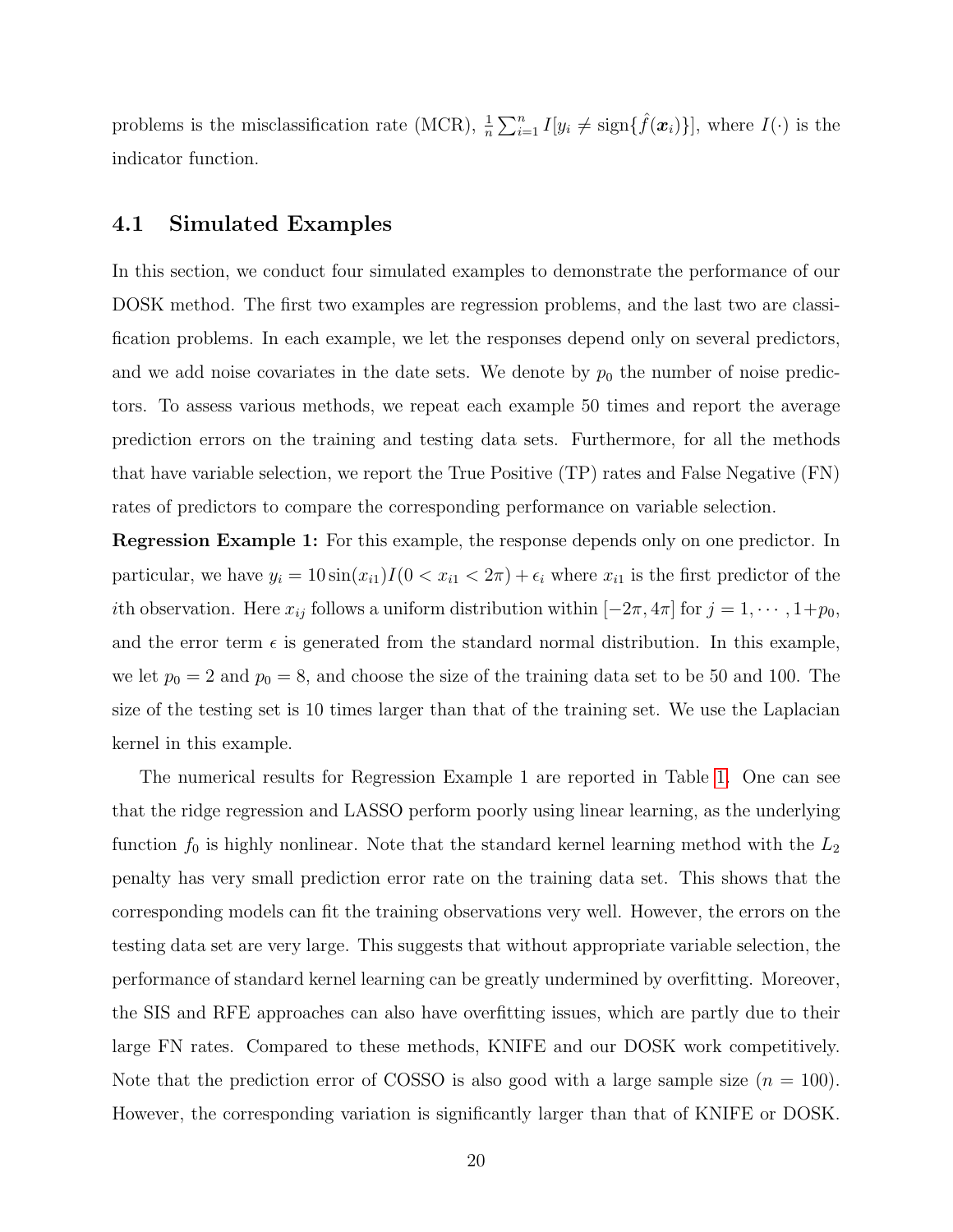This suggests that decomposing the nonlinear function into a sum of orthogonal components can be instable for some kernels. Furthermore, as the underlying function can be well approximated by functions that have sparse presentations, our DOSK method works better than KNIFE. This is similar to the findings in [Zhang](#page-42-7) et al. [\(2015\)](#page-42-7). To demonstrate the effect of data selection, in Figure [1,](#page-21-0) we plot the fitted regression function  $\tilde{f}$  from our DOSK method in a typical replicate, and the underlying function  $f_0$  as a comparison. Moreover, we plot all the training observations, and highlight the selected ones, whose corresponding  $\hat{\alpha}_j$ 's are non-zero. One can see that because we are using the Laplacian kernel which has a singularity at 0 and smooth elsewhere, the data sparsity penalty tends to choose the observations that are closer to the "sharp turns" of  $f_0$  for representation. This helps to build a model that is smooth when the curvature of  $f_0$  is small, thus prevents overfitting from using all observations in the kernel function representation.

|                |              |               | $n=50$       |                          |      | $n = 100$   |                                                                                                                                                                                                                                                 |                          |                          |
|----------------|--------------|---------------|--------------|--------------------------|------|-------------|-------------------------------------------------------------------------------------------------------------------------------------------------------------------------------------------------------------------------------------------------|--------------------------|--------------------------|
| $p_0$          | Method       | Train MPE     | Test MPE     | TP                       | FN   | Train MPE   | Test MPE<br>17.82(1.16)<br>17.82(1.17)<br>7.36(1.55)<br>7.54(7.51)<br>5.44(5.02)<br>1.99(2.58)<br>3.03(0.57)<br>1.42(0.19)<br>17.68(1.03)<br>17.61(1.02)<br>15.76(1.05)<br>9.01(3.95)<br>10.29(6.03)<br>10.29(8.66)<br>2.69(1.99)<br>2.15(2.81) | TP                       | FN                       |
|                | Linear Ridge | 15.89(4.46)   | 17.96(1.33)  |                          |      | 16.29(3.46) |                                                                                                                                                                                                                                                 | $\overline{\phantom{a}}$ |                          |
|                | LASSO        | 15.89(4.47)   | 17.96(1.32)  | $\mathbf{1}$             | 0.49 | 16.29(3.46) |                                                                                                                                                                                                                                                 | 1                        | 0.5                      |
| $\overline{2}$ | $L_2$ Kernel | 2.06(0.45)    | 11.17(2.00)  | $\overline{\phantom{a}}$ |      | 2.09(0.38)  |                                                                                                                                                                                                                                                 | $\overline{\phantom{0}}$ |                          |
|                | <b>SIS</b>   | 8.22(5.50)    | 12.20(7.13)  | 0.42                     | 0.29 | 5.39(5.85)  |                                                                                                                                                                                                                                                 | 0.68                     | 0.16                     |
|                | RFE          | 4.77(3.91)    | 10.57(6.05)  | 0.44                     | 0.30 | 3.10(3.51)  |                                                                                                                                                                                                                                                 | 0.7                      | 0.16                     |
|                | COSSO        | 7.05(6.56)    | 11.99(10.32) | 0.56                     | 0.39 | 0.96(1.29)  |                                                                                                                                                                                                                                                 | 0.98                     | 0.53                     |
|                | <b>KNIFE</b> | 3.66(0.48)    | 6.14(2.00)   | 1                        | 0.14 | 2.35(0.19)  |                                                                                                                                                                                                                                                 | 1                        | $\bf{0}$                 |
|                | <b>DOSK</b>  | 1.42(0.21)    | 3.40(2.92)   | $\mathbf{1}$             | 0.04 | 0.92(0.13)  |                                                                                                                                                                                                                                                 | $\mathbf{1}$             | $\bf{0}$                 |
|                | Linear Ridge | 13.77(2.89)   | 18.09(1.55)  | $\overline{\phantom{0}}$ |      | 16.11(2.78) |                                                                                                                                                                                                                                                 | $\overline{\phantom{a}}$ |                          |
|                | LASSO        | 13.77(2.89)   | 18.12(2.15)  | $\mathbf{1}$             | 0.87 | 16.13(2.77) |                                                                                                                                                                                                                                                 | $\mathbf{1}$             | 0.88                     |
|                | $L_2$ Kernel | 0.05(0.01)    | 17.26(1.52)  | $\overline{\phantom{a}}$ |      | 0.05(0.01)  |                                                                                                                                                                                                                                                 | $\overline{\phantom{a}}$ | $\overline{\phantom{0}}$ |
| 8              | <b>SIS</b>   | 3.94(2.04)    | 16.18(4.44)  | 0.46                     | 0.31 | 3.07(1.90)  |                                                                                                                                                                                                                                                 | 0.86                     | 0.26                     |
|                | <b>RFE</b>   | 9.83(4.97)    | 16.18(12.30) | 0.54                     | 0.24 | 6.44(5.73)  |                                                                                                                                                                                                                                                 | 0.86                     | 0.25                     |
|                | COSSO        | 12.27 (40.97) | 19.93(12.30) | 0.54                     | 0.24 | 6.44(5.73)  |                                                                                                                                                                                                                                                 | 0.76                     | 0.25                     |
|                | <b>KNIFE</b> | 2.40(0.53)    | 13.89(3.64)  | $\mathbf{1}$             | 0.42 | 1.58(0.18)  |                                                                                                                                                                                                                                                 | $\mathbf{1}$             | 0.22                     |
|                | <b>DOSK</b>  | 2.70(0.59)    | 10.80(5.59)  | 0.95                     | 0.29 | 1.12(0.20)  |                                                                                                                                                                                                                                                 | $\mathbf{1}$             | 0.20                     |

<span id="page-20-0"></span>Table 1: Results of Regression Example 1. The numbers in parentheses show the corresponding standard deviations. MPE stands for mean prediction error, TP and FN represent true positive rates and false negative rates, respectively.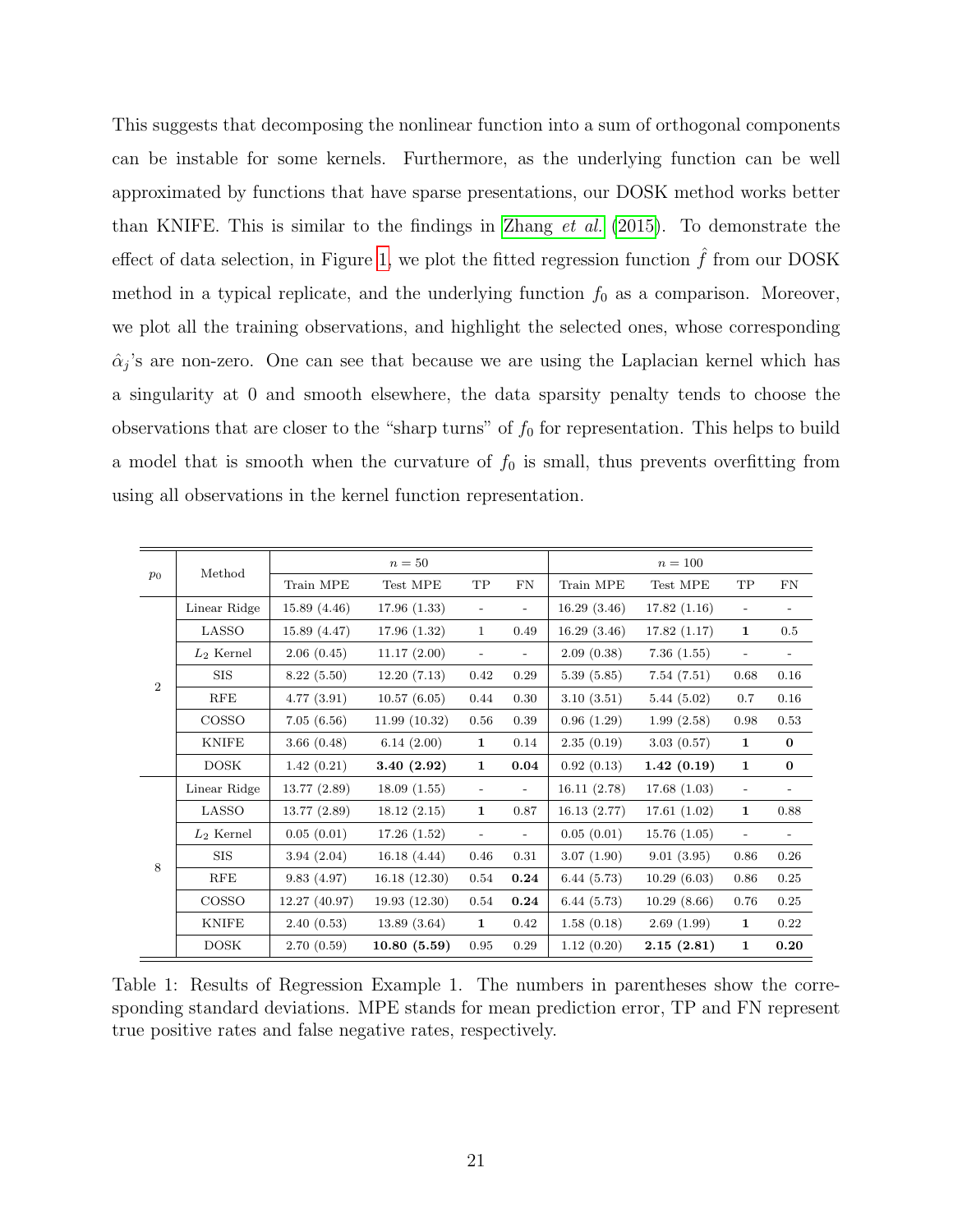

<span id="page-21-0"></span>Figure 1: Plot of the underlying  $f_0$  (solid) and fitted  $\hat{f}$  by DOSK (dashed) when  $n = 100$ and  $p_0 = 2$ . Observations with non-zero  $\hat{\alpha}_j$ 's are highlighted in red. One can see that the data sparsity penalty tends to choose observations that are closer to 0,  $\pi/2$ ,  $3\pi/2$  and  $2\pi$  for the function representation.

Regression Example 2: In this example, the response Y depends on 4 predictors. In particular,

$$
y_i = 10 \sum_{j=1}^{4} \exp(-x_{ij}^2) + \epsilon_i,
$$

where the error term follows standard normal distribution, and  $x_{ij}$  follows a uniform distribution in  $[-6, 6]$  for  $j = 1, \ldots, 4$ . The number of noise covariates and sizes of the training and testing data sets are the same as in Regression Example 1. We use the Gaussian kernel in this example. The prediction performance and variable selection results for Regression Example 2 are reported in Table [2,](#page-22-0) and one can draw similar conclusions as in Regression Example 1.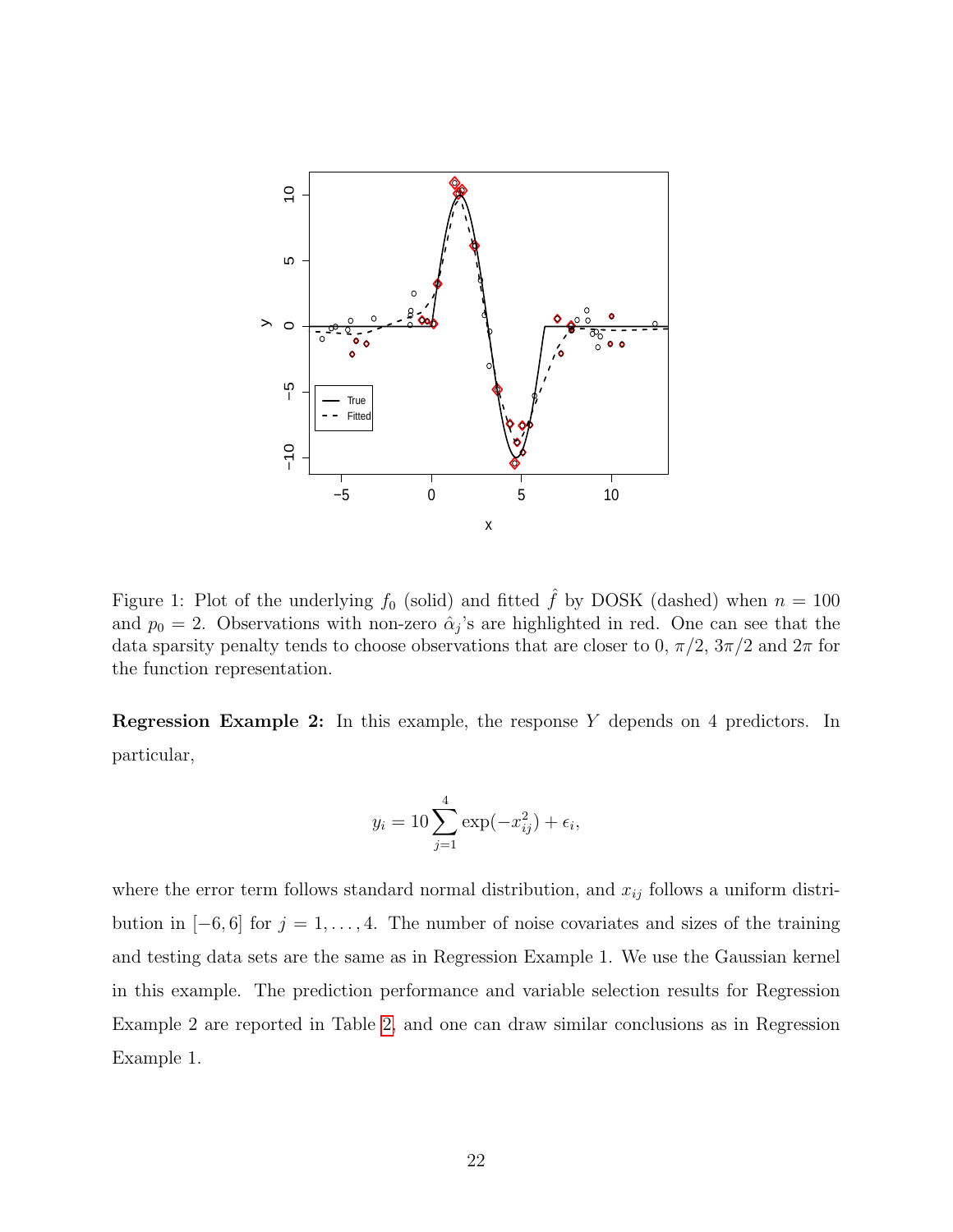|                | Method       |              | $n=50$       |                          |                          | $n = 100$     |              |                          |            |
|----------------|--------------|--------------|--------------|--------------------------|--------------------------|---------------|--------------|--------------------------|------------|
| $p_0$          |              | Train MPE    | Test MPE     | TP                       | FN                       | Training MPE  | Test MPE     | TP                       | ${\rm FN}$ |
|                | Linear Ridge | 30.20(7.34)  | 35.01(2.54)  | $\overline{\phantom{a}}$ |                          | 32.11 (5.91)  | 33.97 (2.09) | $\overline{\phantom{0}}$ |            |
|                | LASSO        | 30.19(7.34)  | 35.00(2.57)  | 0.99                     | 0.50                     | 32.10(5.91)   | 33.97 (2.09) | $\mathbf{1}$             | 0.50       |
|                | $L_2$ Kernel | 0.05(0.02)   | 28.01(2.57)  | $\overline{\phantom{a}}$ | $\overline{\phantom{0}}$ | 0.04(0.01)    | 23.94(2.09)  |                          |            |
| $\overline{2}$ | <b>SIS</b>   | 1.07(2.09)   | 30.92(3.53)  | 0.34                     | 0.31                     | 1.92(2.70)    | 29.61(3.62)  | 0.29                     | 0.41       |
|                | RFE          | 8.75(8.22)   | 32.15(4.05)  | 0.34                     | 0.32                     | 14.32(9.20)   | 30.34(3.53)  | 0.30                     | 0.27       |
|                | COSSO        | 14.56(4.60)  | 31.45(11.10) | 0.49                     | 0.17                     | 16.33(8.93)   | 21.09(9.62)  | 0.48                     | 0.11       |
|                | <b>KNIFE</b> | 6.56(1.33)   | 21.26(3.12)  | 1                        | 0.49                     | 5.99(0.54)    | 12.99(1.29)  | 1                        | 0.18       |
|                | <b>DOSK</b>  | 2.14(0.61)   | 18.25(3.70)  | 1                        | 0.54                     | 2.60(0.31)    | 9.86(1.44)   | 1                        | 0.12       |
|                | Linear Ridge | 26.28(7.09)  | 33.95(3.05)  | $\overline{\phantom{0}}$ |                          | 30.06(5.60)   | 34.21(1.73)  | $\overline{\phantom{a}}$ |            |
|                | LASSO        | 26.26 (7.07) | 33.94 (3.04) | $\mathbf{1}$             | 0.88                     | 29.06 (5.41)  | 33.17 (1.69) | $\mathbf{1}$             | 0.88       |
|                | $L_2$ Kernel | 0.05(0.02)   | 33.97(3.05)  |                          |                          | 0.04(0.01)    | 26.23(1.73)  |                          |            |
| 8              | <b>SIS</b>   | 0.05(0.03)   | 33.63 (2.94) | 0.32                     | 0.33                     | 0.04(0.01)    | 33.71 (1.84) | 0.31                     | 0.35       |
|                | RFE          | 10.54(7.79)  | 32.90(3.50)  | 0.33                     | 0.18                     | 13.92 (10.32) | 32.25(3.30)  | 0.32                     | 0.19       |
|                | COSSO        | 18.36 (7.82) | 35.54 (6.68) | 0.31                     | 0.25                     | 16.41(7.13)   | 27.14(7.13)  | 0.51                     | 0.18       |
|                | <b>KNIFE</b> | 5.47(0.78)   | 25.53(4.03)  | 0.99                     | 0.46                     | 5.53(0.50)    | 14.52(2.41)  | $\mathbf{1}$             | 0.17       |
|                | <b>DOSK</b>  | 1.54(0.33)   | 23.97(6.10)  | 0.99                     | 0.36                     | 2.37(0.28)    | 10.70(3.20)  | 1                        | 0.15       |

<span id="page-22-0"></span>Table 2: Results of Regression Example 2. The numbers in parentheses show the corresponding standard deviations. MPE stands for mean prediction error, TP and FN represent true positive rates and false negative rates, respectively.

Classification Example 1: In this example, we consider a binary classification problem, where the prior probabilities  $pr(Y = +1) = pr(Y = -1) = 1/2$ . The posterior probabilities  $pr(Y = +1 | X = x)$  depend on two predictors. In particular, the distribution of  $x_{\text{-}1}$  and  $x_{\text{-}2}$ for the first class is  $N\{(0,0)^T, I_2\}$ , where  $x_j$  represents the jth predictor, and  $I_2$  is the  $2 \times 2$ identity matrix. For the second class, the distribution of  $x_{\text{-}1}$  and  $x_{\text{-}2}$  is proportional to the restricted joint normal distribution  $N\{(0,0)^T, I_2\}$  | 9 <  $(x_1^2 + x_2^2)$  < 16. To illustrate the marginal distribution of  $x_1$  and  $x_2$ , we plot the first two covariates for a typical sample in Figure [2.](#page-24-0) In this example, we let  $p_0 = 0, 4, 8$ , and add independent noise variables following  $N(0, 0.1)$  in the data set. The number of observations in the training data set is 200, and in the testing 2000. Note that a similar example was previously used in [Hastie](#page-41-0) *et al.* [\(2011\)](#page-41-0). The Gaussian kernel is used.

The simulation results are reported in Table [3.](#page-23-0) One can see that when there are no noise predictors, all the methods can provide similar classification performance, with our DOSK method being slightly better. When the number of noise covariates increases, the prediction performance of  $L_2$  kernel SVM, SIS and RFE deteriorates. On the other hand,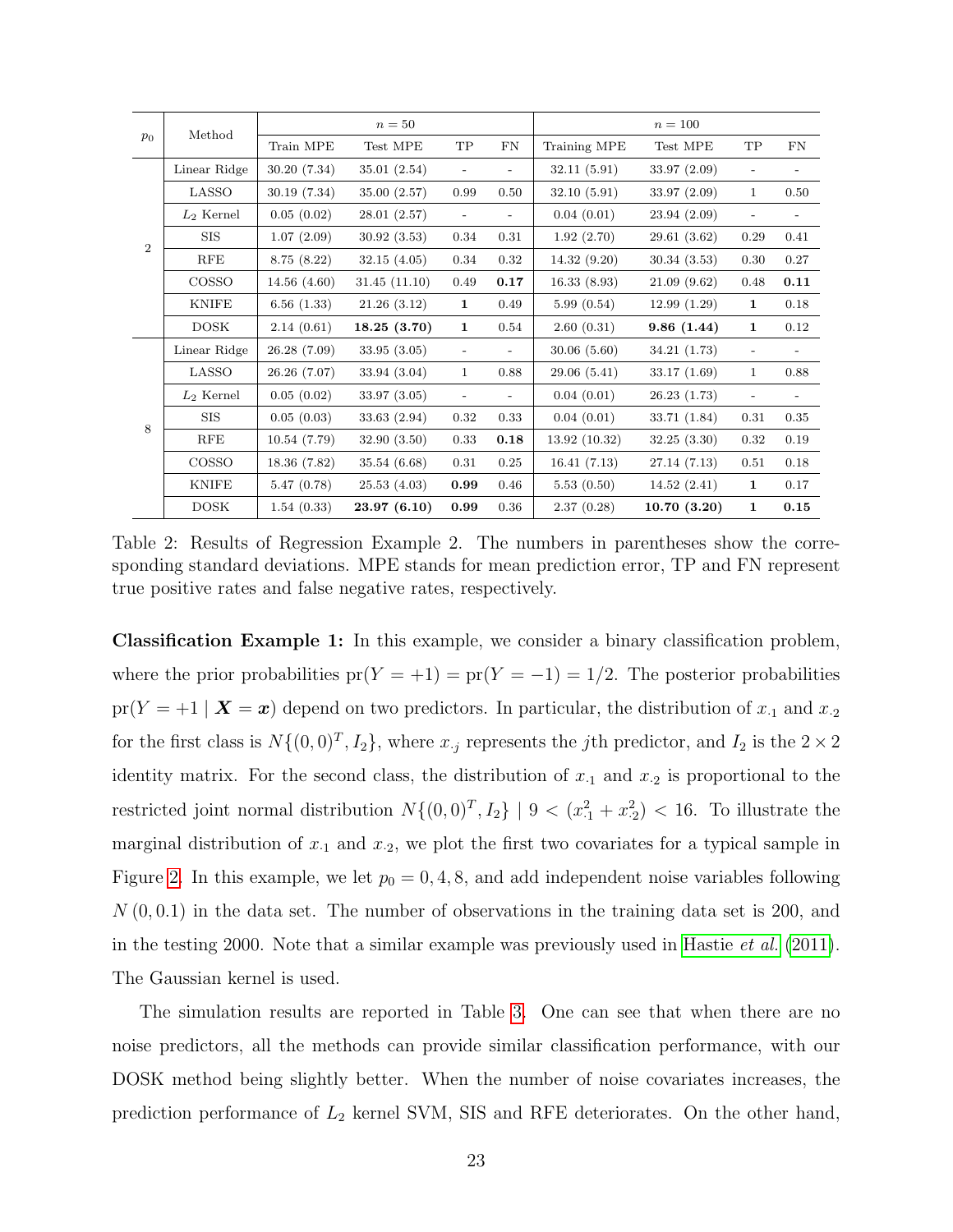the KNIFE method and our DOSK work competitively. Moreover, in this example, the classification boundary  $(x_1^2 + x_2^2 = 9)$  is relatively simple (see Figure [2](#page-24-0) for an illustration). Hence, functions with sparse representations in the dual space can separate the two classes well. Consequently, our DOSK method works better than the KNIFE approach. In terms of variable selection, KNIFE and DOSK both perform very well, and are significantly better than the other methods.

| $p_0$          | Method       | Train MCR   | Test MCR      | <b>TP</b>    | <b>FN</b> |
|----------------|--------------|-------------|---------------|--------------|-----------|
|                | $L_2$ Kernel | 2.94(0.93)  | 2.92(0.50)    |              |           |
|                | SIS          | 2.94(0.93)  | 2.92(0.50)    | $\mathbf 1$  | 0         |
| $\Omega$       | <b>RFE</b>   | 2.94(0.93)  | 2.92(0.50)    | $\mathbf 1$  | 0         |
|                | <b>KNIFE</b> | 4.00(2.92)  | 4.32(3.94)    | 0.98         | 0         |
|                | <b>DOSK</b>  | 1.63(0.73)  | 1.72(0.34)    | $\mathbf 1$  | 0         |
|                | $L_2$ Kernel | 1.63(0.89)  | 6.68(0.75)    |              |           |
|                | SIS          | 2.31(1.22)  | 5.23(1.50)    | $\mathbf 1$  | 0.69      |
| $\overline{4}$ | <b>RFE</b>   | 9.48(12.84) | 12.02 (12.40) | 0.8          | 0.36      |
|                | <b>KNIFE</b> | 3.33(1.30)  | 3.31(0.50)    | $\mathbf{1}$ | 0         |
|                | <b>DOSK</b>  | 2.07(0.12)  | 2.02(0.56)    | $\mathbf{1}$ | 0         |
|                | $L_2$ Kernel | 0.08(0.21)  | 15.07(1.89)   |              |           |
|                | <b>SIS</b>   | 0.96(1.00)  | 9.53(4.45)    | $\mathbf 1$  | 0.66      |
| 8              | <b>RFE</b>   | 5.42(8.97)  | 12.18(9.16)   | 0.86         | 0.46      |
|                | <b>KNIFE</b> | 3.48(1.87)  | 3.89(2.97)    | 0.99         | $\bf{0}$  |
|                | <b>DOSK</b>  | 1.58(1.63)  | 1.79(0.34)    | 1            | 0         |

<span id="page-23-0"></span>Table 3: Results of Classification Example 1. The numbers in parentheses show the corresponding standard deviations. MSC stands for Mis-Classification Rate, TP and FN represent true positive rates and false negative rates, respectively.

Classification Example 2: We consider a similar example as in Classification Example 1. In particular, we let the classification signal depend on 4 predictors. For the first class, the distribution of  $x_{\cdot1}$  to  $x_{\cdot4}$  is  $N\{(0,0,0,0)^T, I_4\}$ . The corresponding distribution of the second class is proportional to  $N\{(0,0,0,0)^T, I_4\}$  | 9 <  $\sum_{j=1}^4 x_j^2$  < 16. We let  $p_0 = 0, 4, 8$  in this example. The classification results are reported in Table [4,](#page-25-0) and one can draw a similar conclusion as that of Classification Example 1.

Next, we would like to use simulated examples to discuss the computational complexity and the compare the runtime of DOSK with other methods. According to Algorithm 1, the linear approximation in the w step simplifies the original non-convex optimization problem into a quadratic programming program with linear constraints. Similar to KNIFE, the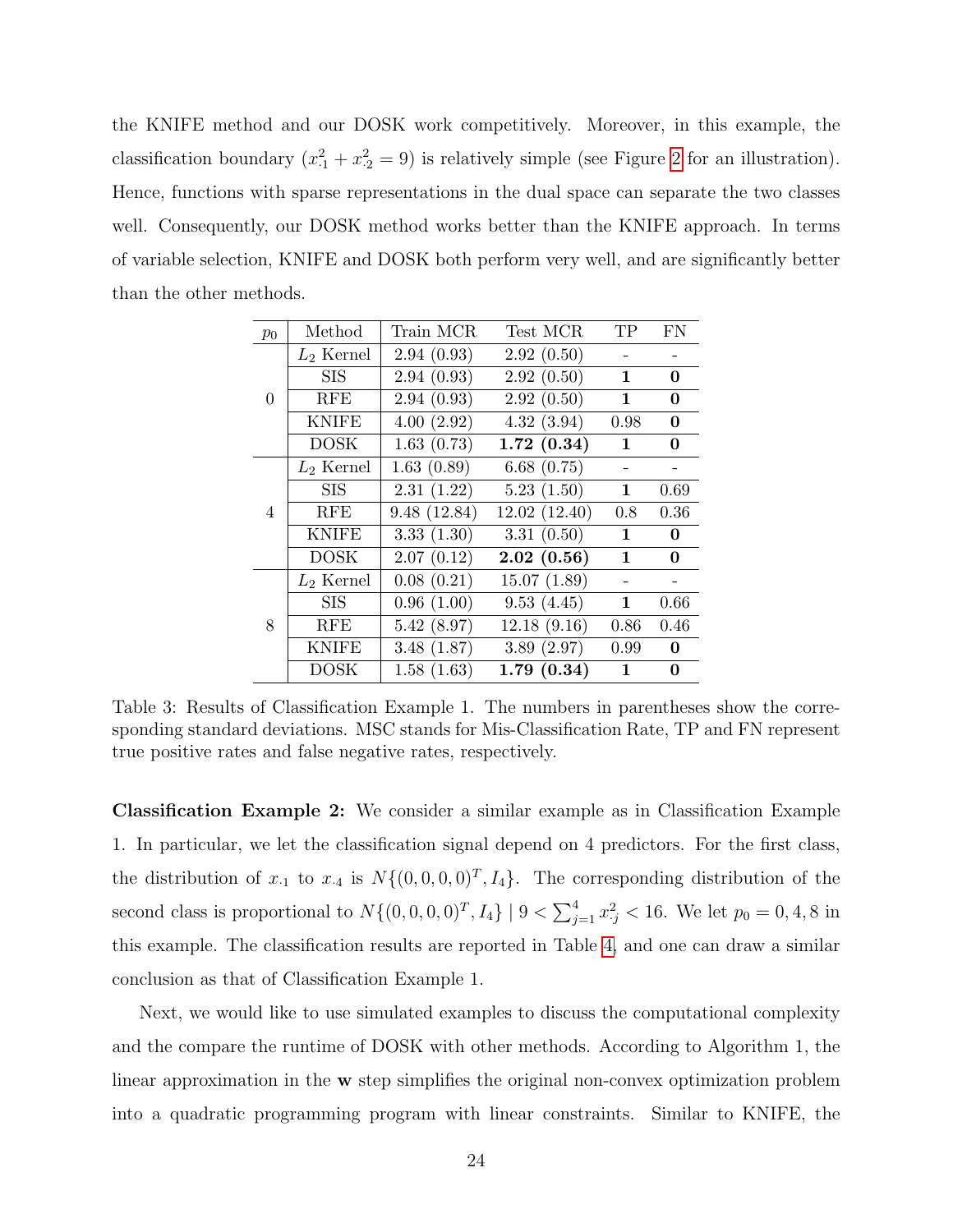

<span id="page-24-0"></span>Figure 2: Plot of the underlying classification boundary (solid circle) and estimated boundary by DOSK (dashed circle) when  $n = 200$  and  $p_0 = 8$ . Observations with non-zero  $\hat{\alpha}_j$ 's are highlighted in green.

order of the computational cost per iteration of DOSK should be equivalent to that of the kernel regression using the quadratic loss. Similarly, the computational cost of DOSK would perform the same as the standard SVM using the hinge loss. In practice, the actual runtime of DOSK can depend on the number of iterations used before convergence. Therefore, a proper starting point  $\mathbf{w}^{(0)}$  can save the computational time significantly.

In order to assess the actual runtime performance of DOSK, we use the same four simulated examples above and fix the noise dimension as  $p_0 = 8$ . We also include two real data applications: the CPUs and Ecoli datasets. To have a general idea of the runtime in finding the best tuning parameters, we record the average time (in seconds) that each method takes for each tuning parameter value combination. For regression examples, the linear ridge and LASSO are implemented by the R package glmnet. The  $L_2$  Kernel method is also implemented by glmnet but includes some extra kernel matrix calculation. SIS, RFE and COSSO are implemented by the corresponding R packages SIS, caret, and COSSO re-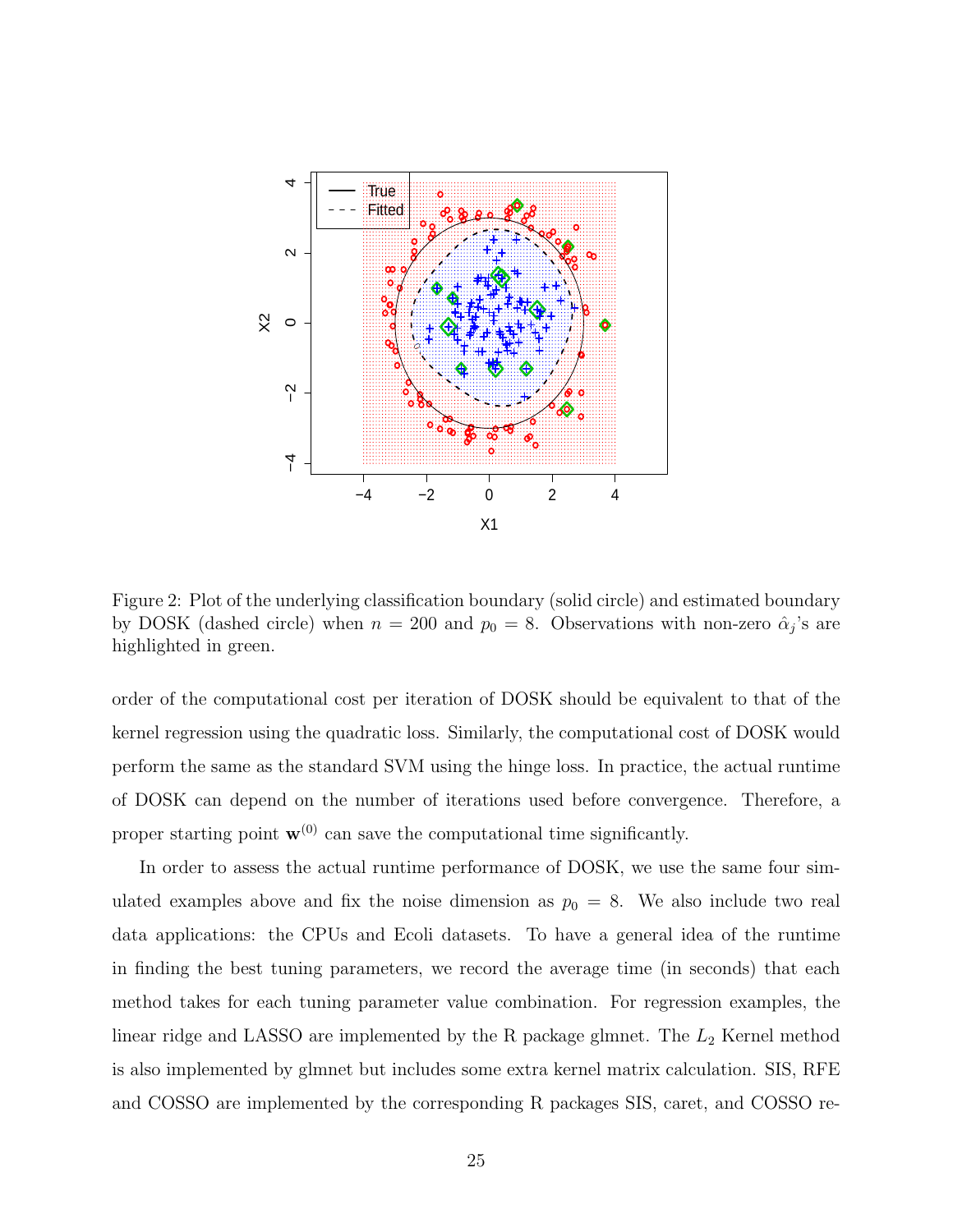| $p_0$          | Method       | Train MCR   | Test MCR     | TP           | FN             |
|----------------|--------------|-------------|--------------|--------------|----------------|
|                | $L_2$ Kernel | 6.34(0.15)  | 8.08(0.80)   |              |                |
|                | SIS          | 6.34(0.15)  | 8.08(0.80)   | $\mathbf{1}$ | $\theta$       |
| $\Omega$       | <b>RFE</b>   | 6.34(0.15)  | 8.08(0.80)   | $\mathbf{1}$ | $\overline{0}$ |
|                | <b>KNIFE</b> | 7.30(1.70)  | 8.85(0.87)   | 1            | $\theta$       |
|                | <b>DOSK</b>  | 4.37(1.74)  | 5.81(0.73)   | $\mathbf{1}$ | 0              |
|                | $L_2$ Kernel | 1.58(1.08)  | 14.56(1.23)  |              |                |
|                | SIS          | 2.59(1.02)  | 13.49(1.87)  | 1.00         | 0.84           |
| $\overline{4}$ | <b>RFE</b>   | 10.82(3.96) | 19.96 (6.87) | 0.76         | 0.52           |
|                | <b>KNIFE</b> | 7.73(1.88)  | 9.41(1.66)   | $\mathbf{1}$ | $\theta$       |
|                | <b>DOSK</b>  | 4.94(1.68)  | 6.00(0.84)   | $\mathbf 1$  | 0              |
|                | $L_2$ Kernel | 0.02(0.01)  | 22.28(1.65)  |              |                |
|                | <b>SIS</b>   | 2.02(5.64)  | 19.60(3.72)  | 0.96         | 0.72           |
| 8              | <b>RFE</b>   | 8.12(2.10)  | 22.93(6.21)  | 0.76         | 0.50           |
|                | <b>KNIFE</b> | 7.21(1.72)  | 9.03(1.20)   | $\mathbf{1}$ | $\theta$       |
|                | <b>DOSK</b>  | 5.04(1.75)  | 5.93(0.64)   | $\mathbf{1}$ | $\bf{0}$       |

<span id="page-25-0"></span>Table 4: Results of Classification Example 2. The numbers in parentheses show the corresponding standard deviations. MSC stands for Mis-Classification Rate, TP and FN represent true positive rates and false negative rates, respectively.

spectively. KNIFE and DOSK are implemented using R entirely. For classification examples,  $L_2$  Kernel, SIS and RFE are all primarily fitted by the R package e1071 with some extra matrix calculation. KNIFE and DOSK are implemented by a R wrapper of the Matlab package CVX to conduct the two quadratic programmings in each iteration. As to the stopping criterion, we always use the default settings when there is a corresponding R package. For KNIFE and DOSK, we set the maximum iteration number to be 300 and the stopping rule as when the  $L_2$ -norm of the objective function change is less than 0.001. The average runtime of all the methods for each tuning parameter set is listed in Table [5.](#page-28-0)

Based on the results in Table [5,](#page-28-0) it is not surprising to see that the linear ridge and LASSO take much less time than all the other methods since the core of the package glmnet contains a set of Fortran subroutines, which is much faster than the corresponding R code. The  $L_2$ kernel method, SIS, and RFE are slower not only because they have more complexity but also due to the extra matrix calculation in R. Similar arguments can also be made for these methods in classification, which are implemented by the libsvm  $C++$  code. The results of COSSO heavily depend on the selection of the knots number. As to KNIFE and DOSK, they perform almost equivalently in terms of computational time under both the regression and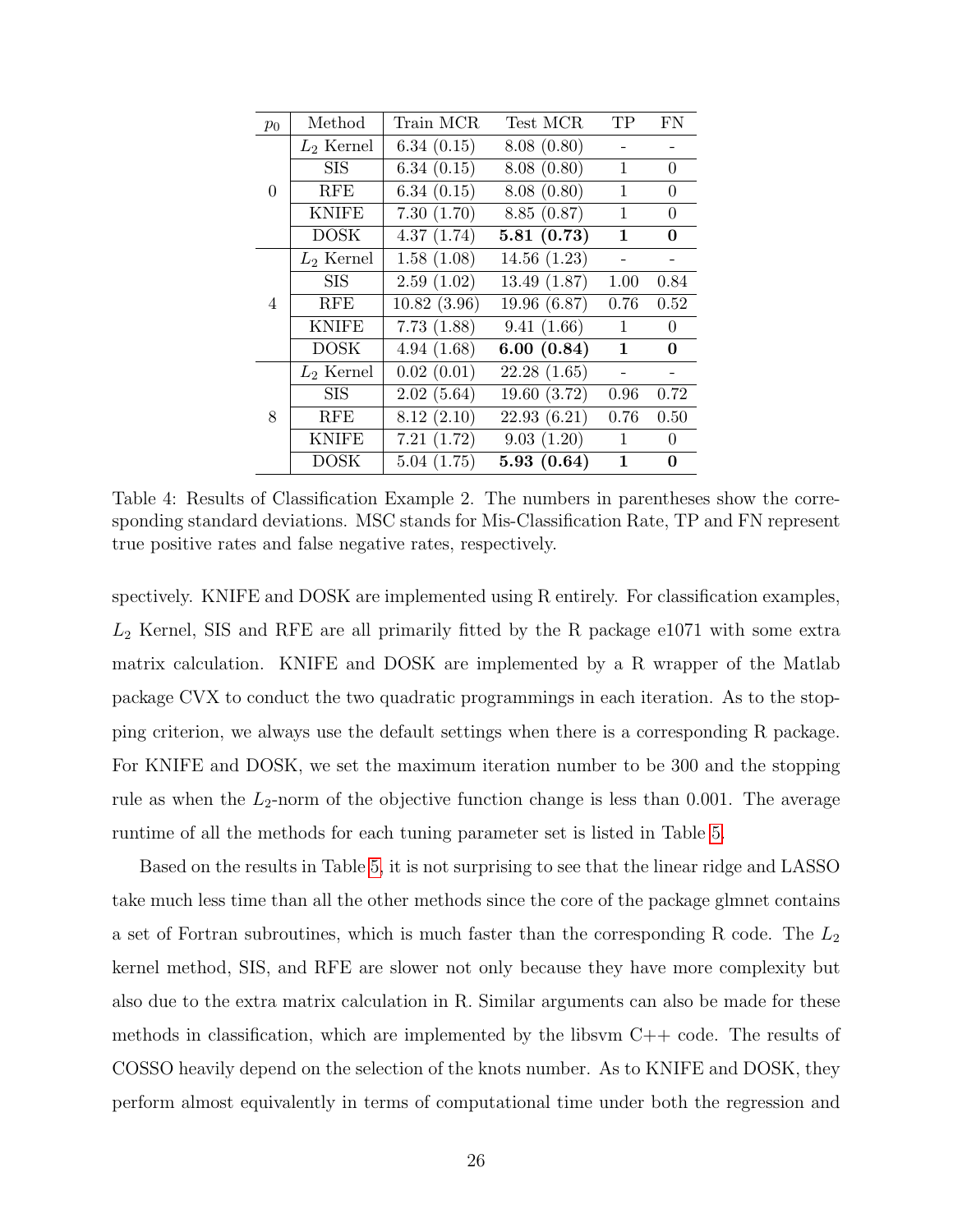classification examples. This comparison result is consistent to our previous discussion on the comparable computational complexity. Note that KNIFE and DOSK have long runtime under classification examples because there is some additional communication cost needed for calling the Matlab package CVX from R.

As to the tuning parameter selection, we fix  $\lambda_3 = 0.5$  to save the computational time. Note that there are three tuning parameters  $\lambda_1, \lambda_2, \lambda_3$  in [\(6\)](#page-7-1) for the proposed DOSK. Based on our numerical experiment, the performance of DOSK is not sensitive to the choice of  $\lambda_3$ , the tuning parameter for the quadratic penalty term. For illustration, we draw four contour plots of the mean prediction errors for Regression Example 2 when  $p_0 = 8$  in Figure [3.](#page-43-0) In particular, we set  $\lambda_3$  as  $\{0, 0.25, 0.5, 1\}$  respectively for each plot and calculate the optimal prediction error among all combinations of  $\lambda_1$  and  $\lambda_2$  with  $\tau$  being  $1/2\hat{\sigma}^2$ , where  $\hat{\sigma}$  is the median of the pairwise Euclidean distances for the simulated samples. From the result, one can observe that the best  $(\lambda_1, \lambda_2)$  combination is almost always near the coordinate  $(0.5, 0.5)$ for all these  $\lambda_3$  values. Because we fix  $\lambda_3$  to be 0.5 in DOSK, KNIFE and DOSK have the identical number of parameters to be tuned in practice. This choice appears to work well in all the experiments we tried. As a consequence, these two methods need approximately the same time in finding the best  $\lambda$ 's.

### <span id="page-26-0"></span>4.2 Real Data Applications

In this section, we apply our DOSK method to four real data sets and explore the corresponding prediction performance. In particular, the first two real data sets are about regression problems, and the last two are for classification applications.

#### Regression Examples: Ozone Data and CPUs Data

We consider the ozone pollution data in Los Angels [\(Breiman and Friedman, 1985\)](#page-40-12), and the Central Processing Units (CPUs) performance prediction data [\(Ein-Dor and Feldmesser,](#page-40-13) [1987\)](#page-40-13) as our regression applications. The ozone data set includes 330 observations, and each observation contains the daily measurement of ozone reading (the response) in 1976. Furthermore, 8 predictors that have potential impact on the ozone readings are also available, such as temperature, inversion base height, etc. The CPUs performance data set can be found in the UCI machine learning Repository [\(Bache and Lichman, 2015\)](#page-40-14). The corre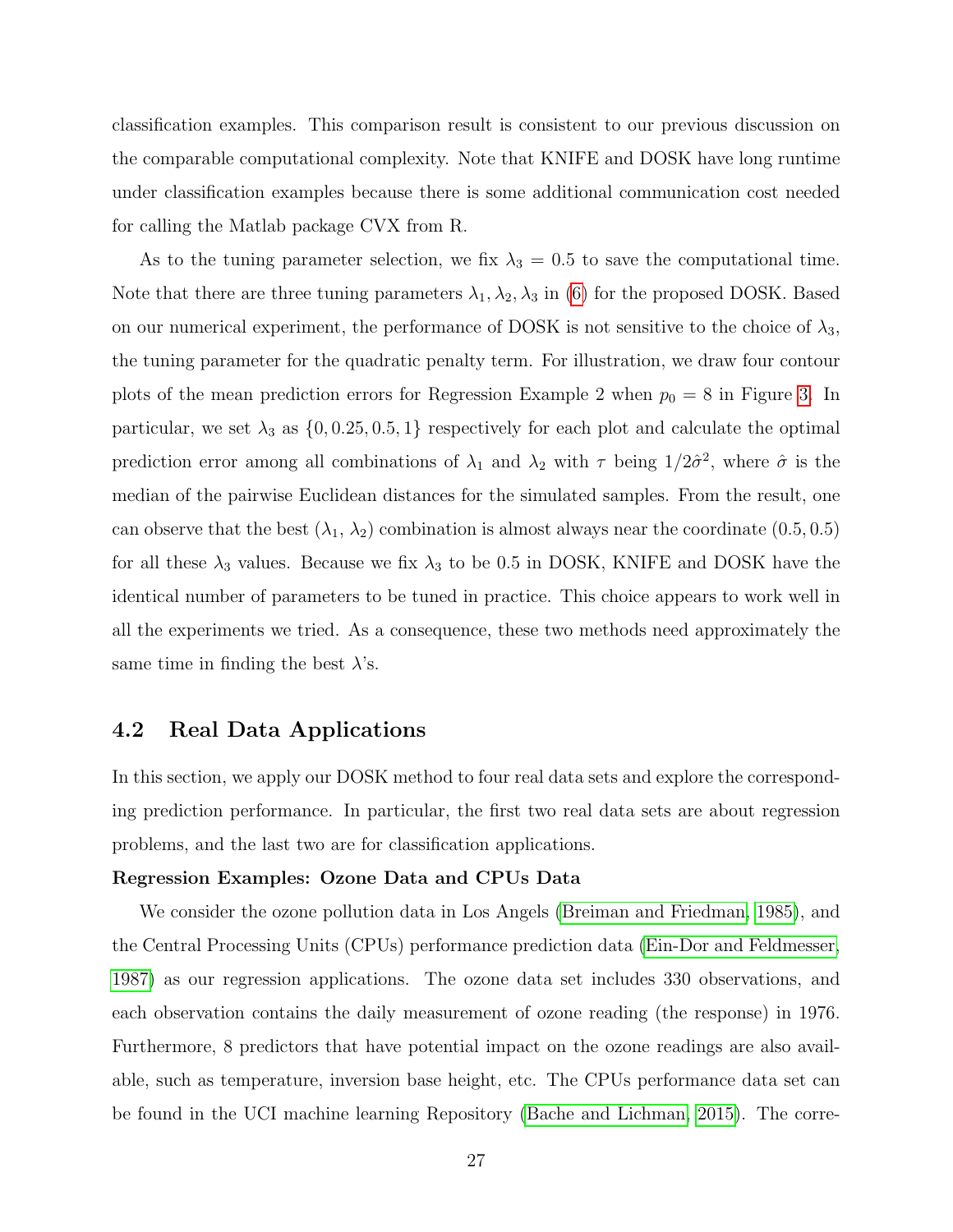sponding response variable contains 209 different CPUs' published relative performance on a benchmark mix. The data set also includes 7 predictors, such as the cache size, minimum main memory, and cycle time, among others, which may be useful in predicting a computer's performance.

Before the analysis, we standardize the data sets, such that the range of each predictor is in  $[0, 1]$ . Because we do not have separate training and testing data sets, for each replicate we randomly split the data into two equal parts, and use one for training and the other for testing. We choose the best tuning parameters in a similar way as in the simulated examples, by 5-fold cross validations on the training sets. The Laplacian kernel is used for both examples. We compare our DOSK method with LASSO, standard  $L_2$  kernel learning, SIS regression with  $L_2$  kernel learning, RFE with  $L_2$  kernel learning, COSSO and KNIFE.

The average prediction errors in 50 replicates are summarized in Table [6.](#page-28-1) For the ozone data, the DOSK method performs better than the existing approaches in terms of the average prediction error. For the CPUs data, one can see that the standard  $L_2$  kernel learning may have a potential overfitting issue, which is similar to the simulation results. In terms of variable selection, we report the predictors that are selected more than 45 times out of the 50 replicates. In the CPUs data set, each method selects a small subset of the predictors in the models. In particular, SIS tends to fit a model with minimum main memory and maximum main memory. The RFE and LASSO approaches select maximum main memory, cache size, and maximum number of channels as the important variables. For COSSO, KNIFE and our DOSK methods, the maximum main memory and cache size are the selected variables. This is consistent with the insights given in [Ein-Dor and Feldmesser](#page-40-13) [\(1987\)](#page-40-13). In other words, to specify the performance of a computer, only a few components are necessary. Interestingly, LASSO works slightly better than SIS, RFE, or the COSSO methods in prediction. One possible explanation is that the response is not highly nonlinear in this example, and kernel learning methods without stable variable selection can lead to suboptimal results. In contrast, KNIFE performs competitively, while our DOSK enjoys the best accuracy. This suggests that variable weighted kernel learning can provide stable selection performance for real applications.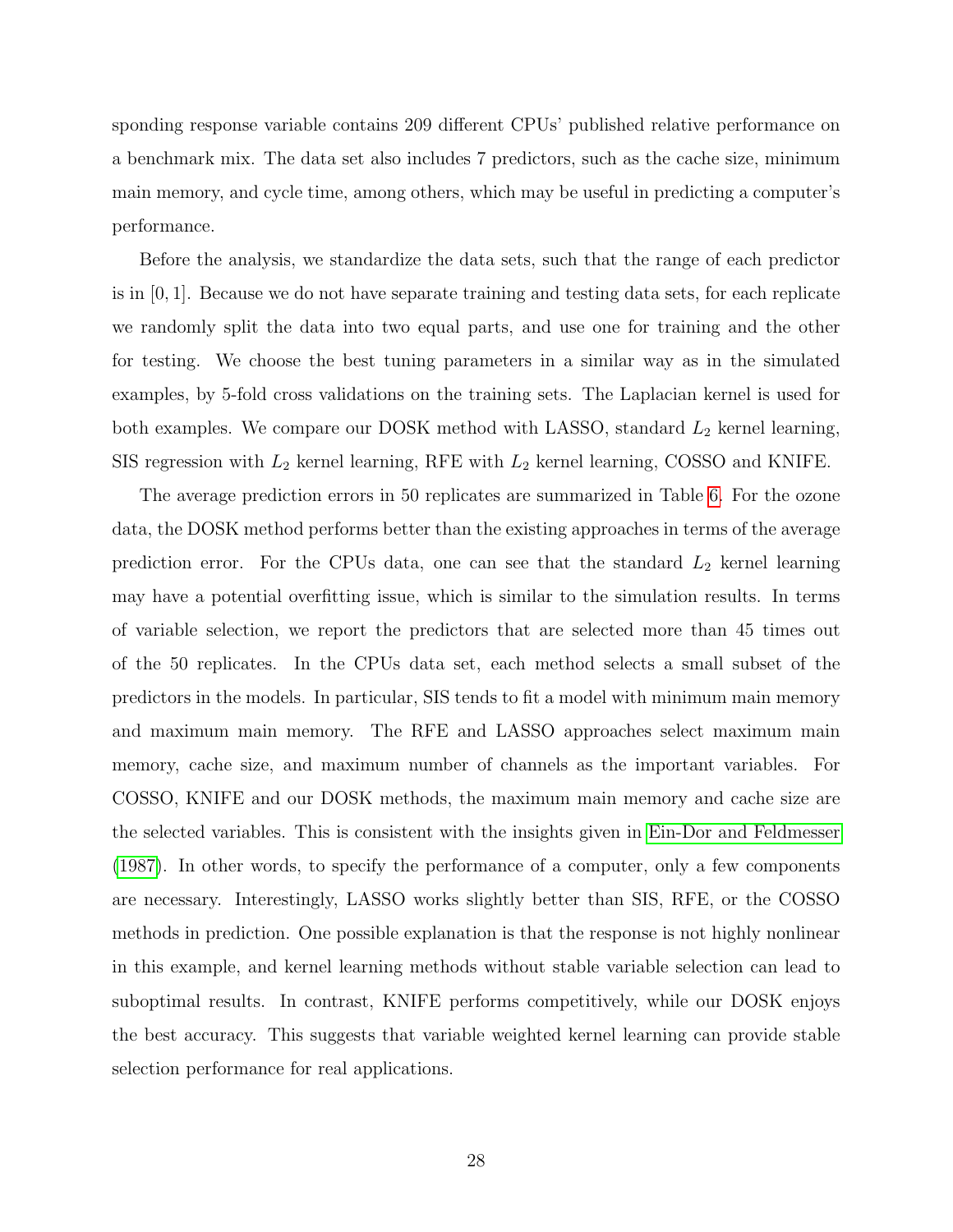| Examples     | $Reg-1$ | $Reg-2$ | CPUs    |              | $Class-1$ | $Class-2$ | Ecoli   |
|--------------|---------|---------|---------|--------------|-----------|-----------|---------|
| Methods      | Runtime | Runtime | Runtime | Methods      | Runtime   | Runtime   | Runtime |
| Linear Ridge | 0.26    | 0.36    | 0.22    |              |           |           |         |
| <b>LASSO</b> | 1.12    | 0.87    | 0.57    |              |           |           |         |
| $L_2$ Kernel | 13.65   | 13.09   | 11.94   | $L_2$ Kernel | 4.39      | 4.41      | 2.18    |
| <b>SIS</b>   | 11.18   | 13.31   | 13.50   | <b>SIS</b>   | 17.13     | 17.91     | 13.73   |
| <b>RFE</b>   | 41.25   | 69.27   | 57.71   | <b>RFE</b>   | 28.42     | 39.87     | 16.72   |
| COSSO        | 34.23   | 39.37   | 42.84   |              |           |           |         |
| <b>KNIFE</b> | 82.2    | 83.88   | 82.16   | <b>KNIFE</b> | 145.68    | 162.41    | 86.10   |
| <b>DOSK</b>  | 98.46   | 97.36   | 81.25   | <b>DOSK</b>  | 153.94    | 156.16    | 91.45   |

Table 5: Average runtime (in second) of each method per tuning parameter combination in the selected numerical studies. Here  $n = 100$  and  $p_0 = 8$  for all simulated examples.

<span id="page-28-0"></span>

|              |             | Ozone       | <b>CPUs</b> |            |  |
|--------------|-------------|-------------|-------------|------------|--|
| Methods      | Train MPE   | Test MPE    | Train MPE   | Test MPE   |  |
| $L_2$ Kernel | 12.51(1.27) | 17.37(1.68) | 0.01(0.002) | 0.40(0.24) |  |
| <b>LASSO</b> | 19.34(1.36) | 20.80(1.69) | 0.11(0.04)  | 0.21(0.09) |  |
| <b>SIS</b>   | 18.72(1.61) | 21.47(1.78) | 0.11(0.03)  | 0.33(0.21) |  |
| <b>RFE</b>   | 13.89(1.44) | 18.37(1.73) | 0.02(0.01)  | 0.35(0.20) |  |
| <b>COSSO</b> | 17.56(2.14) | 20.45(1.96) | 0.12(0.07)  | 0.28(0.12) |  |
| <b>KNIFE</b> | 11.03(1.09) | 17.08(1.90) | 0.10(0.01)  | 0.17(0.08) |  |
| <b>DOSK</b>  | 11.21(1.41) | 16.92(1.65) | 0.09(0.02)  | 0.16(0.10) |  |

<span id="page-28-1"></span>Table 6: The mean prediction error (MPE) for the ozone and CPUs data sets.

#### Classification Examples: Breast Cancer Wisconsin Data and Ecoli Data

For classification applications, we use the diagnostic Wisconsin breast cancer data set [\(Street](#page-42-12) et al., [1993\)](#page-42-12) and the Ecoli data set [\(Nakai and Kanehisa, 1991\)](#page-41-12) for illustration. These two data sets can also be found in the UCI machine learning Repository. The breast cancer data set has diagnosis results (malignant or benign) for 569 patients. The data also contain 30 predictors computed from a digitized image of a fine needle aspirate of a breast bass, such as mean distances from center to points on the perimeter, standard deviation of grayscale values, etc. The Ecoli data set has 8 categories of proteins, and we use two categories, namely, cytoplasmic proteins and inner membrane proteins without signal sequence, for demonstration in our analysis. The total number of samples of these two classes is 220, and the data set includes 7 predictors, such as different measures of signal protein sequence recognition, consensus sequence score, amino acid content in certain outer proteins, among others.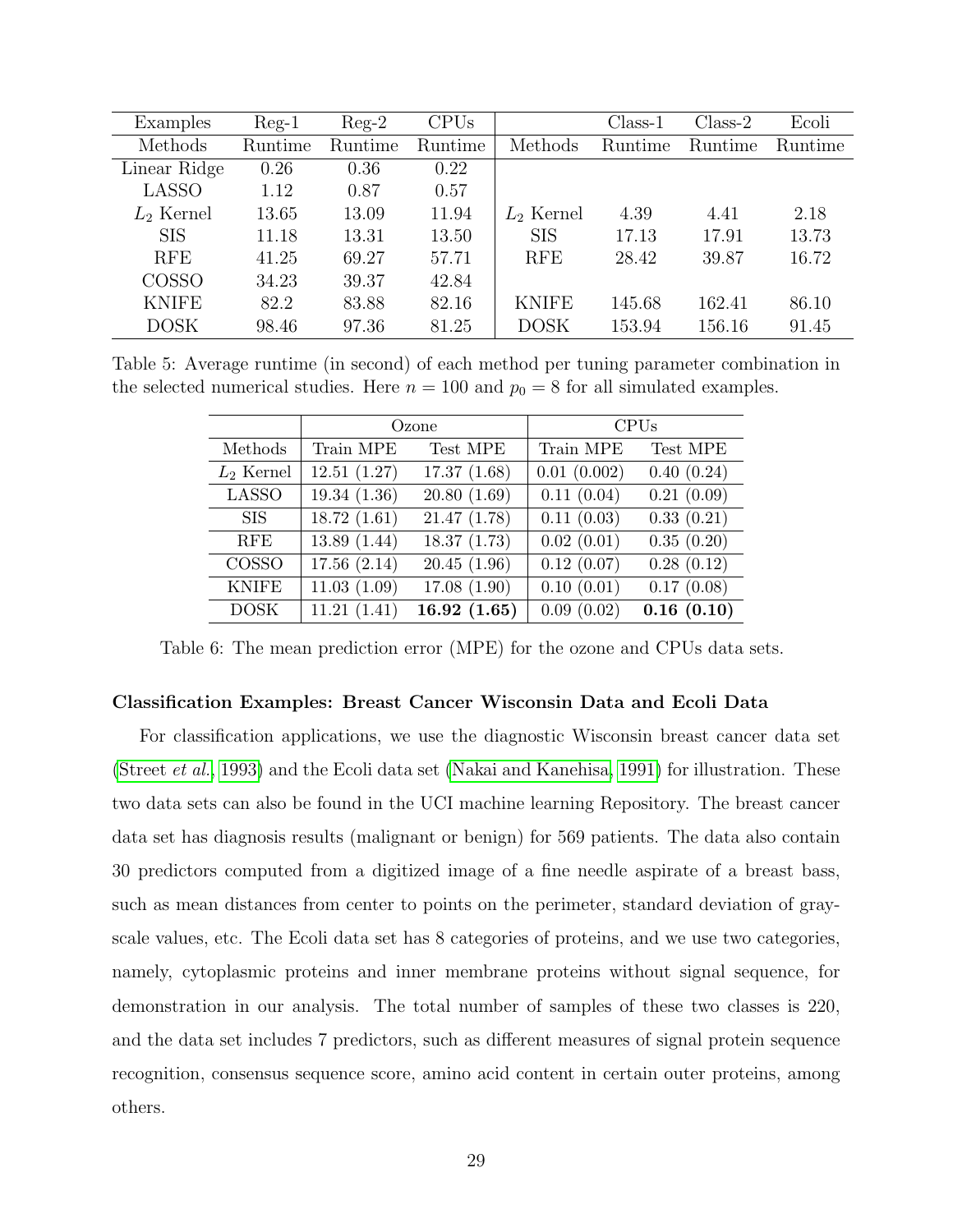We use DOSK with the SVM hinge loss, and compare our method with standard  $L_2$ kernel SVM, SIS, RFE and KNIFE. Similar to the regression examples, we standardize all the predictors before our analysis. Furthermore, we randomly split the data sets into two equal parts, and use one for training (5 fold cross validations to select the best tuning parameters) and the other for testing. We report the average prediction error rates for various methods in Table [7,](#page-29-1) and one can see that the standard kernel SVM with the  $L_2$  norm penalty can have a potential overfitting issue on these two data sets, which is consistent with the simulation results. Compared with other methods, our DOSK performs competitively.

|              |            | Breast Cancer | Ecoli      |             |  |
|--------------|------------|---------------|------------|-------------|--|
| Methods      | Train MCR  | Test MCR      | Train MCR  | Test MCR    |  |
| $L_2$ Kernel | 0.39(0.24) | 7.78(1.42)    | 0.22(0.33) | 13.24(4.42) |  |
| <b>SIS</b>   | 1.27(0.73) | 4.20(1.09)    | 0.95(0.68) | 2.13(1.21)  |  |
| <b>RFE</b>   | 1.33(0.56) | 4.26(1.00)    | 0.95(0.68) | 2.13(1.25)  |  |
| <b>KNIFE</b> | 1.77(0.54) | 4.04(0.78)    | 1.69(0.81) | 2.26(1.27)  |  |
| <b>DOSK</b>  | 2.40(0.60) | 3.97(1.11)    | 1.52(1.02) | 1.95(1.02)  |  |

<span id="page-29-1"></span>Table 7: The Mis-Classification Rate (MCR, in percentages) for the breast cancer and Ecoli data sets.

## <span id="page-29-0"></span>5 Discussion

In this paper, we propose a new DOSK method in kernel learning that can perform variable selection and data extraction simultaneously. We show that under certain conditions, the new DOSK method can achieve selection consistency, and the estimated function can converge to the underlying function with a fast rate. We also develop an efficient algorithm to solve the corresponding optimization, which is guaranteed to converge to a local optimum. Numerical results show that our DOSK method is highly competitive among existing approaches.

As a remark, our DOSK method can be generalized to alleviate the computational burden for applications with massive data sets. Without loss of generality, take regression as an example. Suppose one needs to estimate a nonlinear underlying function, and the data set contains many observations and predictors. To perform kernel regression with such big data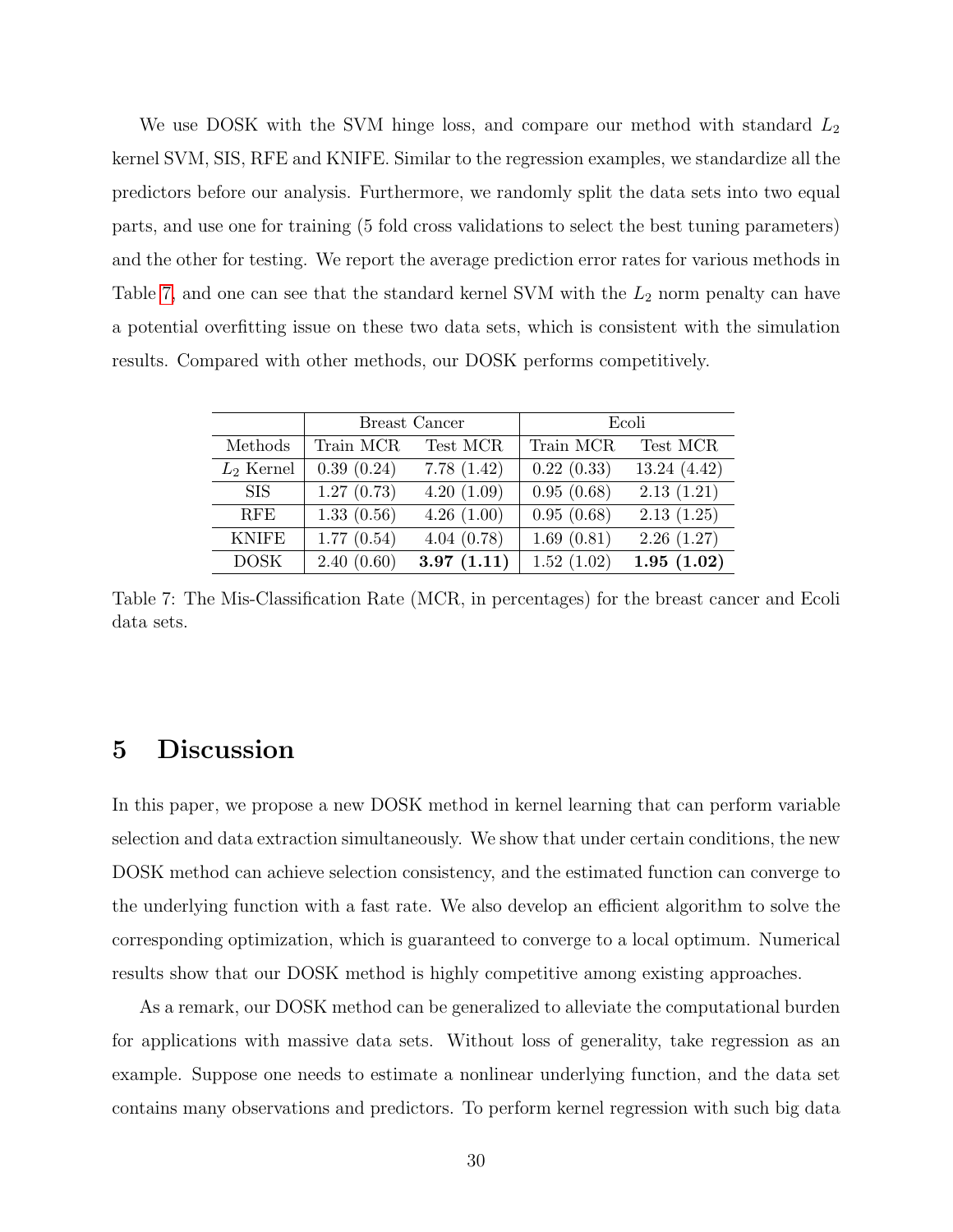can be computationally inefficient. One way to circumvent this difficulty is to split the predictors into several parts or dividing the observations into several subsets, learn on each part individually, and then combine the results. In particular, each time one can perform our DOSK method on one piece of the data set. Because our DOSK method can have double sparsity in predictors and dual variables, for each sub-regression, it is possible to find a sparsely represented function that only involves a subset of observations and predictors. Then we can combine the selected observations and predictors to train for a global estimator. One can see that this approach can greatly reduce the computational time for problems with massive data sets. Further research can be pursued in this direction.

## Acknowledgments

The authors would like to thank the editor Professor George Michailidis, the associate editor, and referees for their helpful comments and suggestions. The authors were supported in part by NIH/NCI grant R01 CA-149569, P01 CA142538, and NSF grant DMS-1407241.

# Appendix

**Proof of Theorem [1](#page-10-0).** Because the objective function  $\phi$  is lower bounded by zero, to prove convergence, it suffices to prove that for each step of updating, the objective function value is non-increasing. To this end, we will show that  $\phi$  is non-increasing for Steps 2-4 in Algorithm 2. First, notice that for fixed w, the corresponding objective functions in the  $\alpha$  step and the b step are convex. Hence,  $\phi$  is non-increasing for Steps 2 and 3. We will focus on Step 4 next.

Without loss of generality, suppose that  $\nabla_{\mathbf{w}} \phi(\boldsymbol{\alpha}^{(t)}, b^{(t)}, \mathbf{w}^{(t-1)}) \neq \mathbf{0}$  (otherwise, the algorithm has already converged). We will prove that the directional derivative along  $\Delta \mathbf{w}$  is negative, with which one can verify that after Step 4, the objective function value would decrease. To this end, observe that Step 4(a) can be regarded as to minimize  $\psi(\mathbf{w}) = h\{g(\mathbf{w})\},\$ where  $h(\cdot)$  is a convex and continuously differentiable function and  $g(\cdot)$  is a convex or concave and continuously differentiable function of  $\bf{w}$ . Since both h and g are continuously differen-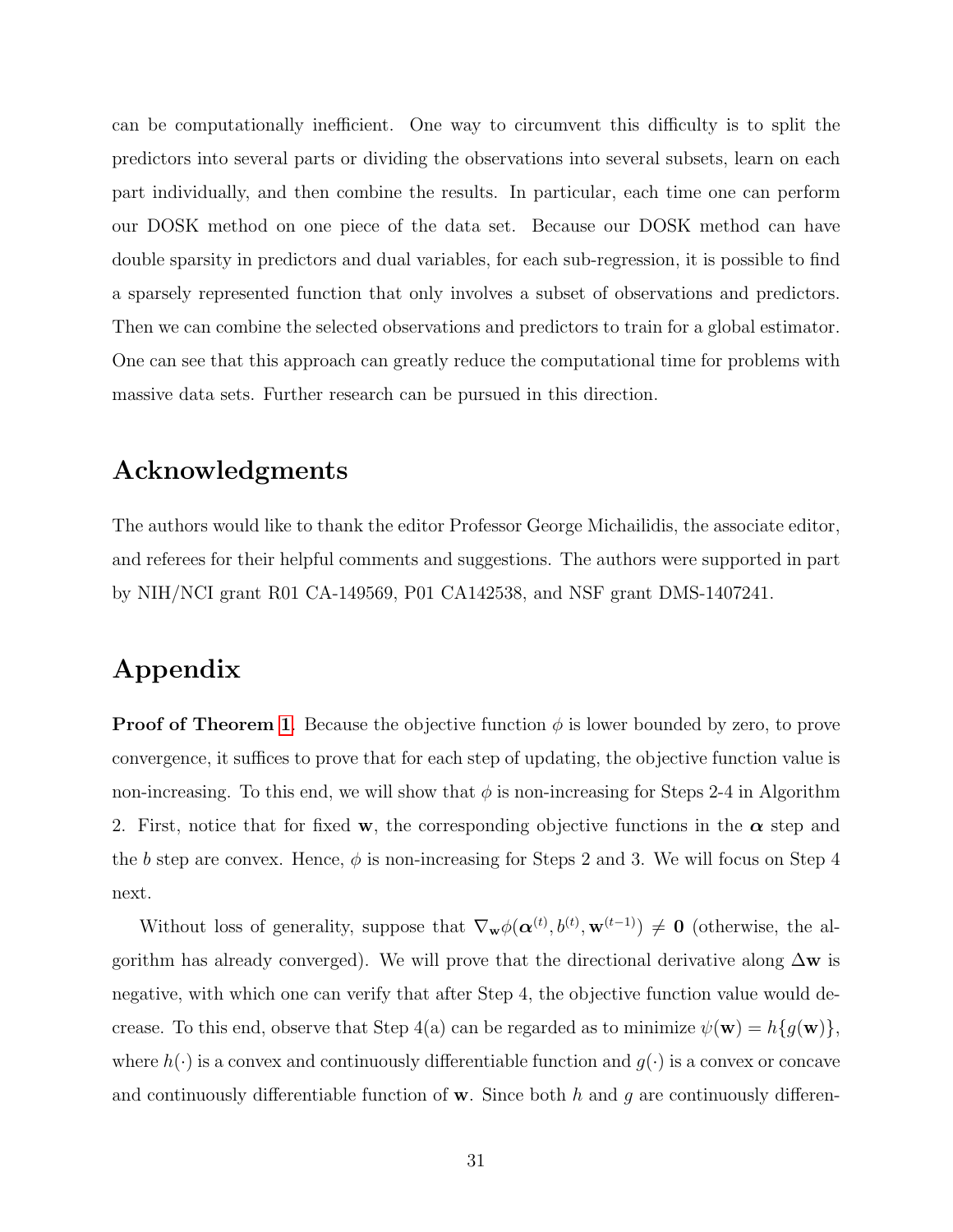tiable, they are locally Lipshcitz continuous, and so is  $\psi$ . Furthermore, because h and g are convex or concave, there exists an open neighborhood of  $\mathbf{w}^{(t-1)}$ ,  $\mathcal{N}(\mathbf{w}^{(t-1)})$ , in which h and g are monotonic [\(Bertsekas](#page-40-15) et al., [2003\)](#page-40-15). Therefore, in  $\mathcal{N}(\mathbf{w}^{(t-1)})$ ,  $\psi(\cdot)$  is monotonic.

Next, we prove that along the direction defined by  $\Delta w$ ,  $\psi(\cdot)$  is monotonically deceasing in  $\mathcal{N}(\mathbf{w}^{(t-1)})$ . To this end, first notice that Step 4 computes a descent direction of  $\tilde{\psi}_{\mathbf{w}^{(t-1)}}(\mathbf{w}) =$  $h\{g(\mathbf{w}^{(t-1)})+\nabla g(\mathbf{w}^{(t-1)})^T(\mathbf{w}-\mathbf{w}^{(t-1)})\}\.$  Because the objective function of  $\mathbf{w}^{(QP)}$  is quadratic, thus strictly convex,  $\tilde{\psi}_{\mathbf{w}^{(t-1)}}(\mathbf{w})$  is strictly decreasing along  $\Delta \mathbf{w}$  within  $\mathcal{N}(\mathbf{w}^{(t-1)})$ . Next, by similar arguments as in the proof of Proposition 1 in [Allen](#page-40-6) [\(2012\)](#page-40-6), one can verify that  $\psi(\cdot)$ is monotonically deceasing along  $\Delta$ w within  $\mathcal{N}(w^{(t-1)})$ , and this completes the proof. ■ Proof of Theorem [2](#page-16-0): Before we present our proof, we first give some lemmas.

<span id="page-31-1"></span>**Lemma 1.** Suppose Assumptions 1-7 are valid. With  $\lambda_1$ ,  $\lambda_2$  and  $\lambda_3$  as in Theorem [2,](#page-16-0) we have that  $\|\hat{\boldsymbol{\alpha}}\|_1 = O_P{\log(n)}\$  and  $|\hat{b}| = O_P{\log(n)}$ .

**Proof of Lemma [1](#page-31-1)**: With  $\alpha = 0$  and  $b = 0$ , we have  $\phi(0,0,\mathbf{w}) = \frac{1}{n} \sum_{i=1}^{n} L(y_i,0) \rightarrow$  $E\{L(Y,0)\}\$ as  $n \to \infty$ , which is a constant. On the other hand,  $\hat{\boldsymbol{\alpha}}$  and  $\hat{\boldsymbol{b}}$  are (part of) the solution to the objective function in [\(6\)](#page-7-1). Hence,

$$
\lambda_1 \|\hat{\boldsymbol{\alpha}}\|_1 \leq \frac{1}{n} \sum_{i=1}^n L\{y_i, \sum_{j=1}^n K_{\hat{\mathbf{w}}}(x_i, x_j)\hat{\alpha}_j + \hat{b}\} + \lambda_1 \|\hat{\boldsymbol{\alpha}}\|_1 + \lambda_2 \|\hat{\mathbf{w}}\|_1 + \lambda_3 \hat{\boldsymbol{\alpha}}^T K_{\hat{\mathbf{w}}}\hat{\boldsymbol{\alpha}}\n\n\leq \phi(\mathbf{0}, 0, \mathbf{w}).
$$

Consequently, we have  $\|\hat{\boldsymbol{\alpha}}\|_1 = O_P{\log(n)}$ . For  $|\hat{b}|$ , in regression, because the fitted function  $\hat{f}$  cannot be uniformly larger or smaller than the observed responses, we have that  $|\hat{b}|$  is at most  $O_P(\|\hat{\boldsymbol{\alpha}}\|_1)$ , which is  $O_P\{\log(n)\}\$  (notice that we have assumed that the error term in regression are bounded for now). For classification problems, similar arguments hold  $(\hat{f}$  cannot be uniformly positive or negative, otherwise the classification problem is of less interest), and  $|\hat{b}| = O_P{\log(n)}$ . This completes the proof.

<span id="page-31-0"></span>**Lemma 2.** Suppose Assumptions 1-7 are valid. We have that  $||f_{\alpha_n^*,b_n^*} - f_0||_2 = O_P\{\log(n)/n\}$ .

**Proof of Lemma [2](#page-31-0)**: Notice that  $\gamma_j$ 's are constants, and the kernel function  $K_{\mathbf{w}^*}$  is Lipshcitz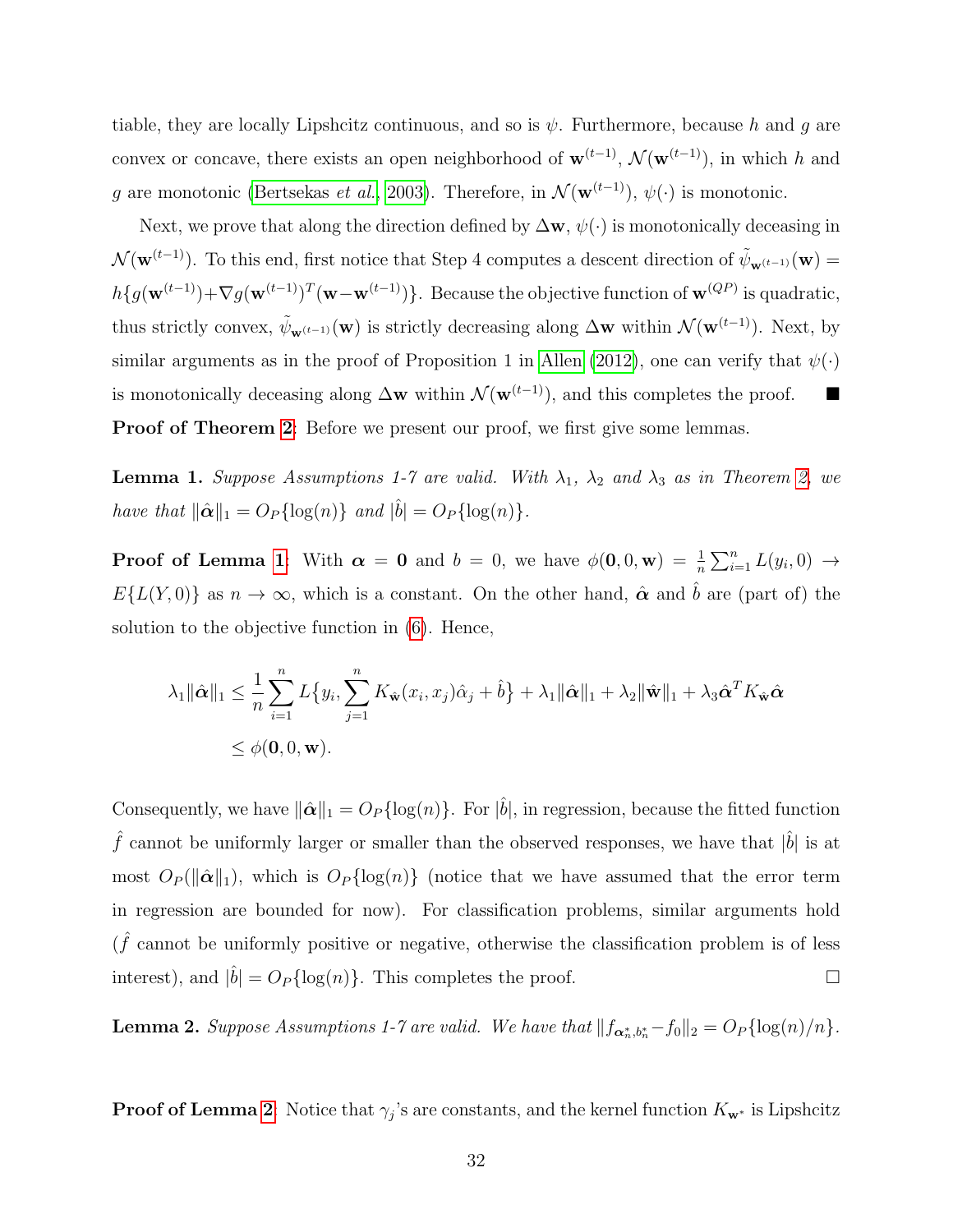by Assumption 2. Hence, we have

$$
|f_{\boldsymbol{\alpha}_n^*,b_n^*}(\cdot) - f_0(\cdot)|
$$
  
= 
$$
|\sum_{j=1}^m \gamma_j \{ K_{\mathbf{w}^*}(\boldsymbol{x}_j, \cdot) - K_{\mathbf{w}^*}(\boldsymbol{z}_j, \cdot) \} |
$$
  
= 
$$
O_P(\max_j \|\boldsymbol{x}_j - \boldsymbol{z}_j\|_2),
$$

and the goal is to prove that  $\|\boldsymbol{x}_j - \boldsymbol{z}_j\|_2 = O_P{\log(n)/n}$  for all j. To this end, note that  $pr(\|\boldsymbol{x}_j - \boldsymbol{z}_j\|_2 > d) = (1 - P_d)^n$ , where d is a small positive number, and  $P_d =$  $\text{pr}(\|\boldsymbol{z}-\boldsymbol{z}_j\|_2 \le d) = \int_{\|\boldsymbol{z}-\boldsymbol{z}_j\|_2 \le d} dP$ . Using Assumption 1, one can verify that we can choose  $d = 2\log(n)/n$ , such that  $pr(\|\boldsymbol{x}_j - \boldsymbol{z}_j\|_2 > d) = O_P(n^{-2})$ . By the Borel–Cantelli Lemma, we have  $\|\boldsymbol{x}_j - \boldsymbol{z}_j\|_2 = O_P \{\log(n)/n\}$  holds. This completes the proof.  $\Box$ 

The next lemma generalizes a theoretical result from the margin-based classifier literature to broader ranges of learning problems. In particular, in [Zhang and Liu](#page-42-13) [\(2013\)](#page-42-13), it was shown that the convergence rate of excess risks for margin-based classifiers is related to the convergence rate of the estimated learning function. In Lemma [3,](#page-32-0) we extend the discussion to more general situations, in which one uses differentiable loss functions to measure the goodness of fit of  $\hat{f}$ .

<span id="page-32-0"></span>**Lemma 3.** Suppose Assumptions 1-7 are valid. Moreover, consider a loss function  $\ell\{u(f, y)\}$ that is second order differentiable with respect to u, where  $u(f, y)$  is a function of the response y and the learning function f. Assume that u has second order derivative with respect to f, and the two second order derivatives are both bounded. Then we have that, if the function  $f^*$  minimizes  $E(\ell)$ ,

$$
|E[\ell\{u(Y,f)\}]-E[\ell\{u(Y,f^*)\}]|=O\{(\|f-f^*\|_2)^2\},\
$$

and if  $f^*$  is not the minimizer of  $E(\ell)$ ,

$$
|E[\ell\{u(Y,f)\}] - E[\ell\{u(Y,f^*)\}]| = O\{(\|f-f^*\|_2)\}.
$$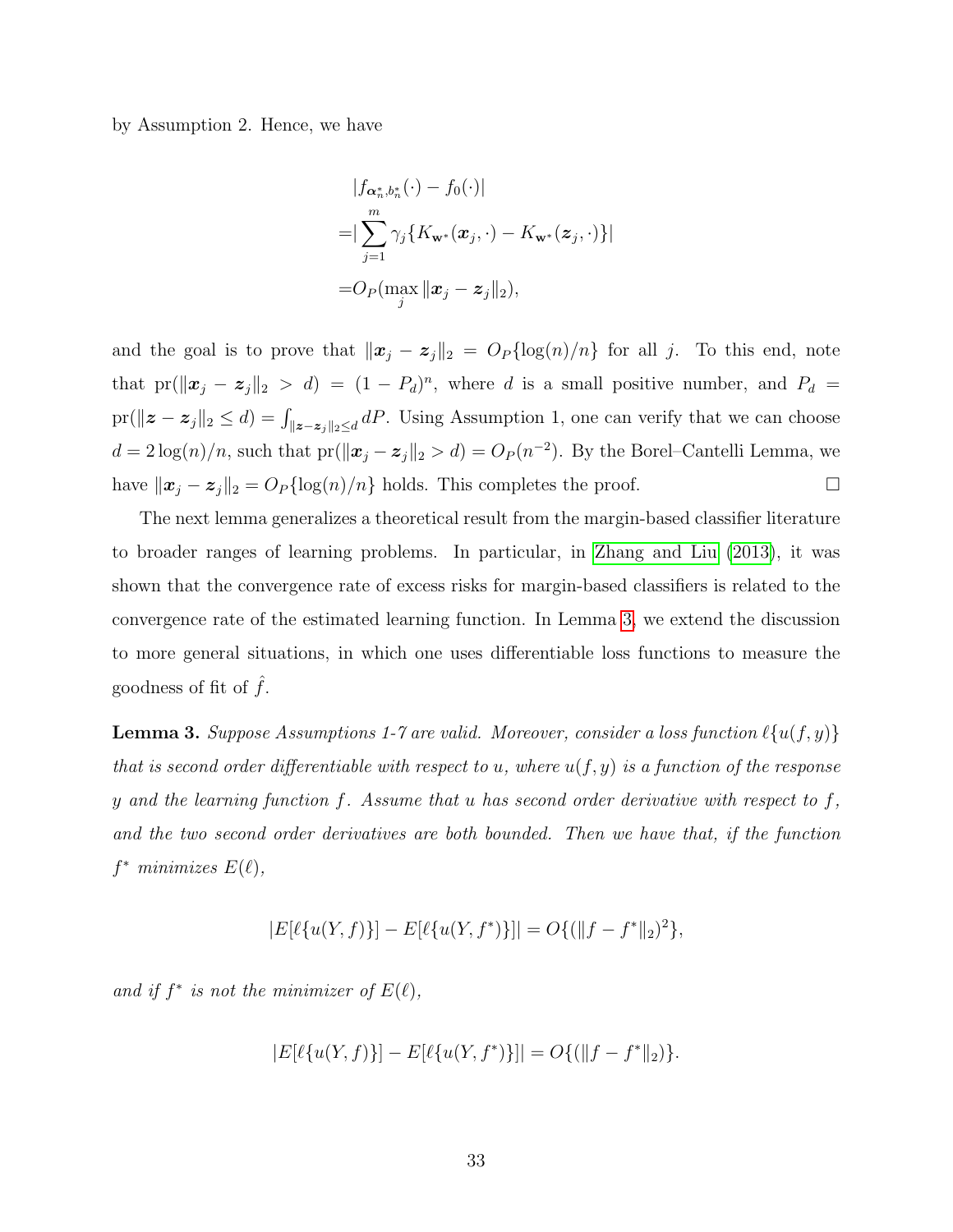**Proof of Lemma [3](#page-32-0):** This proof is analogous to that of Theorems 5 and 6 in [Zhang and Liu](#page-42-13) [\(2013\)](#page-42-13). Hence, for brevity, we only list the key steps. The first step is to introduce the idea of Bregman divergence. In particular, for a convex differentiable function  $g(\cdot)$ , its Bregman divergence  $d_g$  is defined as  $d_g(f_1, f_2) = g(f_2) - g(f_1) - g'(f_1)(f_1 - f_2)$ . Then, one can prove that the conditional excess risk  $E[\ell\{u(Y,f)\}] - E[\ell\{u(Y,f^*)\}] |_{\mathbf{X}=\mathbf{x}}$  equals to the Bregman divergence  $d_{\ell} \{f^*(\bm{x}), f(\bm{x})\}$ . See the proof of Theorem 4 in [Zhang and Liu](#page-42-13) [\(2013\)](#page-42-13) for more details. Combining this result with Assumption 3, we can show, in a similar manner as in the proof of Theorems 5 and 6 in [Zhang and Liu](#page-42-13) [\(2013\)](#page-42-13), that the claim of Lemma [3](#page-32-0) holds.  $\Box$ 

We are ready to prove Theorem [2.](#page-16-0) The proof follows a similar line as that of Theorem 1 in [Zhang](#page-42-7) et al. [\(2015\)](#page-42-7). Therefore, we only list out the key steps here. The first step is to decompose the excess risk into two parts, the estimation error and the approximation error. In particular, let  $f_{\lambda}$  be the best prediction function with respect to the penalized loss function for fixed  $\mathbf{\lambda} = (\lambda_1, \lambda_2, \lambda_3)$ , i.e.,  $f_{\mathbf{\lambda}} = \operatorname{arginf}_f [E\{L(Y, f)\} + \lambda_1 ||\mathbf{\alpha}||_1 + \lambda_2 ||\mathbf{w}||_1 + \lambda_3 \mathbf{\alpha}^T K_{\mathbf{w}} \mathbf{\alpha}]$ . The estimation error is defined as  $E\{L(Y, \hat{f})\} - E\{L(Y, f_{\lambda})\}$ , and the approximation error is defined to be  $E\{L(Y, f_{\lambda})\} - E\{L(Y, f_0)\}.$ 

Next, consider the function space  $\hat{f}$  lies in, and denote it by  $\mathcal{F}_{\lambda}$ . Define  $g_f(\cdot)$  =  $s^{-1}{L(\cdot,f)-L(\cdot,f_{\lambda})}$ , where s is chosen such that the  $L_2$  diameter of  $\mathcal{G} = \{g_f : f \in \mathcal{F}_{\lambda}\}\$ is 1. Using Lemma [1,](#page-31-1) one can verify that  $s = O_P\{\log(n)\}\$ . From Lemma 2 in [Zhang](#page-42-7) *et al.* [\(2015\)](#page-42-7), we have that the upper bound of the  $L_2$  entropy number of  $\mathcal{G}$ ,  $\log[N\{\eta, \mathcal{G}, L_2(T_X)\}]$ , is of the order  $O_P(\eta^{-2})$  (see, for example, [Van der Vaart and Wellner, 2000,](#page-42-14) for introduction of the entropy numbers). Here  $T_X$  is the empirical measure of a training set, and the  $L_2$  norm is  $||f||_{L_2(T_X)} = \{n^{-1}\sum_{i=1}^n |f(\boldsymbol{x}_i, y_i)|^2\}^{1/2}$ . Consequently, one can obtain that the estimation error is of the order  $O_P\{\log(n)/\}$ √  $\overline{n}$ , by similar arguments as in the proof of Theorem 1 in [Zhang](#page-42-7) *et al.* [\(2015\)](#page-42-7). Therefore, by Lemma [3,](#page-32-0)  $\|\hat{f} - f_{\lambda}\|_2 = O_P\{\log(n)/\sqrt{\}$  $\overline{n}$ .

On the other hand, to derive the bound for the approximation error, one can use As-sumption 1, Lemmas [2](#page-31-0) and [3.](#page-32-0) In particular, we have that  $E[L{Y, f_{\lambda}(X)}]$  –  $E[L{Y, f_0(X)}]$ converges at a rate faster than that of  $||f_{\alpha_n^*,b_n^*} - f_0||_2^2$  (recall the definition of  $f_{\lambda}$ ), which is  $O_P[\{\log(n)/n\}^2] = O_P\{\log^2(n)/(n^2)\}\$ . Thus, by Lemma [3,](#page-32-0) we have that  $||f_{\lambda} - f_0||_2 =$  $O_P\{\log(n)/n\}$ . Consequently, one has that  $\|\hat{f} - f_0\|_2 \leq (\|\hat{f} - f_\lambda\|_2 + \|f_\lambda - f_0\|_2) =$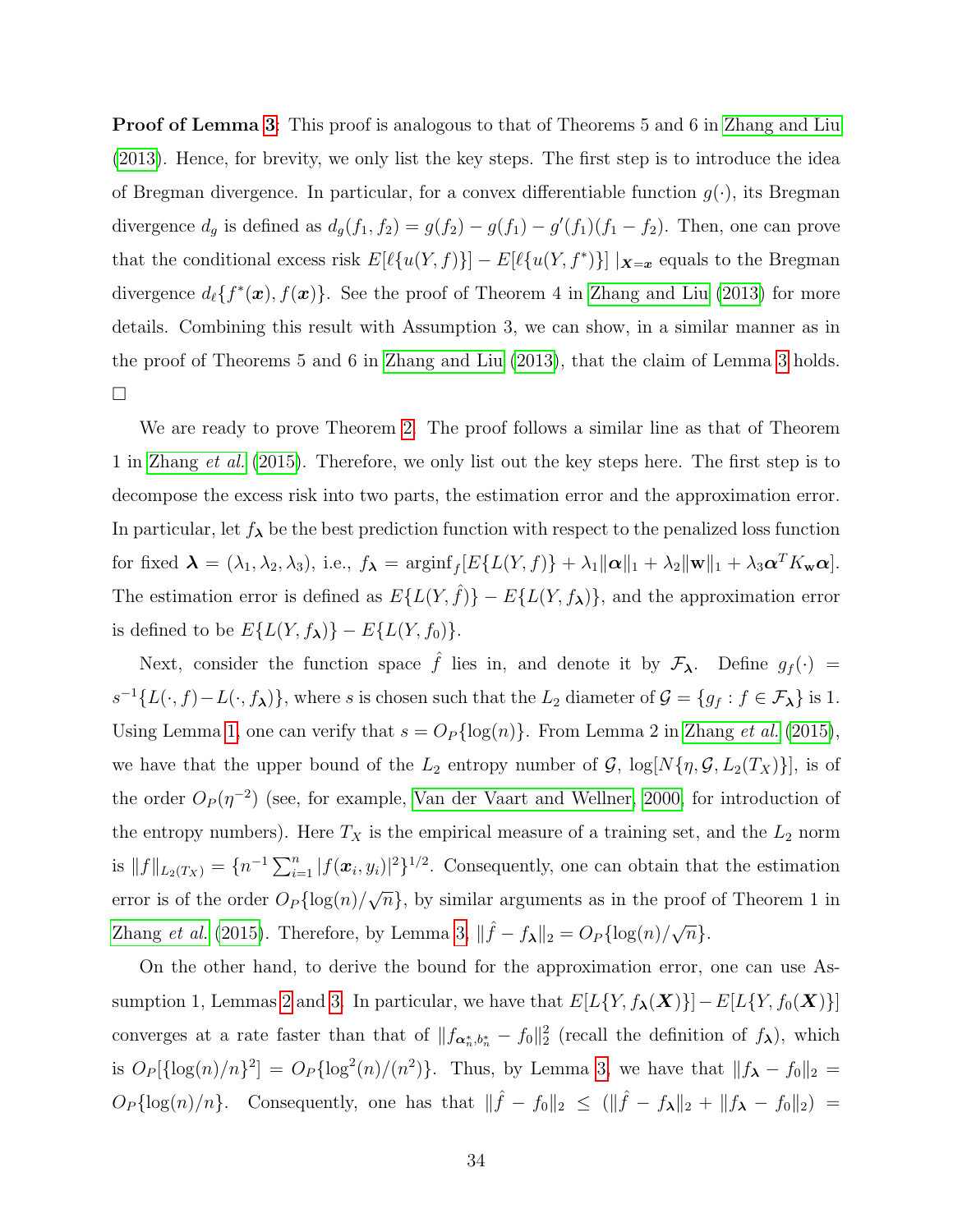$O_P\{\log(n)/$  $\sqrt{n}$ . This completes the proof.

Proof of Theorem [3](#page-16-1): In the proof, we first assume that for regression problems, the distribution of the error has a bounded range. We will consider the more general case of sub-Gaussian distribution later.

The next lemma, Lemma [4,](#page-34-0) is an important intermediate step to the proof of Theorem [3.](#page-16-1) With Lemma [4,](#page-34-0) we can prove that the difference between  $\hat{f}$  and the best function  $f_0$ , in terms of the difference in their expected partial derivatives with respect to  $w_j$ , is converging at the rate at least  $O_P\{\log(n)/\}$ √  $\overline{n}$ . This further leads to the fact that the proposed  $\lambda_2$ in Theorem [3](#page-16-1) can correctly select the important variables  $x_{(1)}$  and discard the noise  $x_{(0)}$ . Consequently, we can have the desired selection consistency for our DOSK method.

<span id="page-34-0"></span>**Lemma 4.** Suppose Assumptions 1-7 are valid. With  $\lambda_1$ ,  $\lambda_2$  and  $\lambda_3$  as in Theorem [3,](#page-16-1) we have that for any  $j = 1, \ldots, p$ ,

$$
\left\|\left[\frac{\partial E[L\{Y,\hat{f}(\boldsymbol{X})\}]}{\partial w_j}-\frac{\partial E[L\{Y,f_0(\boldsymbol{X})\}]}{\partial w_j}\right] |_{w_j=0, w_i=w_i^*, i\neq j}\right|=O_P\left\{\frac{\log(n)}{\sqrt{n}}\right\}.
$$

Proof of Lemma [4](#page-34-0): The proof follows a similar line as that of Theorem [2](#page-16-0) and Lemma [3.](#page-32-0)  $\Box$ 

We are ready to present the proof to Theorem [3.](#page-16-1)

First, we prove that for any  $j$ ,

<span id="page-34-1"></span>
$$
\left| \left[ \frac{\partial \left[ \frac{1}{n} \sum_{i=1}^{n} L\{y_i, \hat{f}(\boldsymbol{x}_i) \} \right]}{\partial w_j} - \frac{\partial E[L\{Y, f_0(\boldsymbol{X})\}]}{\partial w_j} \right] \Big|_{w_j = 0, w_i = w_i^*, i \neq j} \right|
$$
\n
$$
= O_P\left\{ \frac{\log(n) \vee \log(p)}{\sqrt{n}} \right\}.
$$
\n(8)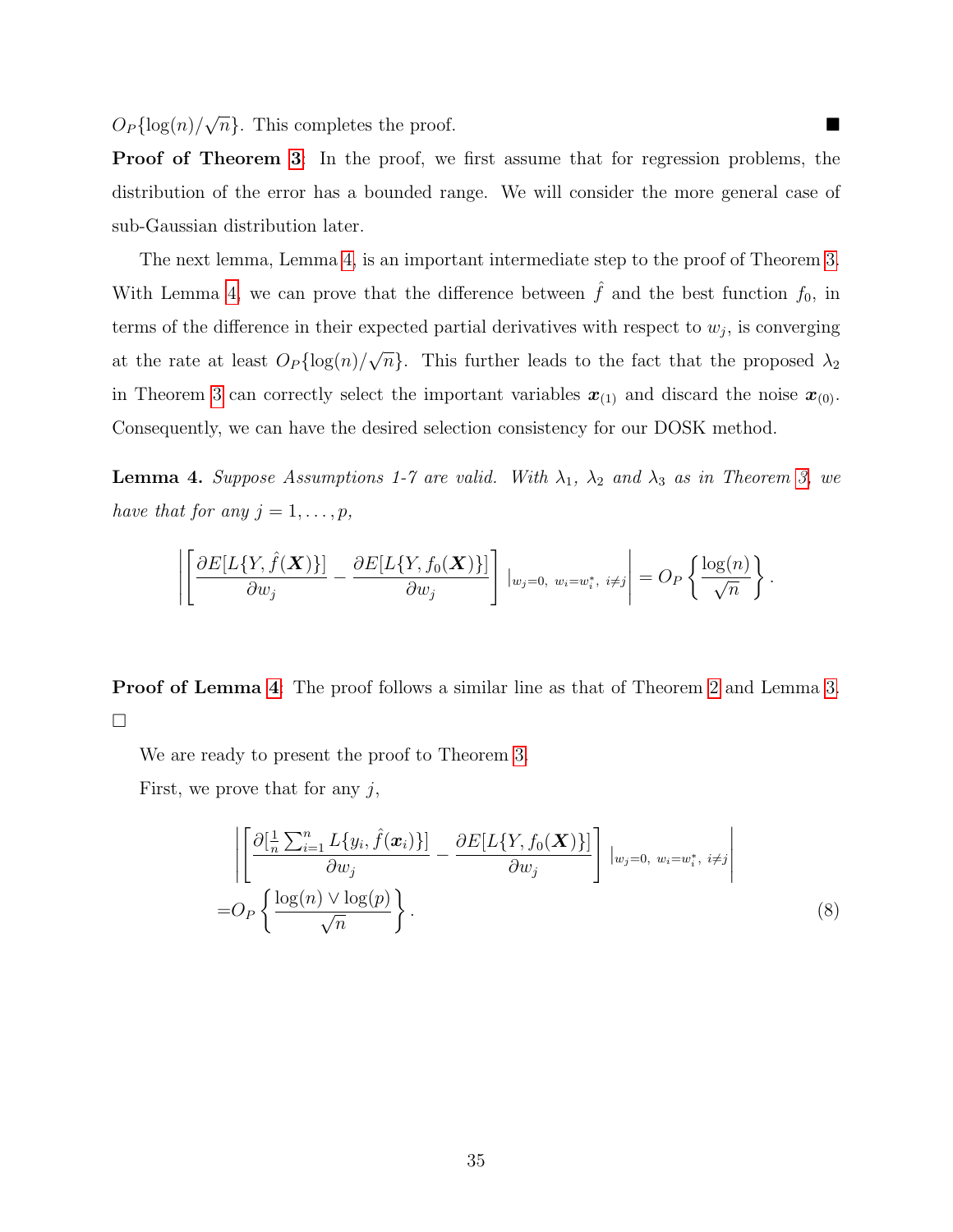To this end, observe that

<span id="page-35-0"></span>
$$
\begin{aligned}\n&= \left| \left[ \frac{\partial \left[ \frac{1}{n} \sum_{i=1}^{n} L\{y_i, \hat{f}(\boldsymbol{x}_i) \} \right]}{\partial w_j} - \frac{\partial E[L\{Y, f_0(\boldsymbol{X})\}]}{\partial w_j} \right] \right| \\
&\leq \left| \left[ \frac{\partial \left[ \frac{1}{n} \sum_{i=1}^{n} L\{y_i, \hat{f}(\boldsymbol{x}_i) \} \right]}{\partial w_j} - \frac{\partial E[L\{Y, \hat{f}(\boldsymbol{X})\}]}{\partial w_j} \right] \right| \\
&+ \left| \left[ \frac{\partial E[L\{Y, \hat{f}(\boldsymbol{X})\}]}{\partial w_j} - \frac{\partial E[L\{Y, f_0(\boldsymbol{X})\}]}{\partial w_j} \right] \right|. \tag{9}\n\end{aligned}
$$

As Lemma [4](#page-34-0) bounds the second term on the RHS of [\(9\)](#page-35-0), we proceed to show that the first term converges at the rate  $O_P\{\log(n) \vee \log(p)\}/$ √  $\overline{n}$ . To this end, we need to introduce the Rademacher complexity [\(Mohri](#page-41-13) *et al.*, [2012\)](#page-41-13). In particular, let  $\sigma_i$ ;  $i = 1, \ldots, n$  be *i.i.d.* random variables, each taking the value 1 with probability  $1/2$ , and  $-1$  with probability  $1/2$ . Let the set of training observations  $(x_i, y_i); i = 1, \ldots, n$ , which are *i.i.d.* from P, be denoted by S. Define the function class  $\mathcal{H}_n(\boldsymbol{\lambda})$  as  $\mathcal{H}_n(\boldsymbol{\lambda}) = \{\hat{f} : \hat{f} = \operatorname{argmin}_{\boldsymbol{\alpha},b,w} \phi(\boldsymbol{\lambda})\}$ , where  $\phi(\boldsymbol{\lambda})$  is the objective function in  $(6)$ . With S fixed, we define the empirical Rademacher complexity of the function class  $\mathcal{H}_n(\lambda)$  as

$$
\hat{R}_n\{\mathcal{H}_n(\boldsymbol{\lambda})\}=E_{\boldsymbol{\sigma}}\{\sup_{f\in\mathcal{H}_n(\boldsymbol{\lambda})}\frac{1}{n}\sum_{i=1}^n\sigma_if(\boldsymbol{x}_i)\},\
$$

where  $E_{\sigma}$  represents the expectation with respect to  $\sigma = (\sigma_1, \ldots, \sigma_n)$ . Furthermore, denote the Rademacher complexity of  $\mathcal{H}_n(\lambda)$  by

$$
R_n\{\mathcal{H}_n(\boldsymbol{\lambda})\}=E_S\hat{R}_n\{\mathcal{H}_n(\boldsymbol{\lambda})\},
$$

where  $E_S$  is the expectation with respect to the distribution of the sample  $S$ .

To bound the first term on the RHS of [\(9\)](#page-35-0), we have the following lemma.

**Lemma 5.** Suppose Assumptions 1-7 are valid. With  $\lambda_1$ ,  $\lambda_2$  and  $\lambda_3$  as in Theorem [3,](#page-16-1) we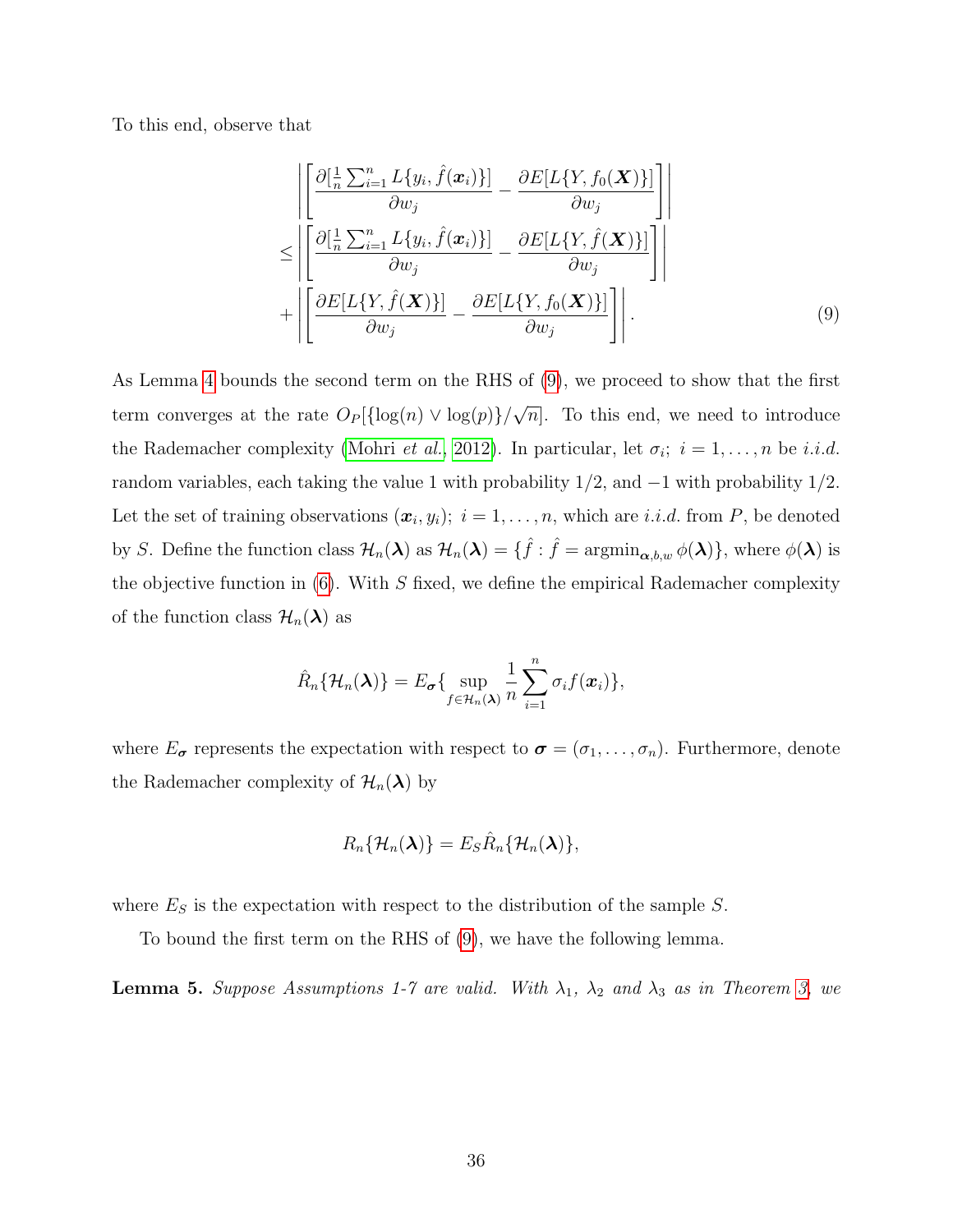have that, for any  $j = 1, \ldots, p$ , with probability at least  $1 - \delta$ ,

 $\overline{\phantom{a}}$ I I I  $\vert$ 

<span id="page-36-0"></span>
$$
\left[\frac{\partial[\frac{1}{n}\sum_{i=1}^{n}L\{y_i,\hat{f}(\boldsymbol{x}_i)\}]}{\partial w_j} - \frac{\partial E[L\{Y,\hat{f}(\boldsymbol{X})\}]}{\partial w_j}\right] \leq C_1 R_n \{\mathcal{H}_n(\boldsymbol{\lambda})\} + T_n(\delta)
$$
  

$$
\leq C_1 \hat{R}_n \{\mathcal{H}_n(\boldsymbol{\lambda})\} + 3T_n(\delta/2), \qquad (10)
$$

where  $T_n(\delta) = C_2 \{ n^{-1} \log(n) \log(1/\delta) \}^{1/2}$ , and  $C_1$ ,  $C_2$  are universal constants that are independent of n.

The proof to Lemma [5](#page-36-0) is quite standard in the literature of Rademacher complexity. To bound the LHS of [\(10\)](#page-36-0) by  $C_1R_n\{\mathcal{H}_n(\lambda)\} + T_n(\delta)$ , one can use the McDiarmid inequality [\(McDiarmid, 1989\)](#page-41-14) and the symmetrization technique [\(Van der Vaart and Wellner, 2000\)](#page-42-14). To bound  $C_1R_n\{\mathcal{H}_n(\lambda)\}\$  by  $C_1\hat{R}_n\{\mathcal{H}_n(\lambda)\} + 2T_n(\delta/2)$ , one can again use the McDiarmid inequality. See the proof of Lemma 3 in [Zhang](#page-42-7) et al. [\(2015\)](#page-42-7) for more details. Notice that there are two main differences between the proof of Lemma 3 in [Zhang](#page-42-7) et al. [\(2015\)](#page-42-7) and that of Lemma [5.](#page-36-0) First, in [Zhang](#page-42-7) et al. [\(2015\)](#page-42-7), the Rademacher complexity was defined on the function class  $\{L(\cdot,f): f \in \mathcal{H}_n(\lambda)\}\$ . By Talagrand's Lemma (Lemma 4.2 in [Mohri](#page-41-13) *et al.*, [2012\)](#page-41-13), the Rademacher complexity of  $\{L(\cdot,f): f \in \mathcal{H}_n(\lambda)\}\)$  can be further bounded by that of  $\mathcal{H}_n(\lambda)$ , if the loss function L is Lipshcitz. Second, the maximum change in the LHS of [\(10\)](#page-36-0) if we replace one  $x_i$  or  $y_i$  can be bounded by  $C_3 \log(n)/n$  (this is a direct result from Lemma [1\)](#page-31-1) with  $C_3$  being another constant, instead of  $O(n^{-1})$  as in [Zhang](#page-42-7) *et al.* [\(2015\)](#page-42-7). The rest of the proof is analogous to that of Lemma 3 in [Zhang](#page-42-7) *et al.* [\(2015\)](#page-42-7), and we omit the details here.

The next step is to bound the empirical Rademacher complexity of  $\mathcal{H}_n(\lambda)$ . To this end, recall the definition of  $\tilde{f}$ , and notice that

<span id="page-36-1"></span>
$$
E_{\sigma}\left\{\sup_{f\in\mathcal{H}_n(\boldsymbol{\lambda})}\frac{1}{n}\sum_{i=1}^n\sigma_if(\boldsymbol{x}_i)\right\}\leq E_{\sigma}\left\{\sup_{f\in\mathcal{H}_n(\boldsymbol{\lambda})}\frac{1}{n}\sum_{i=1}^n\sigma_i\tilde{f}(\boldsymbol{x}_i)\right\}+E_{\sigma}\left\{\sup_{f\in\mathcal{H}_n(\boldsymbol{\lambda})}\frac{1}{n}\sum_{i=1}^n\sigma_ib\right\}.\tag{11}
$$

Hence, we proceed to bound the two terms on the RHS of [\(11\)](#page-36-1). Notice that by Lemma [1,](#page-31-1) the first term is equivalent to  $E_{\sigma} \{\sup_{\|\tilde{f}\|_{\mathcal{H}}=O_P\{\log(n)\}}\frac{1}{n}$  $\frac{1}{n} \sum_{i=1}^{n} \sigma_i \tilde{f}(\boldsymbol{x}_i) \},$  and the second term is equivalent to  $E_{\sigma}(\sup_{|b|=O_P\{\log(n)\}}\frac{1}{n})$  $\frac{1}{n}\sum_{i=1}^{n} \sigma_i b$ . For the first term, one can use Theorem 5.5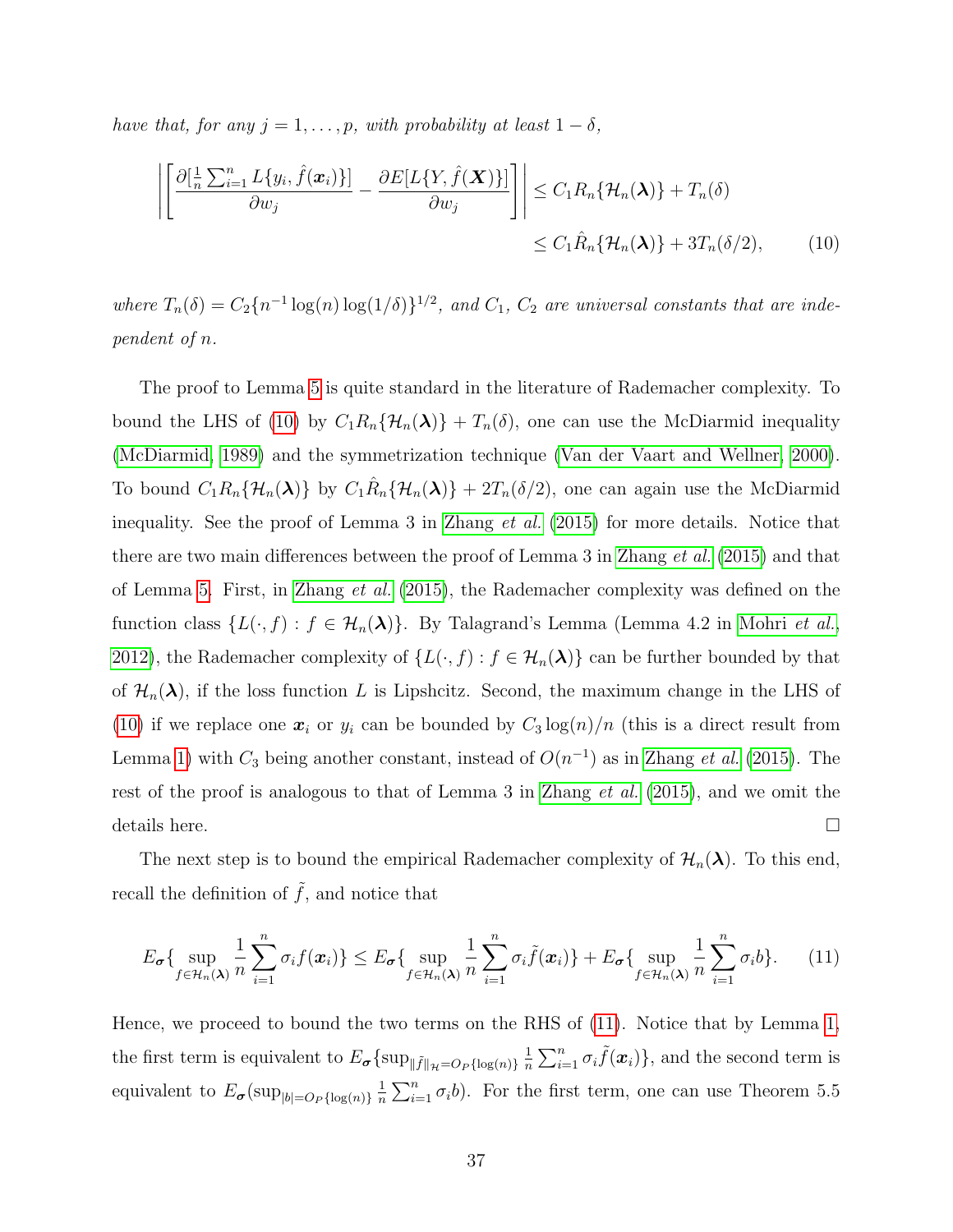in [Mohri](#page-41-13) et al. [\(2012\)](#page-41-13) to obtain that, with Assumption 2 valid, the corresponding empirical Rademacher complexity is of the order  $O_P\{\log(n)/\}$ √  $\overline{n}$ . For the second term, notice that the distribution of Rademacher variables is similar to the binomial distribution. Therefore, we have that for large n, the distribution of  $\sup_{|b|=O_P\{\log(n)\}}\frac{1}{n}$  $\frac{1}{n} \sum_{i=1}^{n} \sigma_i b$  can be approximated by that of  $|Z|$ , where  $\{C\}$ √  $\overline{n}/\log(n)$   $Z \sim N(0, 1)$ , with C a universal constant. Hence, one can verify that

$$
E_{\sigma}\{\sup_{|b|=O_P\{\log(n)\}}\frac{1}{n}\sum_{i=1}^n \sigma_i b\} = E(|Z|) = O_P\{\log(n)/\sqrt{n}\}.
$$

Consequently, we have that  $E_{\sigma}\left\{\sup_{f\in\mathcal{H}_n(\boldsymbol{\lambda})}\frac{1}{n}\right\}$  $\frac{1}{n}\sum_{i=1}^n \sigma_i f(\boldsymbol{x}_i) \} = O_P\{\log(n)/P\}$ √  $\overline{n}$  }.

Next, choose  $\delta = 2p^{-1}n^{-2}$ . One has that  $T_n(\delta/2) = O_P[n^{-1}\log(n)\{\log(p) \vee \log(n)\}]^{1/2}$ . Consequently, with probability at least  $2n^{-2}$ , [\(11\)](#page-36-1) holds true for all the predictors. Combining this with Lemma [4](#page-34-0) and the Borel–Cantelli Lemma, we have that [\(8\)](#page-34-1) is proved.

We now need to show that  $\frac{1}{n} \sum_{i=1}^n L\{y_i, \sum_{j=1}^n K_{\mathbf{w}}(x_i, x_j) \alpha_j + b\}$ , as a function of  $(\mathbf{w}^T, \boldsymbol{\alpha}^T, b)^T$ , is strictly convex in a small neighborhood around  $((\mathbf{w}^*)^T, (\boldsymbol{\alpha}_n^*)^T, b_n^*)^T$ . Because we have shown that  $f_{\boldsymbol{\alpha}_n^*,b_n^*}(\boldsymbol{x})$  converges to  $f_0$  in a rate faster than that of  $\hat{f}$  to  $f_0$ , this guarantees that once we arrive at a temporary point around  $((\mathbf{w}^*)^T, (\boldsymbol{\alpha}_n^*)^T, b_n^*)^T$ , the proposed algo-rithm in Section [2.3](#page-8-0) would ensure that the solution  $\hat{f}$  converges to the best function  $f_0$ . To this end, observe that in Assumption 5, we assume that  $E\left[\frac{1}{n}\right]$  $\frac{1}{n}\sum_{i=1}^{n} L\{Y_i, f(\boldsymbol{X}_i)\}\]$  is strictly convex. Hence, it suffices to prove that

$$
\sup_{\left(\mathbf{w}^T,\alpha^T,b\right)^T\in\mathcal{N}}\left|\frac{1}{n}\sum_{i=1}^nL\left\{y_i,\sum_{j=1}^nK_{\mathbf{w}}(x_i,x_j)\alpha_j+b\right\}-E\left[\frac{1}{n}\sum_{i=1}^nL\left\{Y_i,f(\boldsymbol{X}_i)\right\}\right]\right|\to 0
$$

almost surely. Note that when  $\mathcal N$  is sufficiently small, we have  $\sup_{f\in\mathcal N}|Pf|<\infty$ . Moreover, by Lemma [1](#page-31-1) and similar arguments as in the proof of Theorem 1 in [Zhang](#page-42-7) et al. [\(2015\)](#page-42-7), one can have that the  $L_2$  entropy of  $\{f : f \in \mathcal{N}\}\$ is  $\log[N\{\epsilon,\mathcal{N},L_2(P_n)\}]=O[\log\{\log(n)\}],$  where  $P_n$  is the empirical measure of the training set. For any  $M < \infty$ , define  $f_M = f \cdot I(f \le M)$ , and  $\mathcal{N}_M = \{f_M : f \in \mathcal{N}\}\$ . One has that  $\log[N\{\epsilon, \mathcal{N}_M, L_2(P_n)\}] = O[\log\{\log(n)\}]$ . Therefore, by Theorem 6.2 in [Wellner](#page-42-15) [\(2005\)](#page-42-15), we have that  $\mathcal N$  is a P-Glivenko–Cantelli class. One can then verify that this conclusion leads to that for n large,  $\frac{1}{n} \sum_{i=1}^{n} L(y_i, \sum_{j=1}^{n} K_{\mathbf{w}}(x_i, x_j) \alpha_j + b$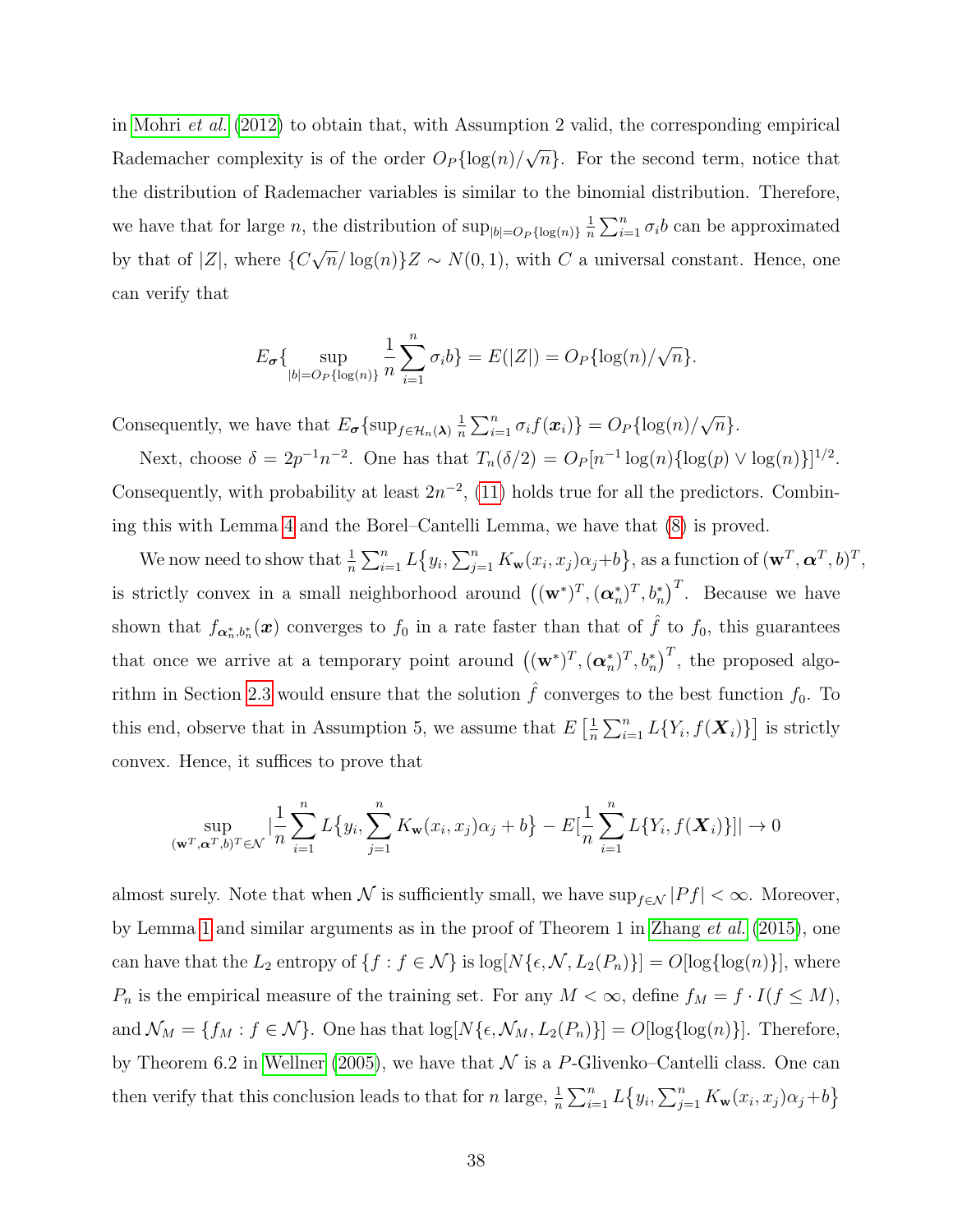is convex.

Now we have that, by Assumption 6, the partial derivative of the empirical  $L$  loss with respect to each  $w_j$  is such that

$$
\frac{\partial[\frac{1}{n}\sum_{i=1}^n L\{y_i,\hat{f}(\boldsymbol{x}_i)\}]}{\partial w_j}\Big|_{w_j=0, w_i=w_i^*, i\neq j}\preceq O_P\left\{\frac{\{\log(p)\vee\log(n)\}}{\sqrt{n}}\right\},\,
$$

for  $w_j \in \mathbf{w}_{(0)}$ , and

$$
\left[\frac{\partial[\frac{1}{n}\sum_{i=1}^n L\{y_i,\hat{f}(\boldsymbol{x}_i)\}]}{\partial w_j} - \frac{\partial E[L\{Y,f_0(\boldsymbol{X})\}]}{\partial w_j}\right] |_{w_j=0, w_i=w_i^*, i\neq j} \leq O_P\left\{\frac{\{\log(p) \vee \log(n)\}}{\sqrt{n}}\right\},\,
$$

for  $w_j \in \mathbf{w}_{(1)}$ . Because the objective function is locally convex, at the optimal point  $(\hat{\mathbf{w}}, \hat{\boldsymbol{\alpha}}, \hat{b})$ , selection consistency is equivalent to that  $\lambda_2 \to 0$  at a rate no faster than  $O_P\left\{\frac{\{\log(p) \vee \log(n)\}}{\sqrt{n}}\right\}$ (recall the soft thresholding rule in [Tibshirani, 1996\)](#page-42-0). Hence, we have proven the selection consistency for the DOSK method under the assumption that the distribution of the error has a bounded range.

Lastly, we need to finish the proof by considering the general case that the distribution of the error in regression is sub-Gaussian. This can be done by showing that with a high probability, the actual errors would be bounded in a range. Then we can prove that the corresponding partial derivatives etc. converge at the same rate, because the probability of sub-Gaussian random variables being significantly away from 0 converges to zero very fast, as the bound increases.

Without loss of generality, we assume that  $\epsilon(X)$  follows a common sub-Gaussian distribution with c.d.f.  $\Phi_{\epsilon}$ . The generalization of this assumption to the heteroscedastic case is straightforward, because we are only concerned with the tail probability  $pr(|\epsilon(\boldsymbol{X})| > t)$ . Next, define  $t^* = \Phi_{\epsilon}^{-1}(0.5 + 0.5(1 - \delta/2)^{1/n})$ , where  $\delta$  is a small positive number. It can be verified that with probability at least  $1 - \delta/2$ , all the errors  $\epsilon_i$ ;  $i = 1, ..., n$  are in  $[-t^*, t^*]$ . Since  $\Phi_{\epsilon}$  is the c.d.f. of a sub-Gaussian distribution with a fixed parameter,  $t^*$  diverges at a rate slower than  $O\{\log(n)\}\$ . One can check that the RHS of [\(9\)](#page-35-0) can be bounded similarly as in the corresponding proofs, and this completes the proof.

**Proof of Theorem [4](#page-17-1):** The proof of this theorem is analogous to that of Lemma [5](#page-36-0) and the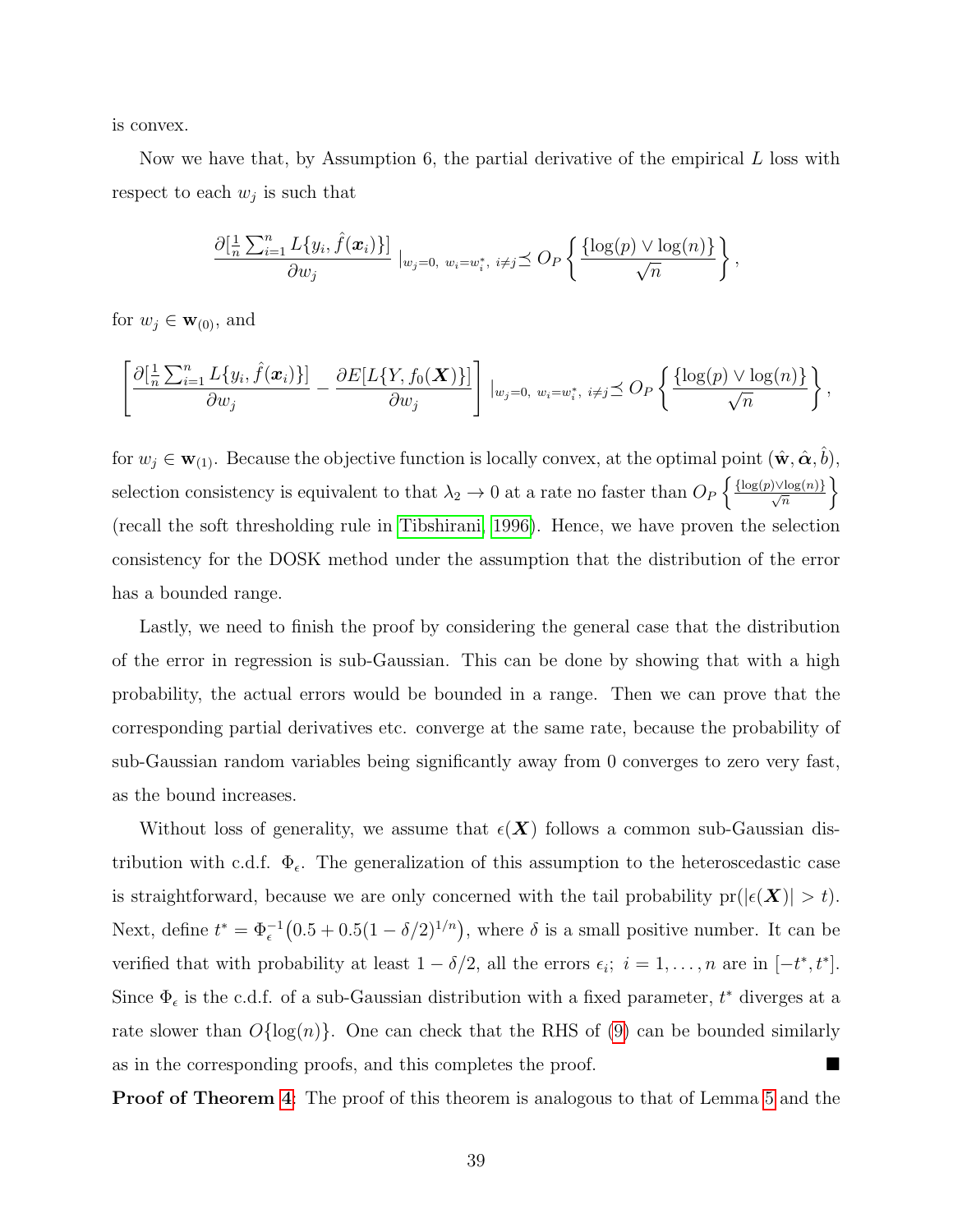second half of Theorem [3](#page-16-1) (i.e., obtaining the bound on the empirical Rademacher complexity of  $\mathcal{H}_n(\lambda)$ , as well as the convergence rate of  $T_n(\delta/2)$ ). Therefore we omit the details here.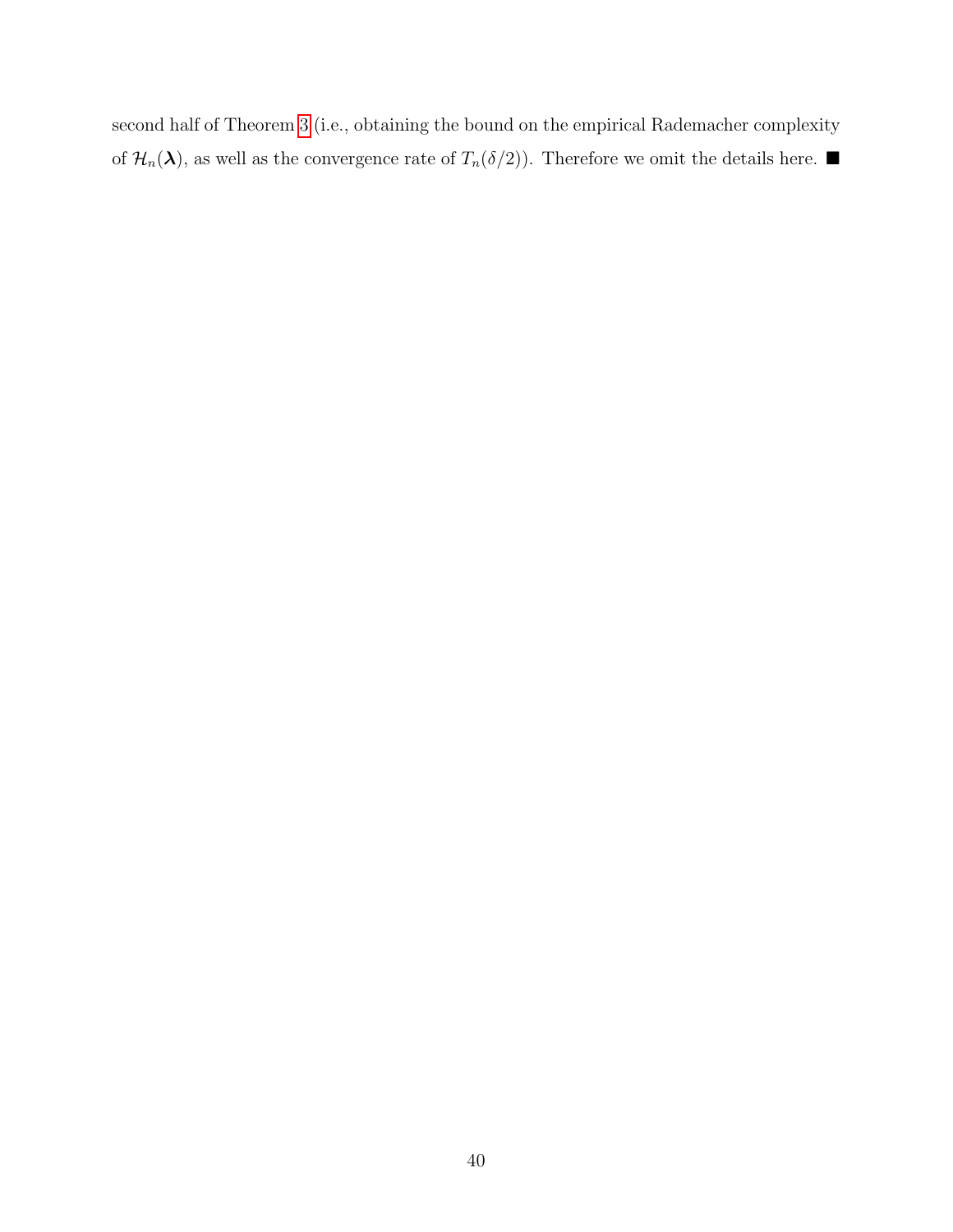## References

- <span id="page-40-6"></span>Allen, G. I. (2012). Automatic Feature Selection via Weighted Kernels and Regularization. Journal of Computational and Graphical Statistics, 22(2), 284–299.
- <span id="page-40-8"></span>An, L. T. H. and Tao, P. D. (1997). Solving a Class of Linearly Constrained Indefinite Quadratic Problems by DC Algorithms. Journal of Global Optimization, 11(3), 253–285.
- <span id="page-40-3"></span>Aronszajn, N. (1950). Theory of Reproducing Kernels. Transactions of the American Mathematical Society,  $68(3)$ , 337-404.
- <span id="page-40-14"></span>Bache, K. and Lichman, M. (2015). UCI Machine Learning Repository. University of California, Irvine, School of Information and Computer Sciences.
- <span id="page-40-10"></span>Bartlett, P. L., Bousquet, O., and Mendelson, S. (2005). Local Rademacher Complexities. Annals of Statistics, 33(4), 1497–1537.
- <span id="page-40-15"></span>Bertsekas, D., Nedic, A., and Ozdaglar, A. E. (2003). Convex Analysis and Optimization. Athena Scientific.
- <span id="page-40-9"></span>Blanchard, G., Bousquet, O., and Massart, P. (2008). Statistical Performance of Support Vector Machines. Annals of Statistics, 36(2), 489–531.
- <span id="page-40-1"></span>Boser, B. E., Guyon, I. M., and Vapnik, V. N. (1992). A Training Algorithm for Optimal Margin Classifiers. In Proceedings of the fifth annual workshop on Computational learning theory, COLT '92, pages 144–152, New York, NY, USA. ACM.
- <span id="page-40-7"></span>Boyd, S. and Vandenberghe, L. (2004). Convex Optimization. Cambridge.
- <span id="page-40-12"></span>Breiman, L. and Friedman, J. H. (1985). Estimating Optimal Transformations for Multiple Regression and Correlation. Journal of the American Statistical Association, 80(391), 580–598.
- <span id="page-40-2"></span>De Boor, C. (2001). A Practical Guide to Splines. Springer New York.
- <span id="page-40-13"></span>Ein-Dor, P. and Feldmesser, J. (1987). Attributes of the Performance of Central Processing Units: A Relative Performance Prediction Model. Communications of the  $ACM$ , 30(4), 308–317.
- <span id="page-40-4"></span>Fan, J. and Li, R. (2001). Variable Selection via Nonconcave Penalized Likelihood and its Oracle Properties. Journal of the American Statistical Association, 96(456), 1348–1360.
- <span id="page-40-0"></span>Fan, J. and Lv, J. (2008). Sure Independence Screening for Ultrahigh Dimensional Feature Space. Journal of the Royal Statistical Society: Series  $B$ , **70**(5), 849–911.
- <span id="page-40-5"></span>Fan, J. and Lv, J. (2010). A Selective Overview of Variable Selection in High Dimensional Feature Space. Statistica Sinica, 20(1), 101.
- <span id="page-40-11"></span>Fan, J. and Peng, H. (2004). Nonconcave Penalized Likelihood with a Diverging Number of Parameters. Annals of Statistics, 32(3), 928–961.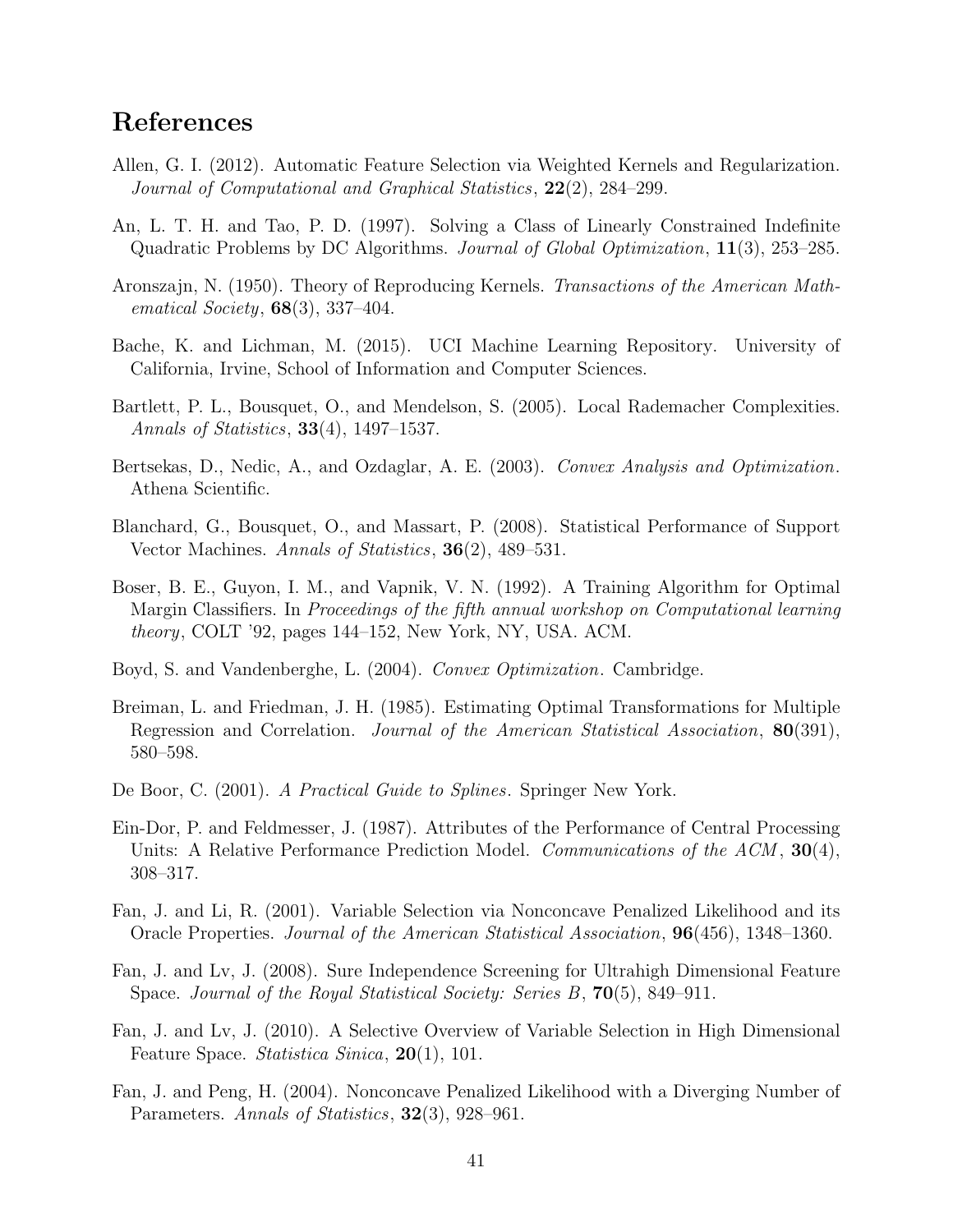- <span id="page-41-8"></span>Gorski, J., Pfeuffer, F., and Klamroth, K. (2007). Biconvex Sets and Optimization with Biconvex Functions: A Survey and Extensions. Mathematical Methods of Operations Research,  $66(3)$ , 373-407.
- <span id="page-41-4"></span>Guyon, I., Weston, J., Barnhill, S., and Vapnik, V. N. (2002). Gene Selection for Cancer Classification using Support Vector Machines. Machine Learning, 46(1–3), 389–422.
- <span id="page-41-0"></span>Hastie, T. J., Tibshirani, R. J., and Friedman, J. H. (2011). The Elements of Statistical Learning: Data Mining, Inference, and Prediction. Springer.
- <span id="page-41-1"></span>Kimeldorf, G. and Wahba, G. (1971). Some Results on Tchebycheffian Spline Functions. Journal of Mathematical Analysis and Applications, 33, 82–95.
- <span id="page-41-9"></span>Lee, W., Du, Y., Sun, W., Hayes, D. N., and Liu, Y. (2012). Multiple Response Regression for Gaussian Mixture Models with Known Labels. Statistical Analysis and Data Mining,  $5(6)$ , 493–508.
- <span id="page-41-11"></span>Li, Y. and Zhu, J. (2008). L1-norm Quantile Regression. Journal of Computational and Graphical Statistics, 17, 163–185.
- <span id="page-41-6"></span>Lin, X., Wahba, G., Xiang, D., Gao, F., Klein, R., and Klein, B. (2000). Smoothing Spline Anova Models for Large Data Sets with Bernoulli Observations and the Randomized GACV. Annals of Statistics, 28(6), 1570–1600.
- <span id="page-41-5"></span>Lin, Y. and Zhang, H. H. (2006). Component Selection and Smoothing in Multivariate Nonparametric Regression. The Annals of Statistics, 34(5), 2272–2297.
- <span id="page-41-10"></span>Liu, Y. (2007). Fisher Consistency of Multicategory Support Vector Machines. In *Eleventh* International Conference on Artificial Intelligence and Statistics, pages 289–296.
- <span id="page-41-14"></span>McDiarmid, C. (1989). On the Method of Bounded Differences. In Surveys in Combinatorics, pages 148–188. Cambridge University Press.
- <span id="page-41-7"></span>Minh, H. Q. (2010). Some Properties of Gaussian Reproducing Kernel Hilbert Spaces and Their Implications for Function Approximation and Learning Theory. Constructive Approximation, 32(2), 307–338.
- <span id="page-41-13"></span>Mohri, M., Rostamizadeh, A., and Talwalkar, A. (2012). Foundations of Machine Learning. MIT press.
- <span id="page-41-12"></span>Nakai, K. and Kanehisa, M. (1991). Expert System for Predicting Protein Localization Sites in Gram-negative Bacteria. Proteins, 11(2), 95–110.
- <span id="page-41-2"></span>Schölkopf, B. and Smola, A. J. (2002). Learning with Kernels: Support Vector Machines, Regularization, Optimization, and Beyond (Adaptive Computation and Machine Learning). The MIT Press.
- <span id="page-41-3"></span>Shawe-Taylor, J. and Cristianini, N. (2004). Kernel Methods for Pattern Analysis. Cambridge University Press.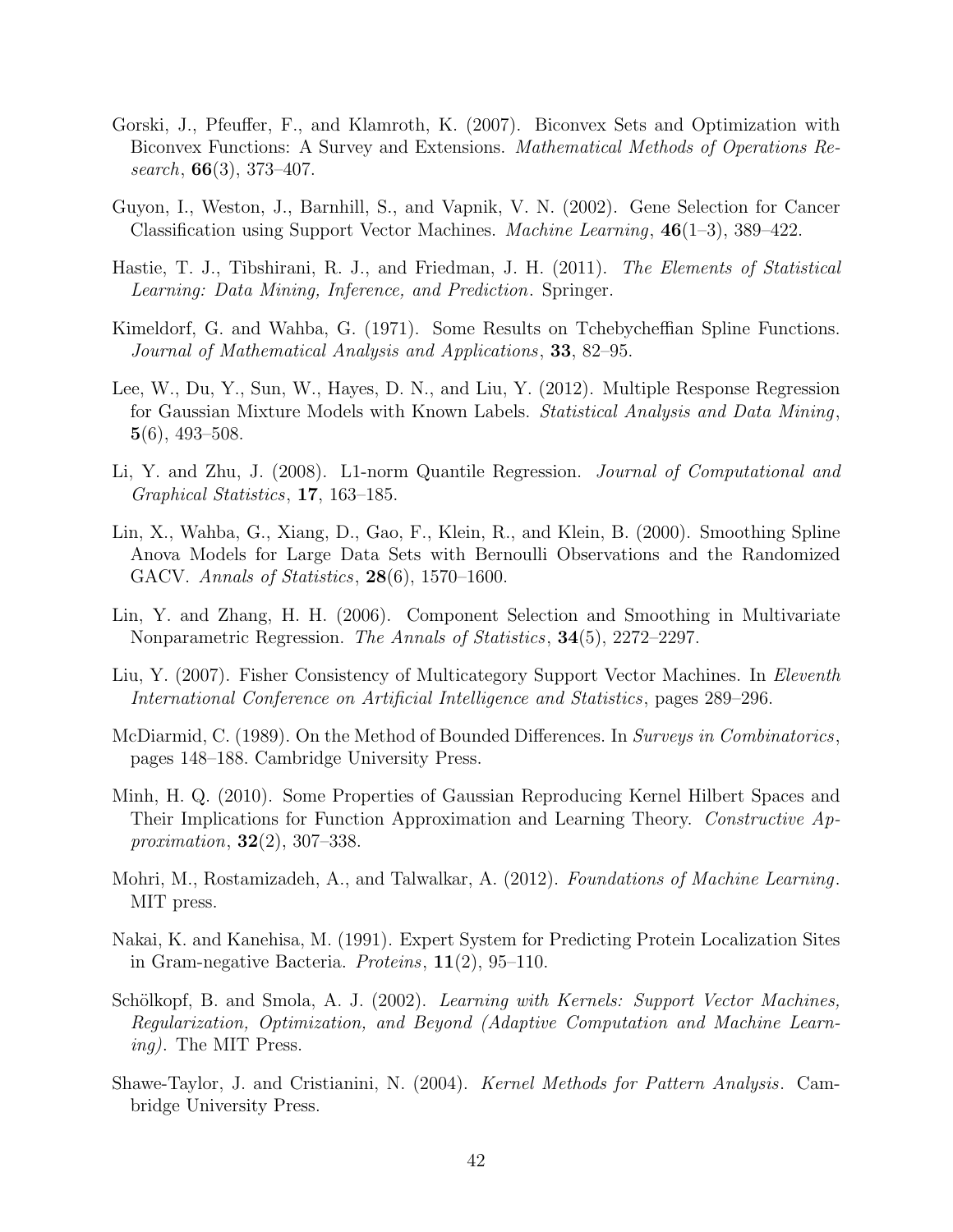- <span id="page-42-11"></span>Steinwart, I. and Scovel, C. (2007). Fast Rates for Support Vector Machines using Gaussian Kernels. Annals of Statistics, **35**(2), 575–607.
- <span id="page-42-12"></span>Street, W. N., Wolberg, W. H., and Mangasarian, O. L. (1993). Nuclear Feature Extraction for Breast Tumor Diagnosis. In IS&T/SPIE's Symposium on Electronic Imaging: Science and Technology, pages 861–870.
- <span id="page-42-0"></span>Tibshirani, R. J. (1996). Regression Shrinkage and Selection via the Lasso. Journal of the Royal Statistical Society: Series B, 58(1), 267–288.
- <span id="page-42-14"></span>Van der Vaart, A. W. and Wellner, J. A. (2000). Weak Convergence and Empirical Processes with Application to Statistics. Springer.
- <span id="page-42-8"></span>Wahba, G. (1990). Spline Models for Observational Data. Society for Industrial and Applied Mathematics.
- <span id="page-42-10"></span>Wang, L., Zhu, J., and Zou, H. (2007). Hybrid Huberized Support Vector Machines for Microarray Classification. In Proceedings of the 24th International Conference on Machine Learning, pages 983–990. ACM.
- <span id="page-42-15"></span>Wellner, J. A. (2005). Empirical Processes: Theory and Applications. Notes for a Course Given at Delft University of Technology.
- <span id="page-42-2"></span>Wu, S., Shen, X., and Geyer, C. J. (2009). Adaptive Regularization using the Entire Solution Surface. Biometrika, 96(3), 513–527.
- <span id="page-42-13"></span>Zhang, C. and Liu, Y. (2013). Multicategory Large-margin Unified Machines. Journal of Machine Learning Research, 14, 1349–1386.
- <span id="page-42-7"></span>Zhang, C., Liu, Y., and Wu, Y. (2015). On Quantile Regression in Reproducing Kernel Hilbert Spaces with Data Sparsity Constraint. Journal of Machine Learning Research. In press.
- <span id="page-42-3"></span>Zhang, C.-H. (2010). Nearly Unbiased Variable Selection under Minimax Concave Penalty. The Annals of Statistics, 38(2), 894–942.
- <span id="page-42-4"></span>Zhang, H. H., Cheng, G., and Liu, Y. (2011). Linear or Nonlinear? Automatic Structure Discovery for Partially Linear Models. Journal of the American Statistical Association, 106(495), 1099–1112.
- <span id="page-42-6"></span>Zhao, P. and Yu, B. (2006). On Model Selection Consistency of Lasso. Journal of Machine Learning Research, 7, 2541–2563.
- <span id="page-42-5"></span>Zou, H. (2006). The Adaptive Lasso and its Oracle Properties. Journal of the American Statistical Association, 101(476), 1418–1429.
- <span id="page-42-1"></span>Zou, H. and Hastie, T. J. (2005). Regularization and Variable Selection via the Elastic Net. Journal of the Royal Statistical Society: Series B, 67(2), 301–320.
- <span id="page-42-9"></span>Zou, H. and Li, R. (2008). One-step Sparse Estimates in Nonconcave Penalized Likelihood Models. *The Annals of statistics*, **36**(4), 1509.